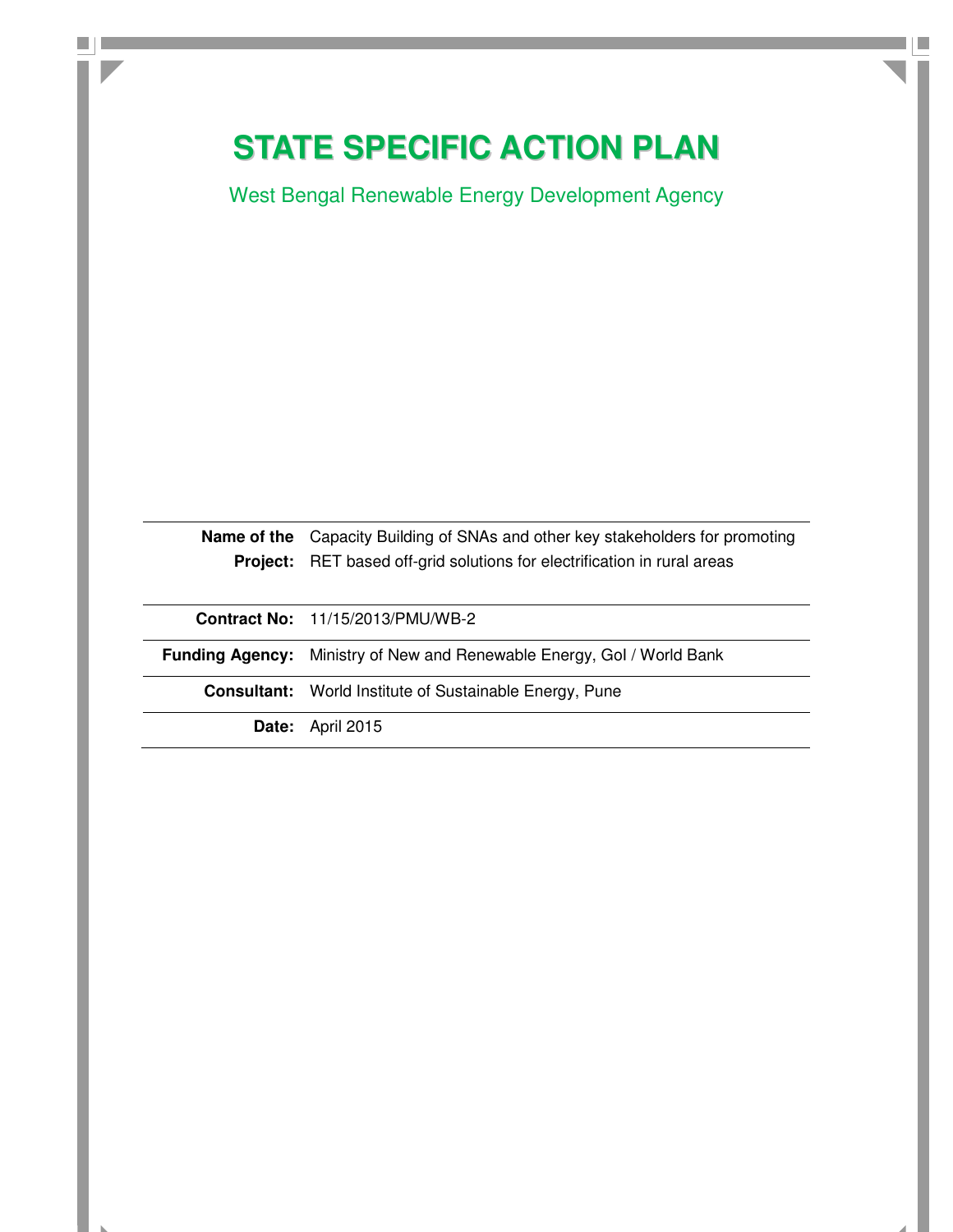## **Executive Summary**

The State Nodal Agencies (SNAs) originally were responsible for implementing the Ministry of New and Renewable Energy (MNRE) sponsored subsidy-driven renewable energy programs /schemes, mostly centered on stand-alone renewable energy devices such as solar home lighting systems, bio-gas plants, etc. Therefore, the SNAs were structured and equipped to handle RE based off-grid programs mostly using stand alone RE devices / systems by distribution of subsidies/grants received from MNRE. With the change in policy scenario, MNRE wants SNAs to enhance their capabilities for taking bigger responsibilities and perform their role in up-scaling off-grid RE program with the help of private entrepreneurs with sustainable market approaches. One of the key barriers for up-scaling and large-scale commercialization of REbased-off-grid programs for energy access as identified by MNRE is the weak institutional and individual capacities of the SNAs.

To overcome this, MNRE and the World Bank has commissioned SNA capacity building study, wherein the consultant is required to undertake a study on capacity building of SNAs and other key stakeholders to enhance their understanding and vision in implementing RET based off-grid programs with the help of private entrepreneurs. WISE has been awarded the work of capacity building of SNAs of states comprising 1) Uttar Pradesh 2) Bihar 3) Jharkhand and 4) West Bengal. The study has been broadly divided into two parts – stage 1 and stage 2. During stage 1 of the study, the consultant is required to prepare state specific action plans (SSAP) for each of the states awarded for study. While preparing the SSAP, the consultant has to look into the key functional areas of the SNA namely (i) program planning and program implementation, (ii) organization structure and human resource, (iii) financial management and governance structure, (iv) policy and regulatory framework. The scope of work under stage 2 involves actual implementation of the short term interventions proposed in the SSAPs. Stage 2 of study involves holding minimum of two combined skill up-gradation and training programs for the personnel of 4 states and other stakeholders to meet the requirement of skilled manpower for the development of rural energy access projects followed by a concluding workshop at the end of the study.

As part of the study, the consultant had made visit to the SNA and interact with the key officials of SNA. Necessary information and supporting documents were collected from the SNA to know the present state of working of SNA in the key functional areas and program implementation practices followed. Subsequent to visit of SNA, the consultant had reviewed the functioning of the SNA in the key functional areas by examining the data collected from the SNA. Whenever necessary, more information / clarifications were sought from the designated officers of the SNA. A diagnostic review report has been prepared for the SNA identifying the gaps/ short comings in the key functional areas of SNA. Based on the diagnostic review report, a state specific action plan (SSAP) has been prepared. Following interventions / measures has been suggested in the key functional areas of the SNA so as to enhance capacities of SNA and make it prepared for scaling up RET based off-grid programs in the state.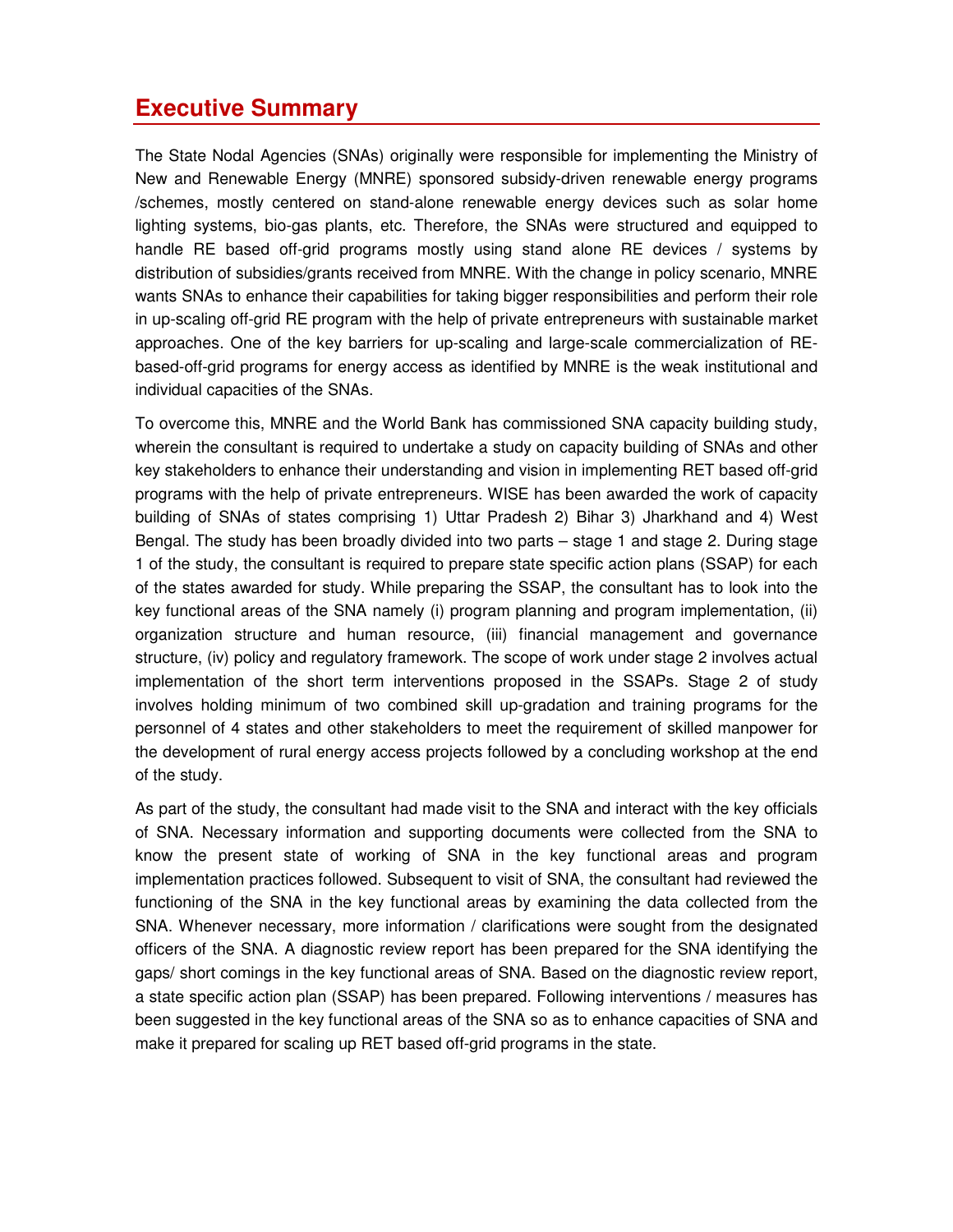## STATE SPECIFIC ACTION PLAN

#### **Organization Structure and Human Resource**

- **Present staff of the SNA is inadequate for scaling up implementation of RET based off-grid** programs / schemes to the desired level. Therefore more technical staff needs to be recruited at appropriate level. For the supporting technical staff the minimum qualification may be fixed as engineering graduate.
- The SNA should recruit permanent manpower with appropriate skills to look after the work related to planning, account, and finance sections.
- WBREDA can establish regional offices with minimum staff for look after the regional level RET based off-grid installation. The establishment of regional offices would ensure proper O&M and performance monitoring of RET based off-grid systems / projects on a large scale.
- The clarity on roles and responsibility of each staff is necessary for efficient working. Therefore the administration of WBREDA should prepare such document defining roles and responsibility of the individual officers working in the SNA.
- **The required training programmes for SNAs in long term perspective can be envisaged in** different areas for various levels of staff.

The consultant has designed a comprehensive skill up-gradation training workshop module for the field level staff of SNA (technicians/ supervisors) on solar PV based off-grid applications. Also the consultant shall organize a 1 day workshop for the senior level /managerial level staff of the SNA.

#### Project Planning and Project Implementation Practices

- WBREDA should formulate strategies for effective operation and maintenance of RET based off-grid systems / projects by empanelment of local manufacturers / suppliers / system integrators. A centralized mechanism can be developed by the SNA in which the SNA could fix up the service charges in advance payable to such empanelled companies for carrying out the O&M work as and when required. The empanelled companies and individuals have to follow that rate decided by SNA strictly. The empanelled companies and individuals would charge the system owners for the service they offered.
- Capacity building of technicians is essential for ensuring effective O&M of the RET based off-grid systems / projects installed in past. Various technical institutions in the state could take this responsibility of imparting the training. Some of the institutions can be worked as trainers' institute who will judge the capacity building requirement and give training to the trainers. The capacity development programme can be managed by WBREDA from funds available through the state government.
- Online consumer grievance redressal system can be set up for resolving the consumer grievance. A web based system with necessary software will be required to run this system. This mechanism shall ensure both recording of the complaints and timely action for rectification of the fault / problem noticed in the RET based systems/ applications. Various platform can be created (voice, SMS, online) to register the complaint. After resolving the issue, vendors will update the status and then the completion message will be sent to customer as well as to SNA. Even, if required, the whole system can be put on the website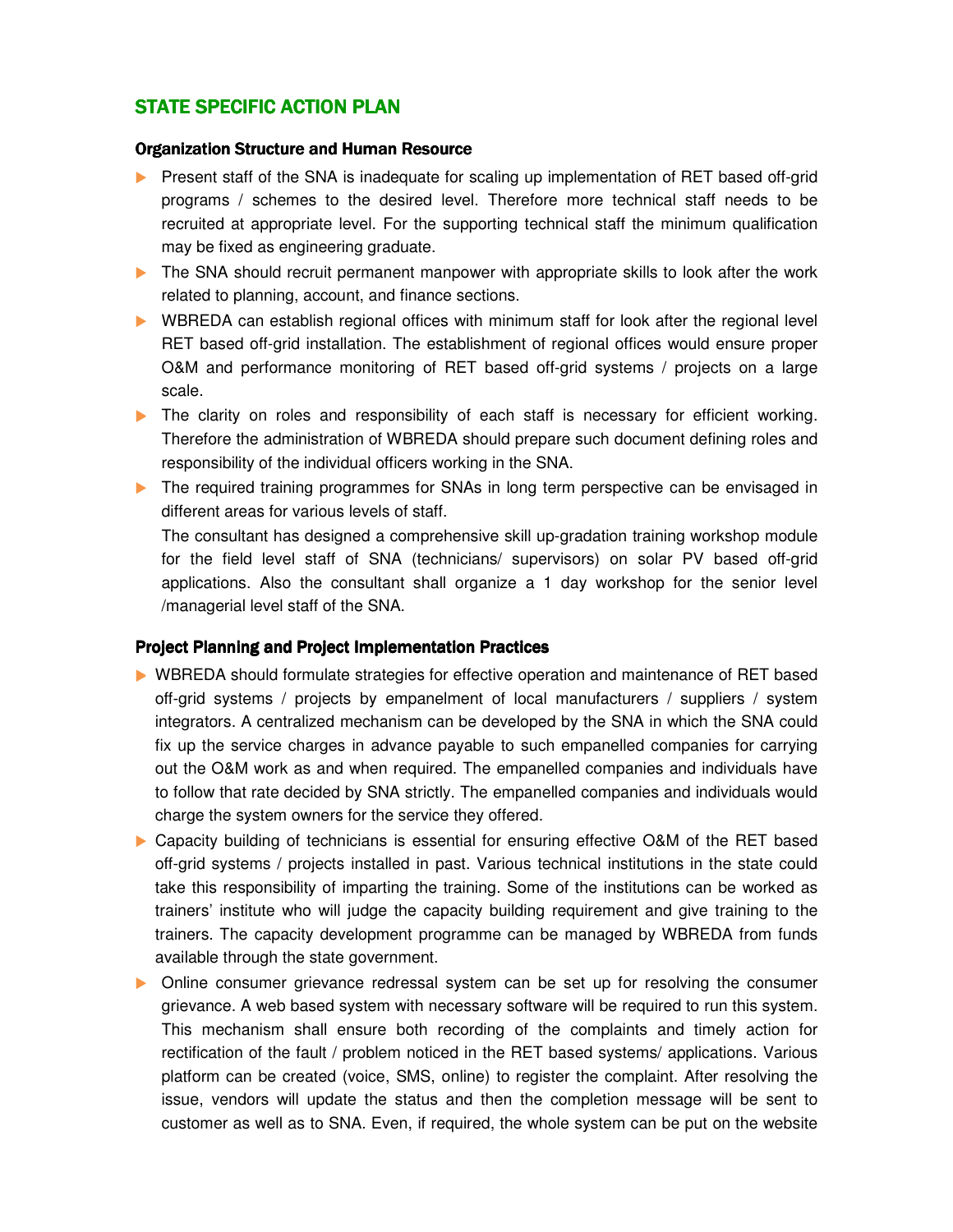of WBREDA and general public can have the opportunity to view the complain status along with action taken by various agencies.

- The feasibility reports/ DPRs are the basic documents that provide information about the techno-commercial viability of any project to the investor as well as the sanctioning authority. Therefore a standard document outlining the methodology for conducting feasibility study / DPR would be useful for the investor to conduct such studies in a scientific way. The staff of SNA could also refer to such document while performing project appraisal studies.
- WBREDA needs to impart necessary training to its staff to undertake renewable energy potential assessment / mapping the potential areas for implementation of various RET based off-grid systems / solutions across the districts / regions in the state. SNA should take up capacity-building to strengthen its resource assessment capabilities, especially in the areas of wind and solar energy.
- ▶ WBREDA has installed several RE based micro-grid projects in the state which are presently non-functional due to availability of the centralized grid. The generation component of those projects can be revived through pubic sector participation.
- **Performance monitoring of installed RE off-grid system installed in past is essential to know** the performance of the RET based systems and to make necessary changes in the design of systems to be installed in future. Presently, the RET based off-grid systems are not monitored. A systematic approach can be developed by WBREDA to monitor the RE based off-grid installations.

#### Policy and Regulatory Framework

- Renewable energy policy of West Bengal has no explicit provision for state subsidy support for off-grid RE projects. The policy therefore should provide financial support in the form of state subsidy for promotion of RE based off-grid systems in the state. Similarly, initial financial support in the form of subsidy should also be provided to RE based mini-grid projects for large scale implementation. Alternately, WBREDA can implement such programme independently by utilizing state subsidy, MP / MLA local area fund, corporate fund through corporate social responsibility and any other funding available.
- For scaling up of implementation of RE based off-grid systems / projects in the state, WBREDA can implement such programme with the help of local self help groups (SHGs) and regional rural banks or cooperative banks. The SHGs can be involved for promotion of solar or any other off-grid RE products among the members of the groups for which fund can be available from regional rural banks or cooperative banks. SHGs can be utilized for awareness creation and for increasing offtake of different off-grid RE products.
- The small and medium scale industries should be encouraged in manufacturing of RET based off-grid systems / spare parts etc locally. SNA could provide the necessary support to such industries through policy. The Government could offer various fiscal incentives in the form of reduction in VAT, reduction in octroi, reduction in property tax etc to encourage the small and medium scale industries to take up this task.
- For large scale deployment of RE based micro-grid projects in the state, the WBREDA should follow up with the WBERC to notify guidelines for implementation of such projects in the state in line with the model guidelines approved by the Forum of Regulators. The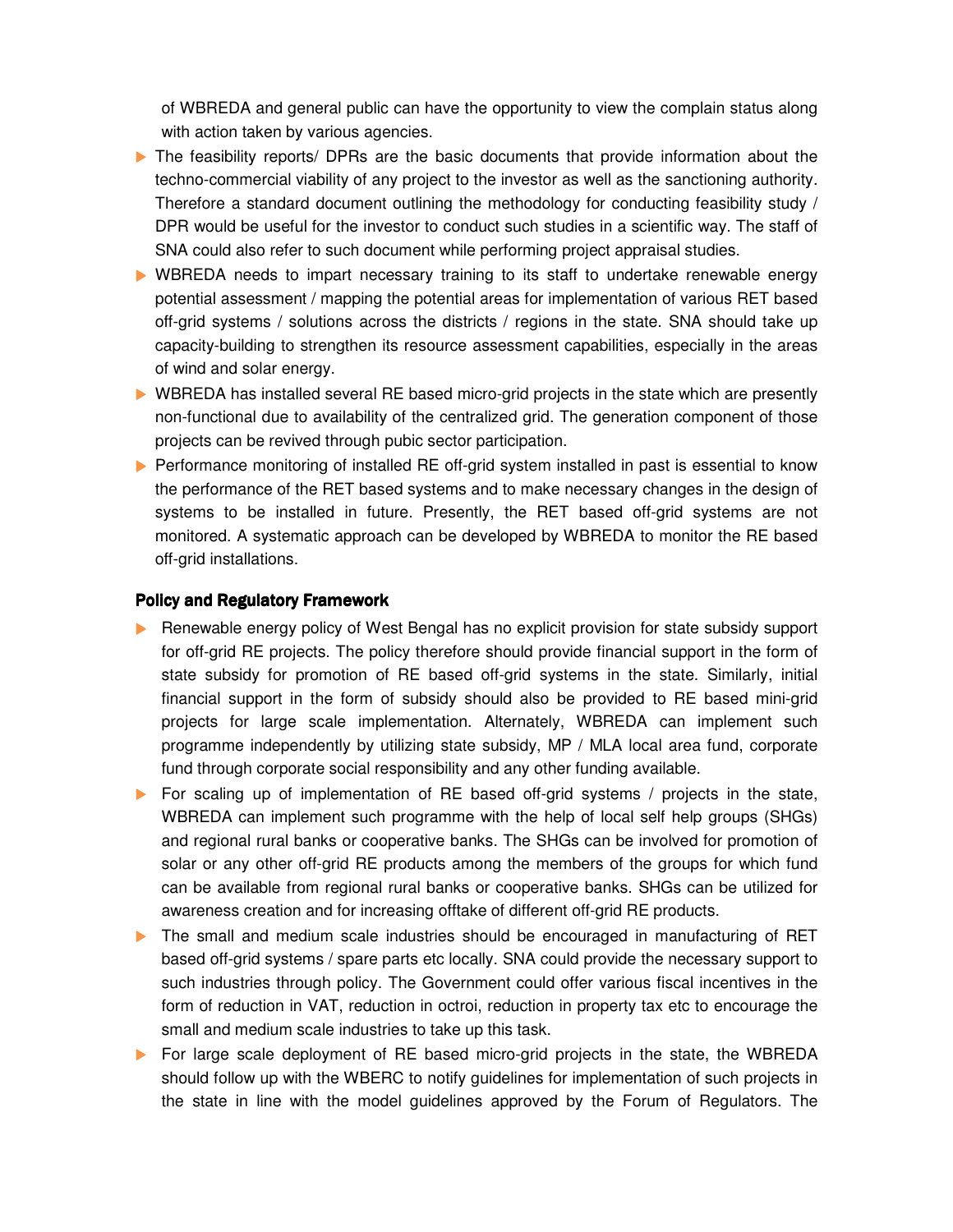guidelines can be framed on suo-moto basis or even WBREDA can take a lead role and file a petition for implementing such guideline for the state.

The generating part / equipment of existing non-operational solar based mini-grid project / systems can be revived by WBREDA with public private participation. The private entities can be invited to take up the generation activity with their own finance. The generated electricity can be purchased by distribution utility to meet their renewable (solar) purchase obligation.

#### Financial Management and Governance Structure

- The budget for RE projects should be increased to scale up the implementation of RE projects in the state. For development of this sector, state government support is required. Therefore, SNA should request the state government to increase the fund allocation for the RE sector.
- In the existing fund allocation, solar is the only focus area. Other technologies like wind, biogas and biomass do not get enough funding support from the state government. Along with solar, WBREDA should equally promote other non solar RE technologies also. Such program can be financed through state government budget.
- WBREDA should initiate some revenue generating activities. Like other financially self sufficient SNAs, WBREDA can install own RE projects. Through generating electricity from such projects, SNA can ensure a regular cash flow. Other than this, WBREDA can charge consultancy fee for implementation of RE projects on behalf of other departments.
- New avenues for revenue generation and investments in renewable power generation projects are required to be undertaken by WBREDA. Sufficient funds could be generated by the SNA for running the programme/projects for long term without additionally burdening the exchequer beyond existing provisions. Some of the steps suggested are through own power projects, implementation of green cess on industrial and commercial customers, charging of processing fees, allocation through state budget, central assistance including NCEF.
- WBREDA can implement MIS system in the organization. For smooth and effective functioning of the organisation, MIS can be introduced in the SNA.
- WBREDA may prepare a document clearly specifying the rules and responsibility of the respective staffs. This will be useful for smooth functioning of the organisation and clear ambiguity, if any, in the respective role and responsibility of the staff.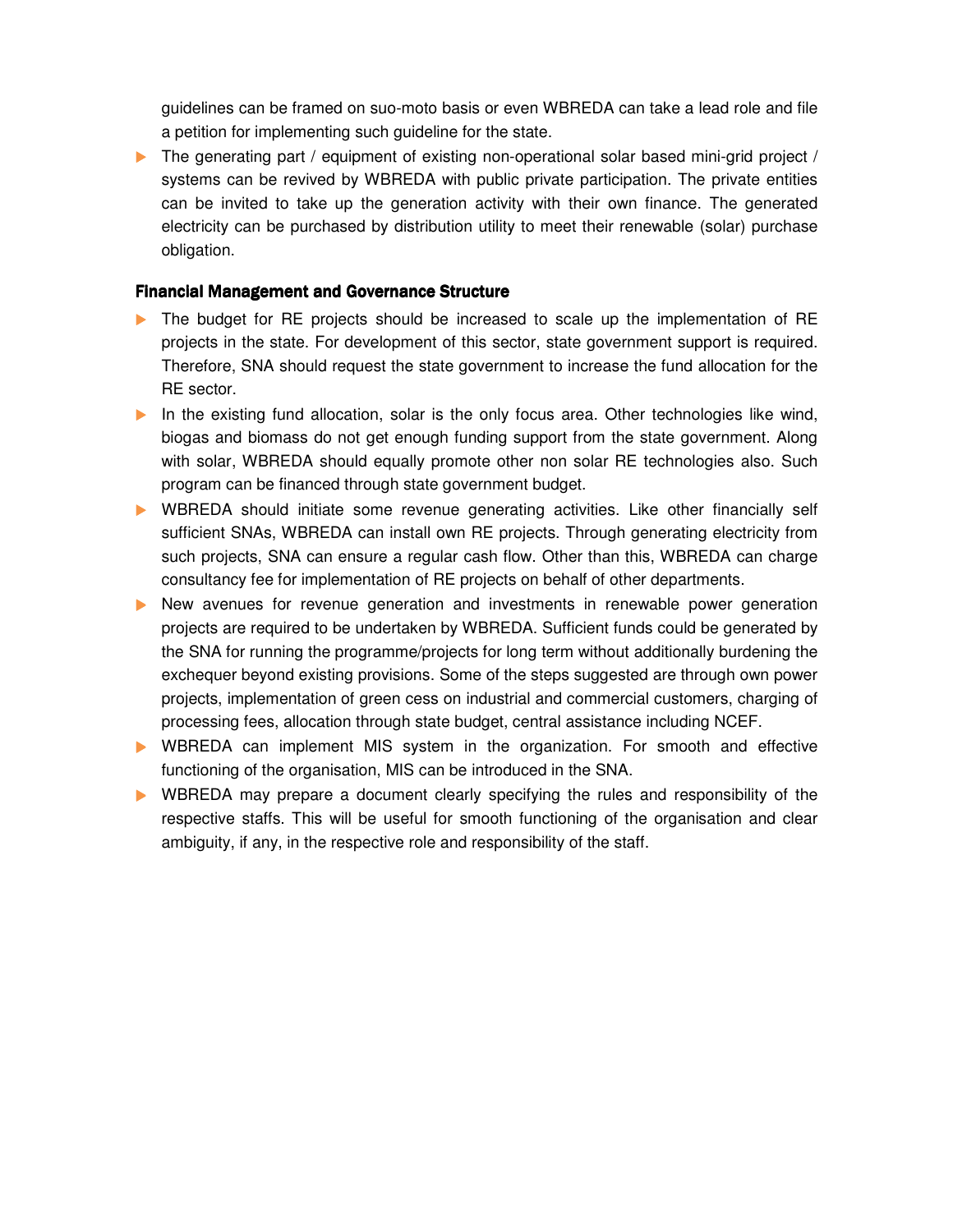## CONTENT

| $\mathbf{1}$            | <b>Introduction</b>                                                                                                                                              | $\overline{7}$ |
|-------------------------|------------------------------------------------------------------------------------------------------------------------------------------------------------------|----------------|
| 1.1                     | About the State                                                                                                                                                  | 7              |
| 1.2                     | Scope of Work                                                                                                                                                    | 9              |
| 1.3                     | Approach and Methodology                                                                                                                                         | 9              |
| $\overline{2}$          | <b>Project Planning and Project Implementation</b>                                                                                                               | 12             |
| 2.1                     | Diagnostic Review                                                                                                                                                | 12             |
| 2.2                     | Action Plan and Suggested Interventions                                                                                                                          | 15             |
| 3                       | <b>Organization Structure and Human Resource</b>                                                                                                                 | 18             |
| 3.1                     | Diagnostic Review                                                                                                                                                | 18             |
| 3.2                     | Action Plan and Suggested Interventions                                                                                                                          | 21             |
| $\overline{\mathbf{4}}$ | <b>Policy and Regulatory Framework</b>                                                                                                                           | 25             |
| 4.1                     | Diagnostic Review                                                                                                                                                | 25             |
| 4.2                     | Action Plan and Suggested Interventions                                                                                                                          | 27             |
| $5\phantom{.0}$         | <b>Financial Management and Governance Structure</b>                                                                                                             | 28             |
| 5.1                     | Diagnostic Review                                                                                                                                                | 28             |
| 5.2                     | Action Plan and Suggested Interventions                                                                                                                          | 29             |
|                         | <b>Enclosures</b>                                                                                                                                                | 31             |
| 1                       | Design of Web based Online Complaint Registration and Grievance Redressal<br>System for the SNA                                                                  | 32             |
| $\mathbf{2}$            | Content of the Standard Document / Manual being Developed for Conducting<br>Feasibility Study / DPR for RE based Mini-Grid Projects in the State                 | 37             |
| 3                       | Training Module, Program Structure, Content of Course Material and a Manual for<br>Conducting O&M of Solar PV Based Off-Grid Systems / Applications in the Field | 38             |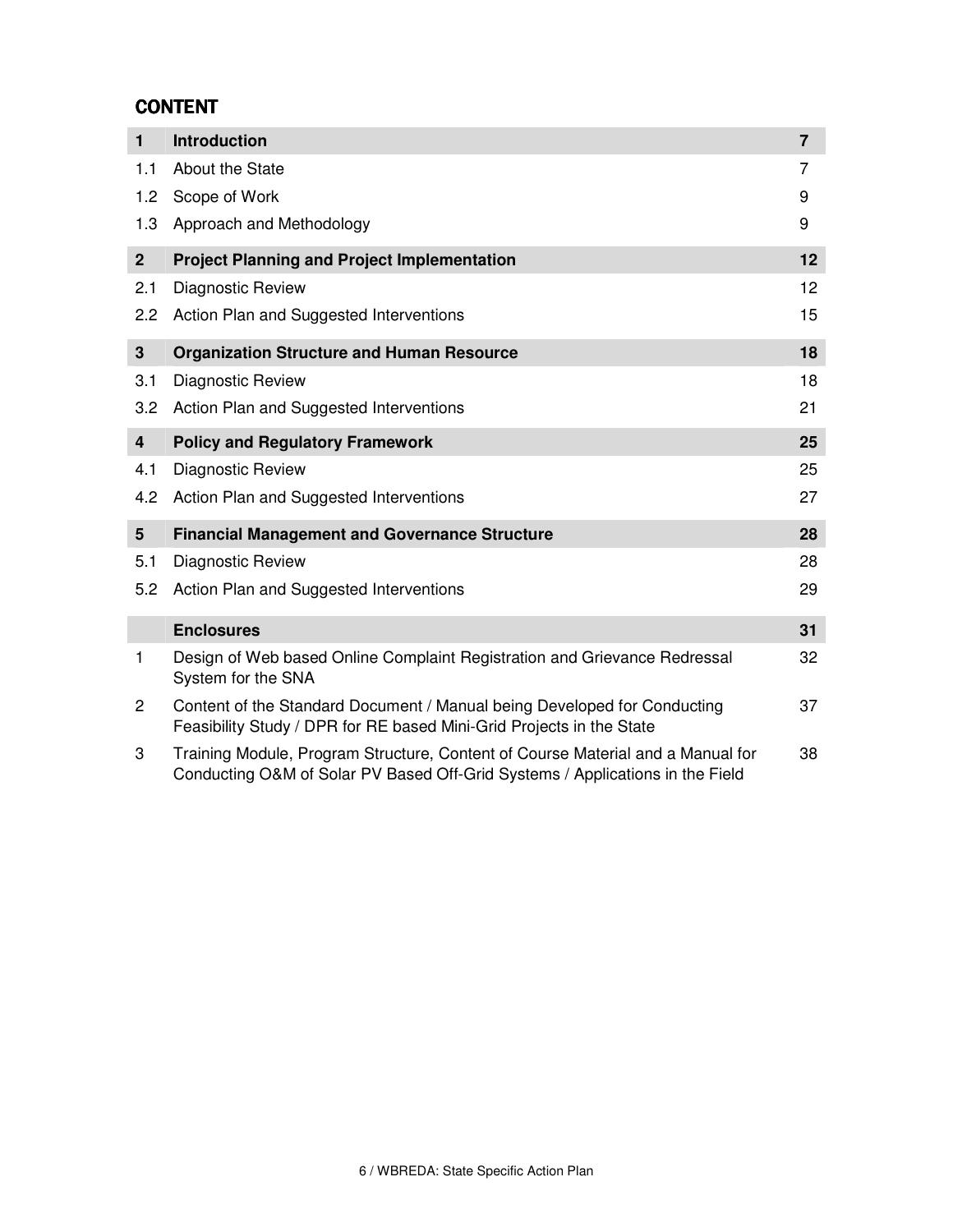## **1 Introduction**

## 1.1 ABOUT THE STATE

West Bengal is an eastern state stretching from the Himalayas in the north to the Bay of Bengal in the south. The state has a total area of  $88,752 \text{ km}^2$  of which 13.52% is under forest cover and 65.48% is under cultivation. West Bengal occupies only 2.7% of the India's land area, although it supports over 7.54% of India's population, and is the third densely populated state in India with population density of 1028 inhabitants per square kilometre. The population of West Bengal was 91,276,115 in 2011 making the state the fourth most populous in India. The literacy rate of West Bengal is about 76.26%. About 68% of people live in rural areas.



Figure **1** Map of West Bengal

As per the report of Central Electricity Authority, the status of installed and allocated capacity of power generation projects as on 28 February 2015 in the state is as shown in Table below. The thermal sector contributes 85.56% of total installed capacity in the state and renewables are contributing only 1.37% of total installed capacity. Share of hydro power projects in total installed capacity is 13.05%. In total installation state sector projects have major share followed by private sector projects. Per capita consumption in the state of West Bengal is around 512 kWh per year.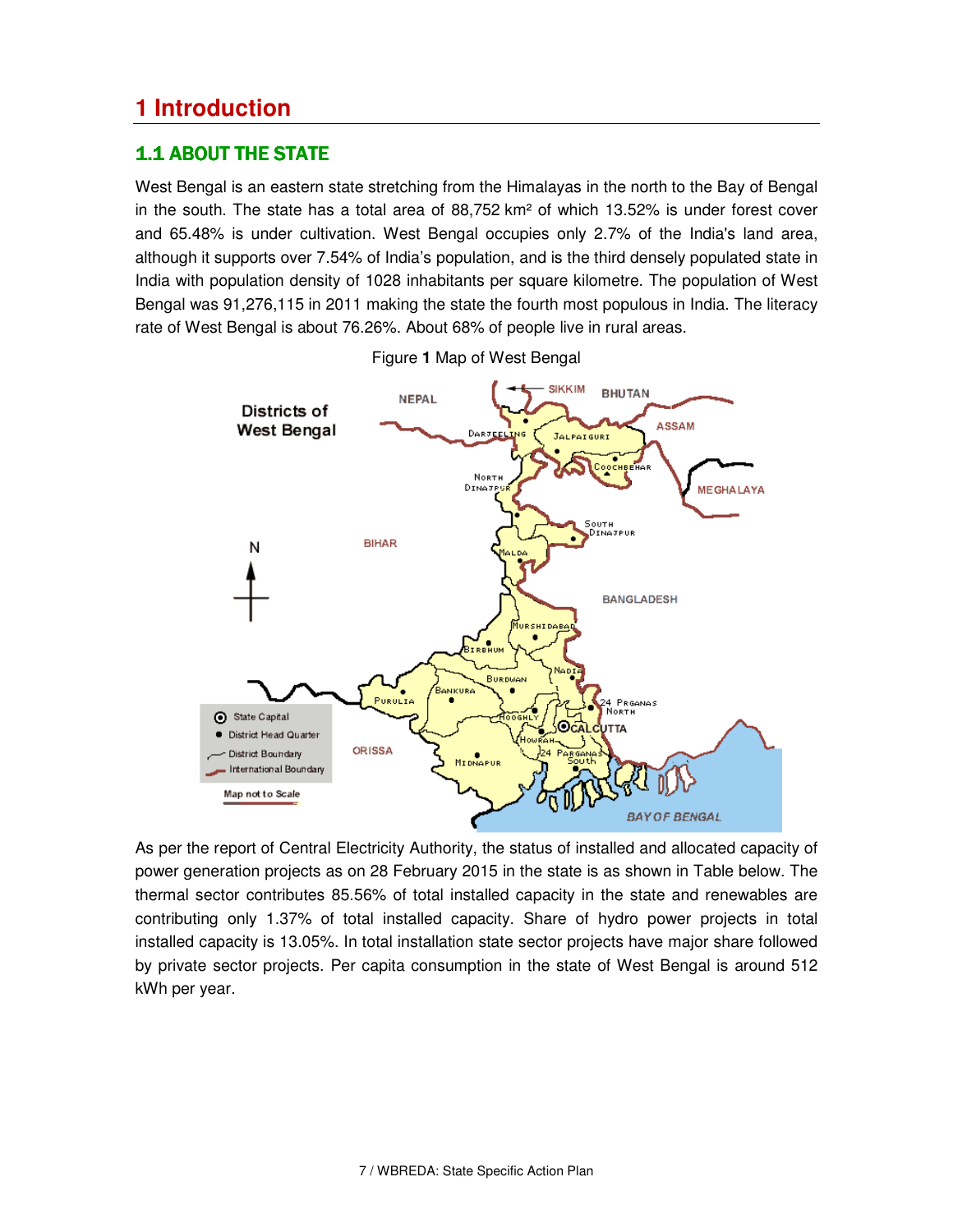| Ownership      | <b>Thermal</b> |        |               | Total   | <b>Nuclear</b> | <b>Hvdro</b> | <b>Renew-</b> | Grand   |
|----------------|----------------|--------|---------------|---------|----------------|--------------|---------------|---------|
| sector         | Coal           | Gas    | <b>Diesel</b> | thermal |                |              | ables         | total   |
| <b>State</b>   | 5220.00        | 100.00 | 12.06         | 5332.06 | 0.00           | 977.00       | 98.40         | 6407.46 |
| <b>Private</b> | 1941.38        | 0.00   | 0.14          | 1941.52 | 0.00           | 0.00         | 33.05         | 1974.57 |
| <b>Central</b> | 905.49         | 0.00   | 0.00          | 905.49  | 0.00           | 271.30       | 0.00          | 1176.79 |
| <b>Total</b>   | 8066.87        | 100.00 | 12.20         | 8179.07 | 0.00           | 1248.30      | 131.45        | 9558.82 |

#### Table **1** Sources of electricity (MW) in West Bengal

Source: Central Electricity Authority (CEA), Executive Summary – Power Sector, February 2015.

Renewable energy installation in West Bengal is just 131.45 MW. Installation of small hydro power projects is three-fourth of total RE installation. Solar power project installation has started in recent years only and total 7.05 MW have been installed. The details of RE installation are given in the table below.

| No. | <b>Resource</b> | <b>Achievement (MW)</b> |
|-----|-----------------|-------------------------|
| 1   | Wind            |                         |
| 2   | <b>Biomass</b>  | 26.00                   |
| 3   | Small hydro     | 98.40                   |
| 4   | Solar Power     | 7.05                    |
| 5   | Waste-to-energy | $\Omega$                |
|     | Total           | 131.45                  |

Table **2** Grid-connected renewable power scenario in West Bengal

Source: Ministry of Statistics and Programme Implementation, Central Statistics Office, Energy Statistics 2015, March 2015.

In FY 2014-15 West Bengal has not met the energy requirement as well as pead demand. The shortfall in energy requirement in April 2014 – February 2015 period is 0.5% and shortfall in peak demand is 0.3%. The details are given below.

Table **3** Power supply position in West Bengal: April 2014- February 2015

| <b>Particulars</b>         | Value (MU) Particulars        | Value (MW) |
|----------------------------|-------------------------------|------------|
| <b>Energy requirement</b>  | 43072 Peak demand             | 7544       |
| Energy availability        | 42843 Peak met                | 7524       |
| Energy deficit/surplus     | -229 Deficit/surplus          | $-20$      |
| Energy deficit/surplus (%) | $-0.5$ Deficit/surplus $(\%)$ | $-0.3$     |

Village level electrification has been almost completed. Among 37463 villages only 2 villages are remaining for electrification. Total number of households in West Bengal is 2 crores. Electricity is the main source of lighting for 54.5% total households, wheras in case of rural households the rate is only 40.3%. Similarly, 43.5% of total households and 57.8% of rural households are using kerosene as a source of lighting. However, 0.5% of total households do not have any source for lighting.

Table **4** Source of lighting at household level in West Bengal as per Census 2011

| Source of lighting | Total households Rural |          | Urban   |
|--------------------|------------------------|----------|---------|
|                    | 20067299               | 13717186 | 6350113 |
| <b>Electricity</b> | 10935123               | 5529496  | 5405627 |
| <b>Kerosene</b>    | 8735299                | 7927731  | 807568  |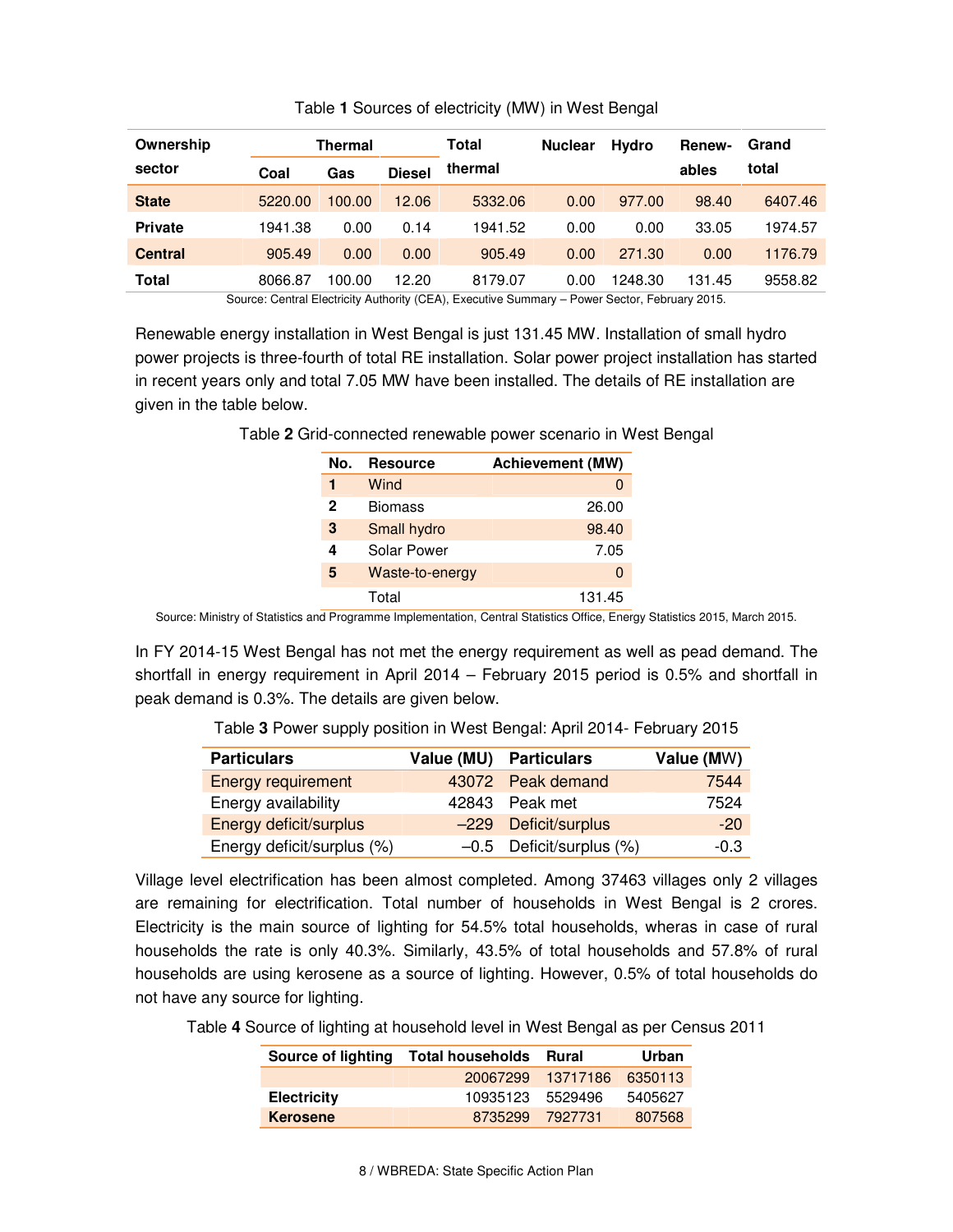| <b>Source of lighting</b> | <b>Total households</b> | Rural  | Urban |
|---------------------------|-------------------------|--------|-------|
| Solar                     | 238571                  | 160497 | 78074 |
| Other oil                 | 42440                   | 29974  | 12466 |
| Any other                 | 18305                   | 10168  | 8137  |
| <b>No lighting</b>        | 97561                   | 59320  | 38241 |

## 1.2 SCOPE OF WORK

WISE has been awarded the work of capacity building of SNAs in 'Block A' states comprising 1) Uttar Pradesh 2) Bihar 3) Jharkhand and 4) West Bengal. The scope of the work as agreed between MNRE and WISE, as given under the Request for Proposal (RFP) and the contract signed between MNRE and WISE is elaborated below:

#### Stage-I: Preparation of State Specific Action Plan (SSAP)

- Undertake diagnostic review of 4 states i.e. Uttar Pradesh, Bihar, Jharkhand and West Bengal.
- ▶ Sensitize the SNA management and state government on the critical issues that may exist in various functional areas, specifically governance structure, autonomy, available skills etc;
- Identify priority areas for capacity building and institutional strengthening; and
- Develop a State Specific Action Plan (SSAP) for given four states.

#### Stage – II: Implementation of the State Specific Action Plan (SSAP)

- **Implementing a maximum of three short term interventions on organizational strengthening** for the states which would be identified as quick wins from the previous stage.
- Holding minimum of two combined skill up-gradation and training programs for the personnel of 4 states and other stakeholders to meet the requirement of skilled manpower for the development of rural energy access projects.
- Holding final workshop in each state.

### 1.3 APPROACH AND METHODOLOGY

The concise objective of MNRE behind commissioning this study is to **undertake Capacity Building of SNAs and prepare them for promoting RET based Off-grid solutions for electrifications in Rural Areas in more innovative ways**. Traditionally in India the rural electrification program has been based predominantly on extension of centralized grid through RGGVY scheme. However, progress in household electrification under RGGVY has remained slow due to high cost of grid extension to remote areas, low paying capacity of the consumers and limited electricity demand in such areas. It is therefore advisable to extend the central grid only where it makes economic sense; alternatively following two off-grid RE options are advisable:

- **Promote of f-grid RE based energy access solutions for electrification of rural areas like** solar home lighting in sparsely populated area with weak demand potential.
- **Promote RE based decentralized distributed generation and supply projects (mini-grids) in** the villages outside the reach of central grid where agriculture/commercial demand can come up in the future.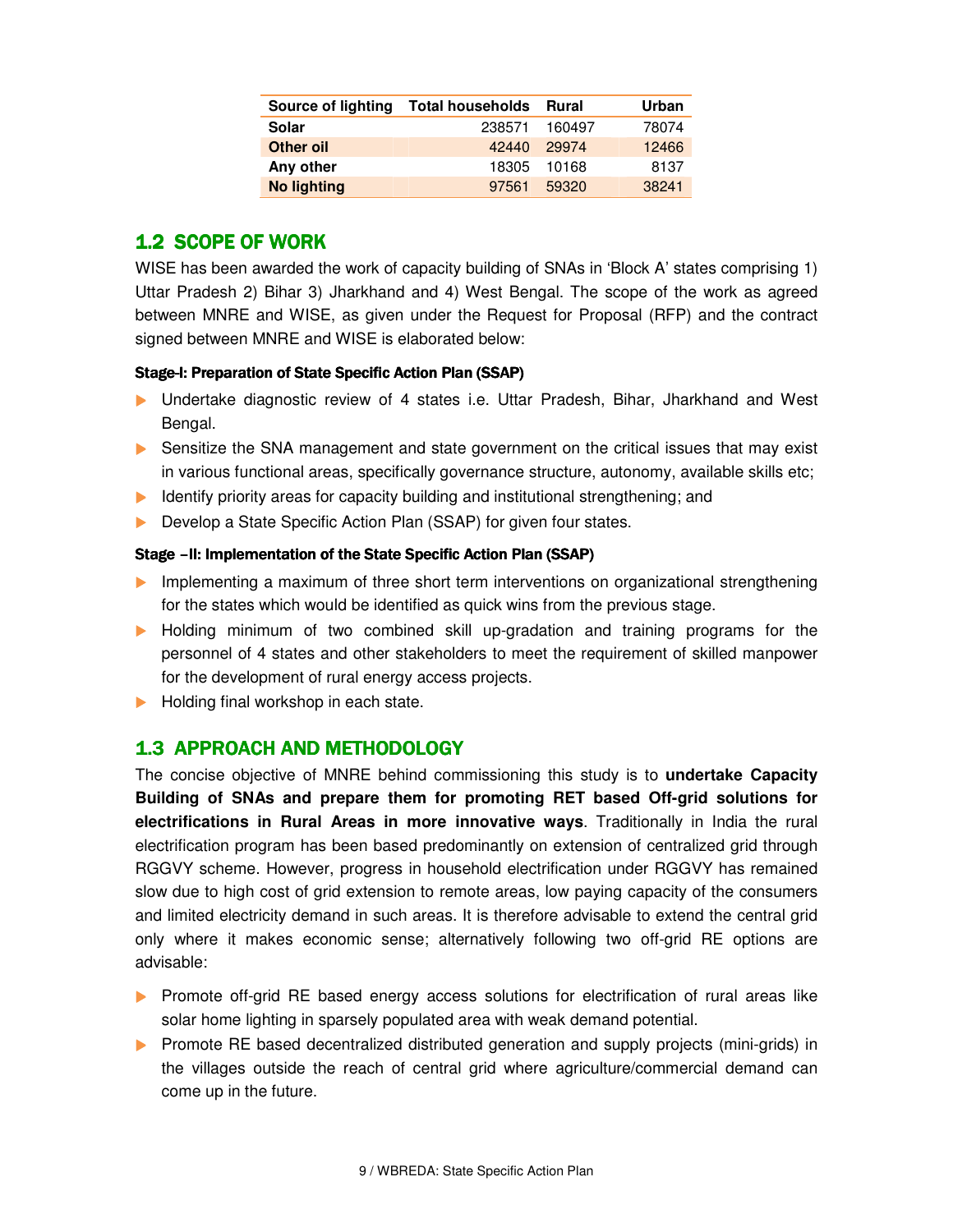The consultant had therefore focused attention on the areas mentioned in (i) and (ii) above, while collecting the data as well as developing the diagnostic review report of the SNA. The State Specific Action Plan (SSAP) being developed by the consultant shall be directed towards capacity building of individual officials together with **strengthening of the institution for effective scaling up of the off-grid energy/ electricity access projects.**

#### Methodology

As part of the study, the consultant has got opportunity to visit the SNA for data collection and holding interaction with the key officials of SNA. At beginning of the study the consultant has designed the questionnaire / data collection format for collecting the data on the key functional areas of the SNA viz organization structure and HR, Project Planning and project implementation, Financial management and governance structure and policy and regulatory framework prevailing in the state. Prior to visiting the WBREDA office (10-12 December 2014), the consultant had circulated the questionnaire / data collection format designed for collecting data on the key functional areas of the SNA. The Assistant Director, WBREDA, designated as nodal officer for this study, helped WISE team in collecting the requisite data / information available in the office. During the visit, Individual meetings were held with the Director / Incharge of the technical sections in the SNA. Information was collected along with supporting documents on key functional areas with respect to the RE programs being managed by WBREDA with special focus on RET based off-grid programs for electricity / energy access. Data relating to Administration, HR and Finance has not been shared by the SNA since it is confidential. The consultant has brought this aspect to the notice of MNRE at the time submitting the first Progress Report. The data of related functional areas as per scope of work which were shared has been considered only for this study.

#### **Preparation of Diagnostic review Report**

Subsequent to visit to SNA, the consultant had reviewed the functioning of the SNA in the key functional areas by examining the data collected from the SNA. The consultant had critically examined the present organization structure, human resources, project planning and project implementation procedures followed, financial management and governance structure and policy and regulatory framework that prevails in the state from the point of view of promotion of RET based off-grid solutions / systems in the rural areas. A diagnostic review report was developed highlighting the gaps/ short comings noticed in the key functional areas of SNA which the consultant feel are directly or indirectly hampering the scaling up of RET based offgrid RE programs in the state.

#### **Preparation of State Specific Action Plan**

The State Specific Action Plan (SSAP) is prepared so as to overcome the gaps / issues identified in the diagnostic review analysis. The SSAP shall clearly specify the suggestions / interventions required to overcome the issues / gaps identified in the key functional areas of the SNA. The draft SSAP shall be presented before the SNA for incorporating their suggestion before finalizing it. Three short term interventions from the SSAP shall be selected for implementation after taking consent of MNRE and the SNA. The consultant shall help the SNA in implementing the three short term interventions.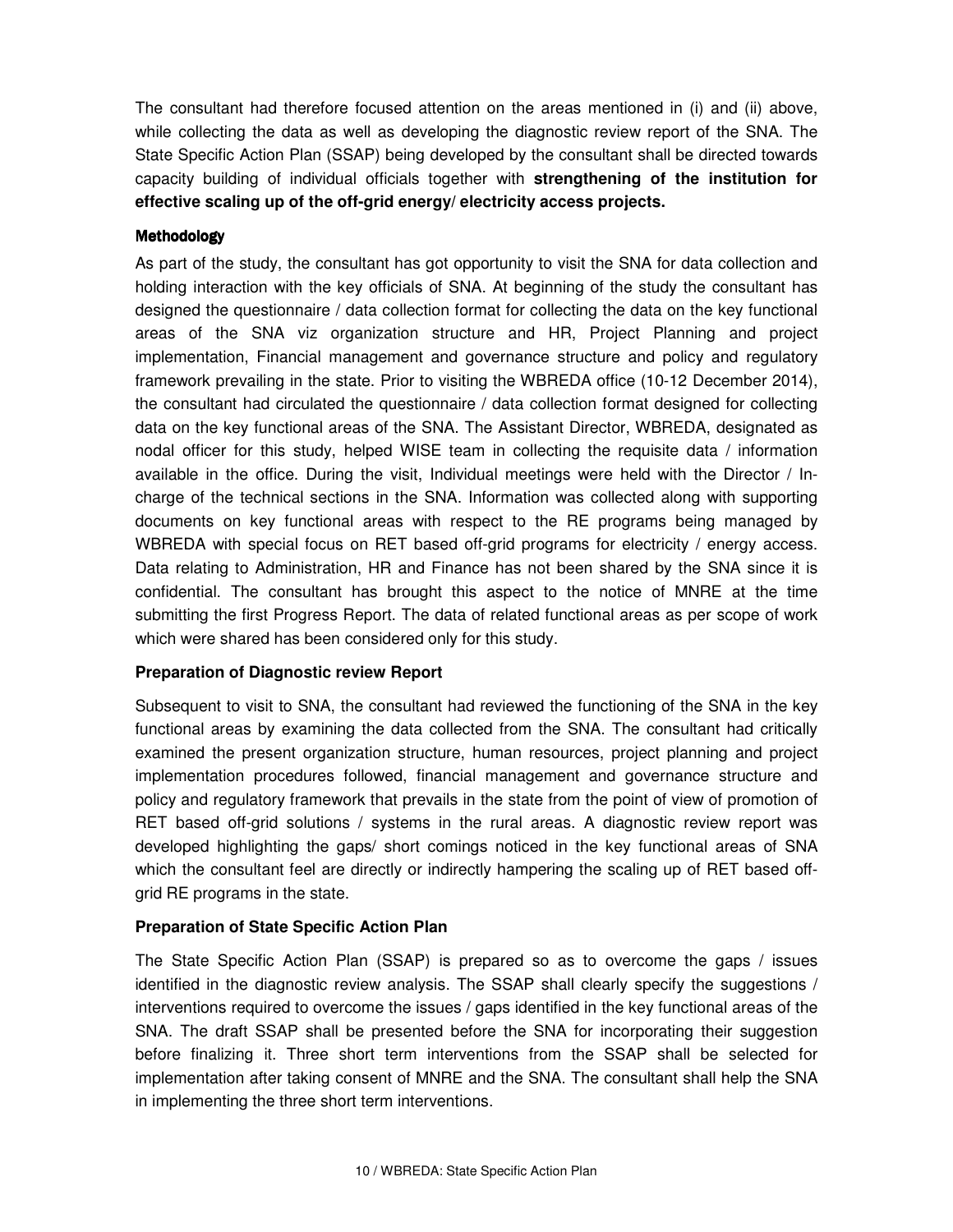#### **Training Program and concluding workshop**

The consultant shall organize two training programs for capacity building of the SNAs and other Key stakeholders. The concluding workshop shall be organized at the end of the project to share the findings and experience.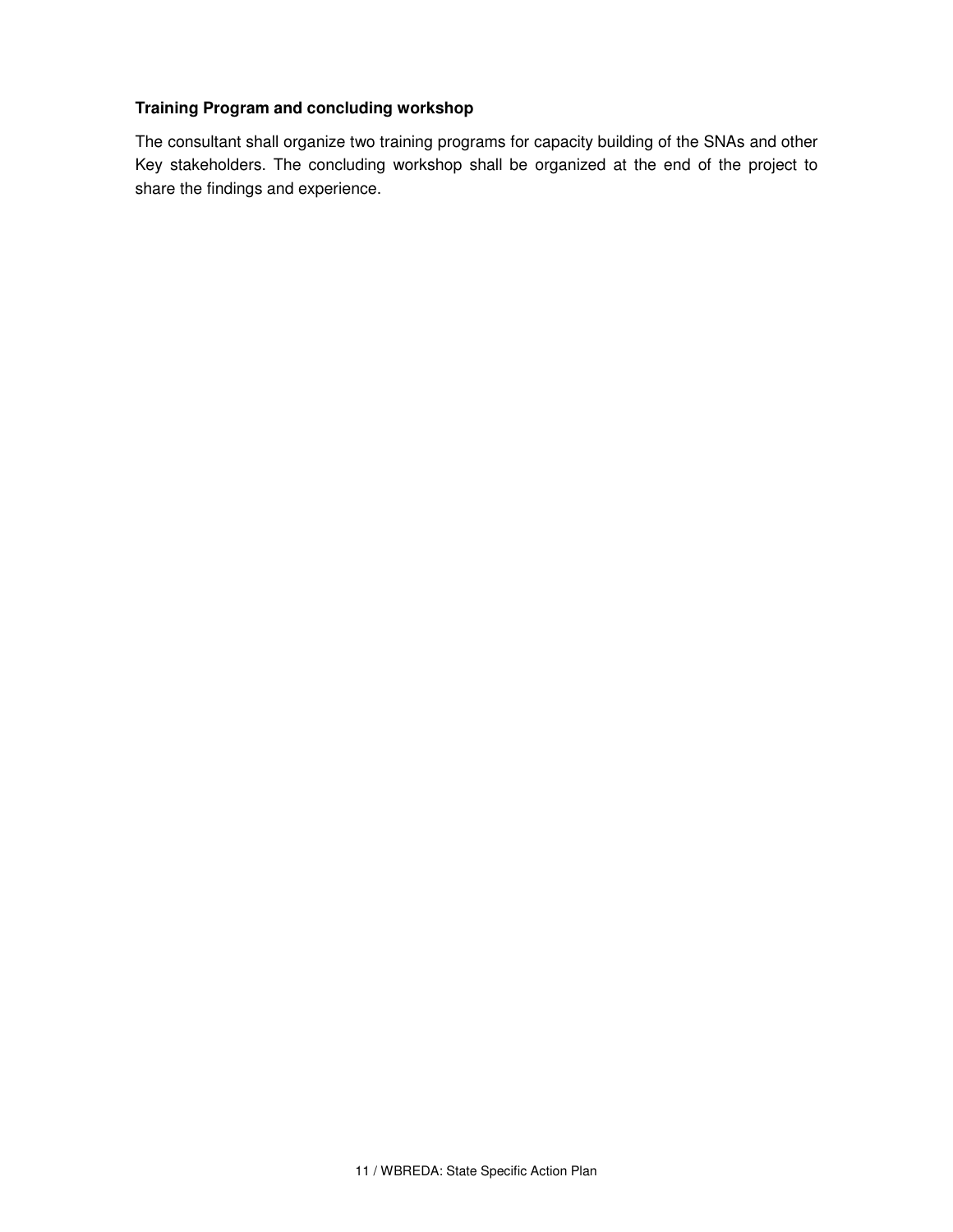## **2 Project Planning and Project Implementation**

## **2.1 DIAGONISTIC REVIEW**

WBREDA is implementing both MNRE sponsored as well as state government sponsored RE programs in the state. The subsidy available from central and / or state government is disbursed through WBREDA to the beneficiaries. The SNA is involved in implementation of various types of RET based off-grid programs/schemes as given below.

- **I.** Solar Street Light Program
- **II.** Solar Lantern Program
- **III.** Solar Home Lighting System Program
- **IV.** Mini Grid Project Based on Solar / Biomass Power Plants
- **V.** Rooftop Solar Power Plant

WBREDA has developed a standardized tender document for implementation of various programs /schemes based on renewable energy technologies. Selection of suppliers / manufacturers has been made based on the offers received in response of the tender. The tender document for selection of supplier/manufacturer for RET based off-grid technologies has been standardized, and programme / equipment specific deviations / requirements have been incorporated wherever necessary. The tender document also incorporates the provisions of post-implementation O&M (generally 5 years) and preparation of O&M manual in the local language. All projects / programmes have been implemented through tender route only. WBREDA is following e-tendering process strictly as per state government rules. An evaluation committee consisting of senior officials of WEBREDA and other state government departments has been formulated at WBREDA for tender evaluation.

WBREDA has not carried out empanelment of the RET based off-grid manufacturer / suppliers in the state. Similarly, WBREDA does not follow the 'Rate Contract' methodology which is generally followed by most of the SNAs for deciding the rate and suppliers / manufacturers of RET based off-grid systems / technologies. While designing the tender document, WBREDA follows the standard specifications laid down by MNRE for the RET based off-grid systems / equipments.

WBREDA assists other state government departments like the State Education Department, Fisheries Department, Panchayat & Rural Development Department, in implementation of RET based off-grid programmes in the state. WBREDA is conducting such programs on deposit contributory work basis. The State Education Department is implementing a major program of solar stand-alone power plants in various schools in un-electrified areas through WBREDA. Presently, various border district schools have been targeted for installation of solar standalone power plants within their premises. Even in schools and colleges located in urban or semiurban areas, solar rooftop-based power plants through net metering arrangement have been implemented.

WBREDA also implements several off-grid programmes where part-funding is available from the MP / MLA local area fund. In these cases also, suppliers are selected through tender route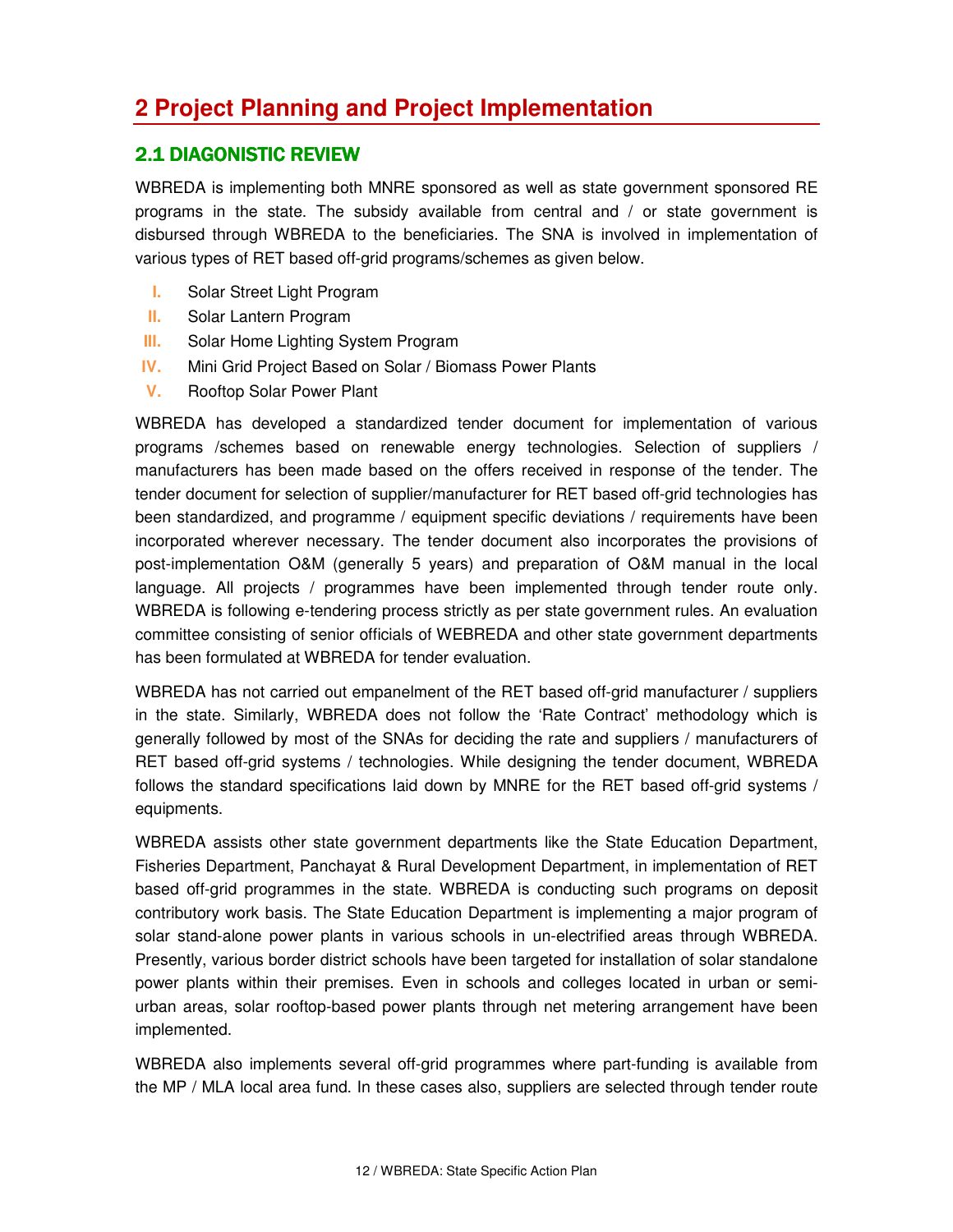only. Depending upon the availability, the state government fund is also utilized along with MP/ MLA fund for implementation of RET based off-grid programs in the state.

User contribution is mandatory in all the programs, and as per availability of funds the user contribution varies program-wise. The user contribution is deposited with WBREDA. Panchayat, Block, and District level offices / officials are involved in various stages of implementing RET based off-grid programmes in the state. The local government agencies are mainly responsible for identification of beneficiaries and channelizing their contribution to WBREDA.

The practice of utilizing funding from various sections (state, central, MLA/MPs etc) along with mandatory contribution from end users has been proven useful in bringing down the beneficiary share to some extent and creating a sense of belongingness among the beneficiaries. In case of Remote Village Electrification (RVE) programme where 90% subsidy is available, user contribution is minimum.

West Bengal Green Energy Development Corporation Ltd (WBGEDCL) is the designated agency for implementation of decentralized distributed generation projects (DDG) under the RGGVY scheme of the Ministry of Power. WBREDA is not associated with the scheme. WBGEDCL prepared few DPRs under the DDG program and sent it for sanction to the state government and Rural Electrification Corporation. However, the projects did not materialized due to the DISCOM's plan for extension of grid in such identified areas.

WBREDA is the first nodal agency in the country to have conceptualized and developed RE based mini-grids in the un-electrified areas of Sundarbans. Due to its remote location and fragmented character, conventional grid extension was not possible in the islands. So the local electricity need was met through the RE based mini-grids. During the process, WBREDA gained valuable insights related to operation and maintenance of such plants in remote areas, which can be utilised by other nodal agencies. A total of 14 such mini-grids have been installed by WBREDA.

At present the mini-grids in Sunderbans—with the exception of one plant—are not operational due to extension of centralized grid in the area. In the planning stage, the distribution network of the mini-grid plant was developed keeping in mind the specification and norms generally followed by the DISCOMs. Therefore in later stage when the centralized grid reaches to such area it become easier to hand over the existing distribution network to the DISCOMS for further operation. It may be noted that before extension of the centralized grid to these areas, the minigrid plant operated for 8-10 years. The achievement of renewable energy is west Bengal is given in the table below.

| SI.No | <b>Sector</b>                             | Unit  | <b>Achievement</b> |
|-------|-------------------------------------------|-------|--------------------|
|       | <b>1.</b> Solar PV Home Lighting system   | Nos.  | 121000             |
|       | 2. Solar PV Street Lighting system        | Nos.  | 8725               |
|       | <b>3.</b> Water Heating System            | Litre | 40000              |
| 4.    | Off Grid Stand Alone Solar PV Power Plant | kW    | 1661               |
| 5.    | Micro Solar PV Power Plant                | kW    | 1000               |

Table **5** Achievement of Renewable Energy in West Bengal (as on Nov 2014)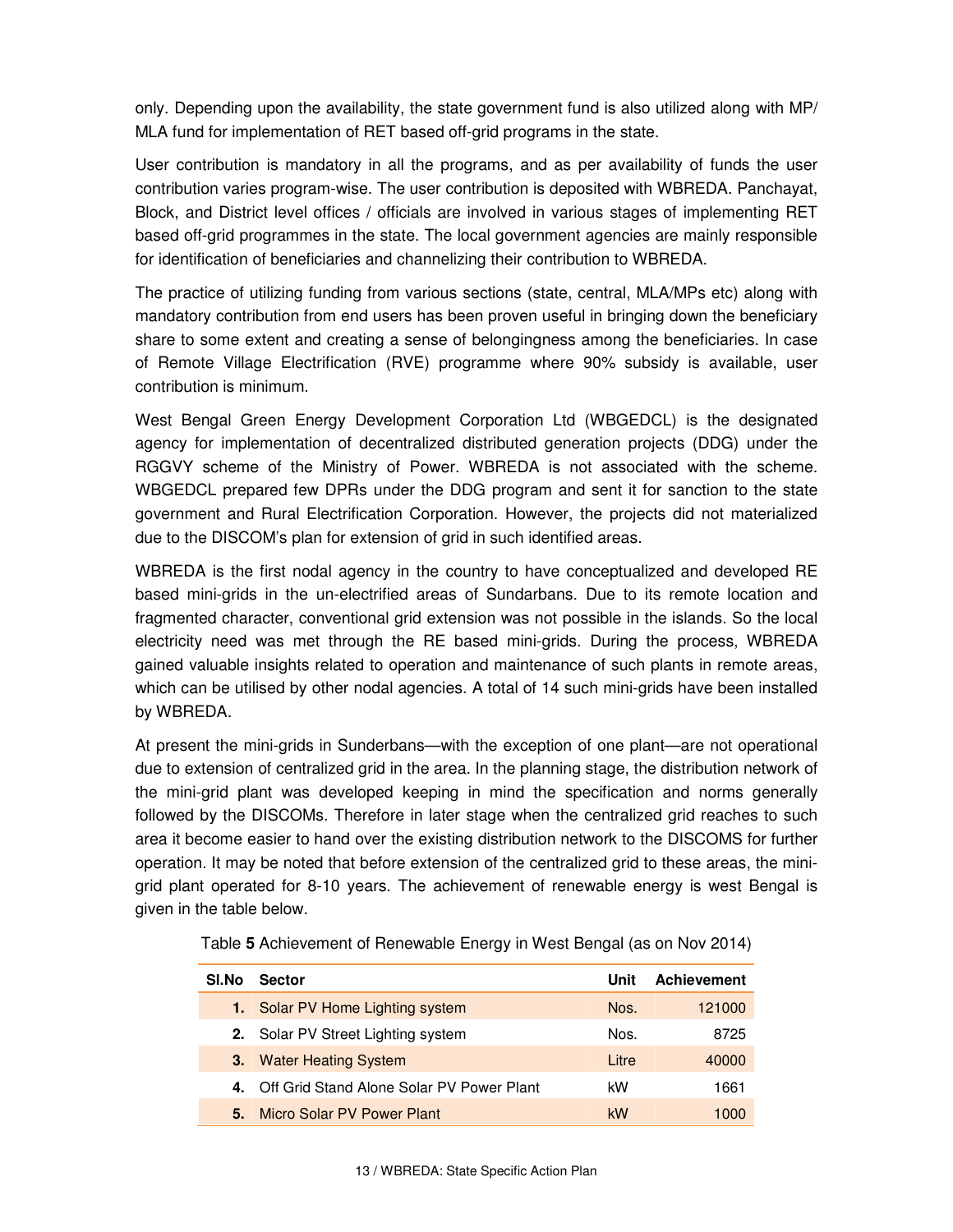| SI.No | <b>Sector</b>                                                 | Unit      | <b>Achievement</b> |
|-------|---------------------------------------------------------------|-----------|--------------------|
| 6.    | Roof top Grid Connected Solar PV Power Plant                  | kW        | 688.4              |
| 7.    | Grid Connected Utility Scale Solar PV Power Plant             | <b>kW</b> | 7000               |
| 8.    | Solar Water Pumping System                                    | Nos.      | 10                 |
|       | 9. Wind Farm Project                                          | <b>kW</b> | 2000               |
|       | <b>10.</b> Wind Solar Hybrid                                  | Nos.      | 6                  |
|       | 11. Improved Chulha                                           | Nos.      | 370007             |
|       | 12. Mini Micro Hydal                                          | kW        | 24680              |
|       | <b>13. Battery Operated Electric Vehicle</b>                  | Nos.      | 10250              |
|       | 14. Solar Passive / Solar Integrated Building                 | Nos.      | 28                 |
|       | <b>15. Energy Education Park</b>                              | Nos.      | 3                  |
|       | <b>16.</b> Total families serviced with power from RE sources | Nos.      | 203723             |

#### DIAGNOSTIC REVIEW AND IDENTIFICATION OF CRITICAL GAPS

- Most of RET based off-grid systems / projects are implemented in remote areas. The equipment supplier generally engages local people for carrying out the O&M work. Availability of O&M service providers close to the project location makes such systems/projects more reliable. Field-level experience of WBREDA shows that the RET based off-grid systems / projects in the rural areas are working satisfactorily even after completion of the mandatory O&M period. Owners of such projects / systems are getting regular O&M service due to availability of O&M service providers in remote areas. The established network of O&M service providers for undertaking the mandatory O&M for a fixed period can be utilized for maintenance of such systems for longer periods (after expiry of mandatory O&M period).
- ▶ WBREDA does not prepare feasibility reports /detailed project reports (DPR) for the rooftop solar PV projects implemented by them on behalf of various government departments /organizations. A simple 'Project Information Document' is being prepared and forwarded to MNRE for sanctioning the central subsidy. A standard document / guideline for preparation of the feasibility report / DPR for rooftop solar PV projects if developed will be helpful for the SNA in undertaking such projects in more scientific way.
- A citizen charter on renewable energy has not been prepared by WBREDA. The SNA should prepare and upload the citizen charter on its website for information of the public.
- It was noticed that while implementing the solar PV based mini-grid projects in the past, the SNA has not undertaken the feasibility / DPR study for assessment of resource availability, demand for electricity and socio-economic condition of the beneficiaries. A feasibility / DPR study should be carried out prior to installation of such projects . Such study should include demographic and social conditions of the selected areas, willingness to pay for the end users, local resource availability, demand projection (existing as well as future trends), RE supply options, optimization of the plant configuration, project financials, and project implementation arrangements, etc.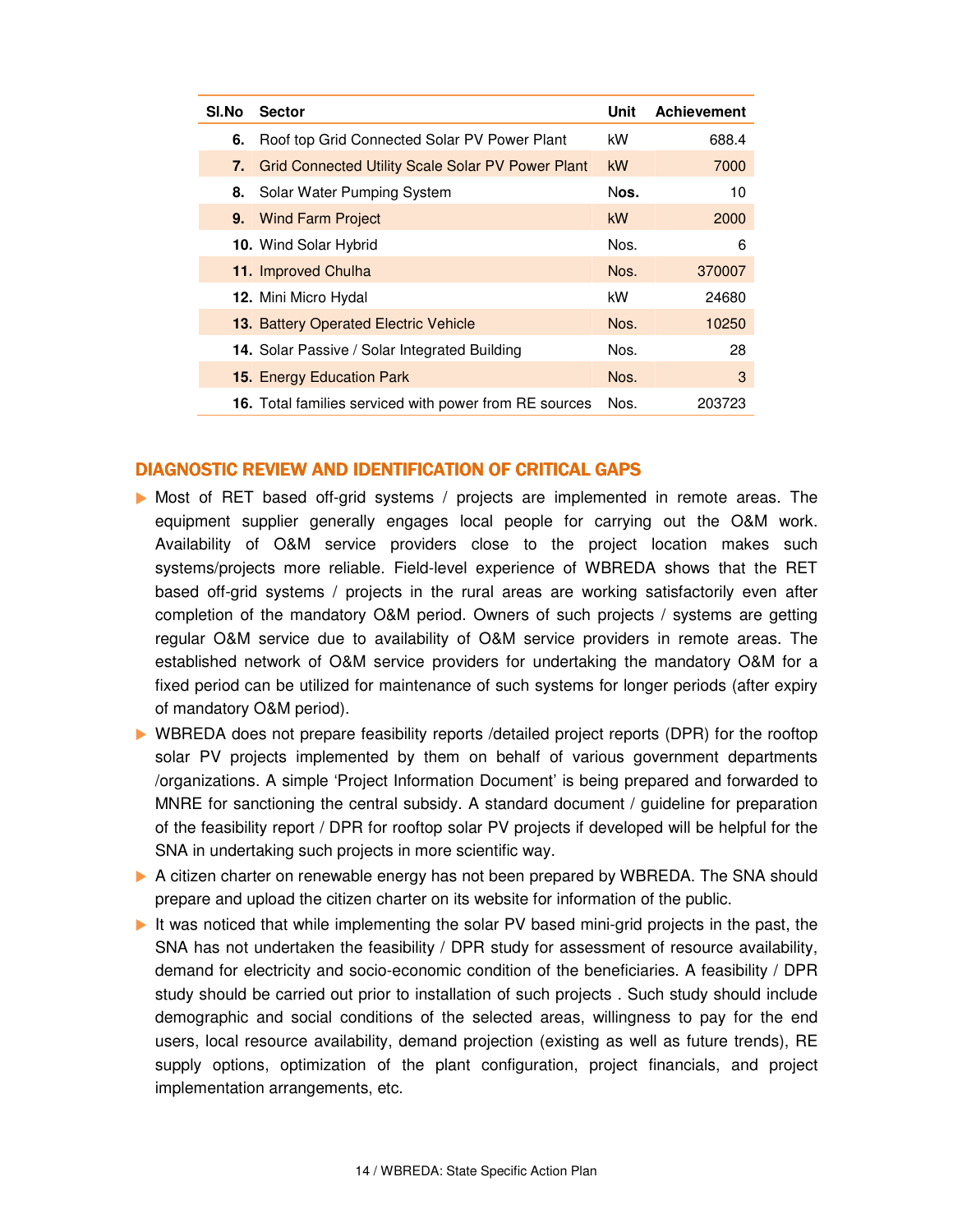- The present non-functional solar /biomass-based mini-grids can be made operational for generation of electricity as substantial investment has been involved in those projects. The private sector can be involved in revival of generation plant component of the existing minigrid projects.
- **Present RE Policy notified by the state government is silent about development of RE based** mini-grid projects in the state. No provisions are stated under the policy.
- The mechanism / guidelines for monitoring performance of the operational RET-based offgrid plants / equipments are not in place at present. Limited performance verification has been conducted by WBREDA on sample basis. The limited staff available in the SNA is involved in the performance verification process. WBREDA implements various RET based off-grid programs/schemes in the state. The large coverage and disperse nature of RET based off-grid programs make the O&M and performance verification tasks much more difficult. At present, WBREDA relies on users / beneficiaries to know about the working conditions of RET based projects / systems.

## 2.2 ACTION PLAN AND SUGGESTED INTERVENTION

 Various RET based off-grid projects implemented by WBREDA through tender route have been maintained by the system suppliers for a mandatory period of 5 years. The mandatory O&M requirement for 5 years is really a good practice followed by most of the SNAs for proper maintenance of the systems. However, the major concern is how to maintain those systems after completion of mandatory 5 years period. Presently, no such centralized mechanism exists in the state for maintaining those systems post mandatory O&M period. The existing RET based off-grid systems can be maintained only if such maintenance facility is available locally. Availability of such skilled technicians all over the state is a major concern in this regard.

WBREDA should formulate strategies for effective operation and maintenance of RET based off-grid systems / projects by empanelment of local manufacturers / suppliers / system integrators. A centralized mechanism can be developed by the SNA in which the SNA could fix up the service charges in advance payable to such empanelled companies for carrying out the O&M work as and when required. The empanelled companies and individuals have to follow that rate decided by SNA strictly. The empanelled companies and individuals would charge the system owners for the service they offered.

- ▶ Capacity building of technicians is essential for ensuring effective O&M of the RET based off-grid systems / projects installed in past. Various technical institutions in the state could take this responsibility of imparting the training. Some of the institutions can be worked as trainers' institute who will judge the capacity building requirement and give training to the trainers. The capacity development programme can be managed by WBREDA from funds available through the state government.
- **Online consumer grievance redressal system can be set up for the resolving the consumer** grievance. A web based system with necessary software will be required to run this system. Through this system the consumer can directly register the problems regarding the non operating off-grid system. Various platform can be created (voice, SMS, online) to register the problem. The received grievance with the details will be sent to respective vendor with intimation to SNA for further follow up. Vendor will be required to attend the system within a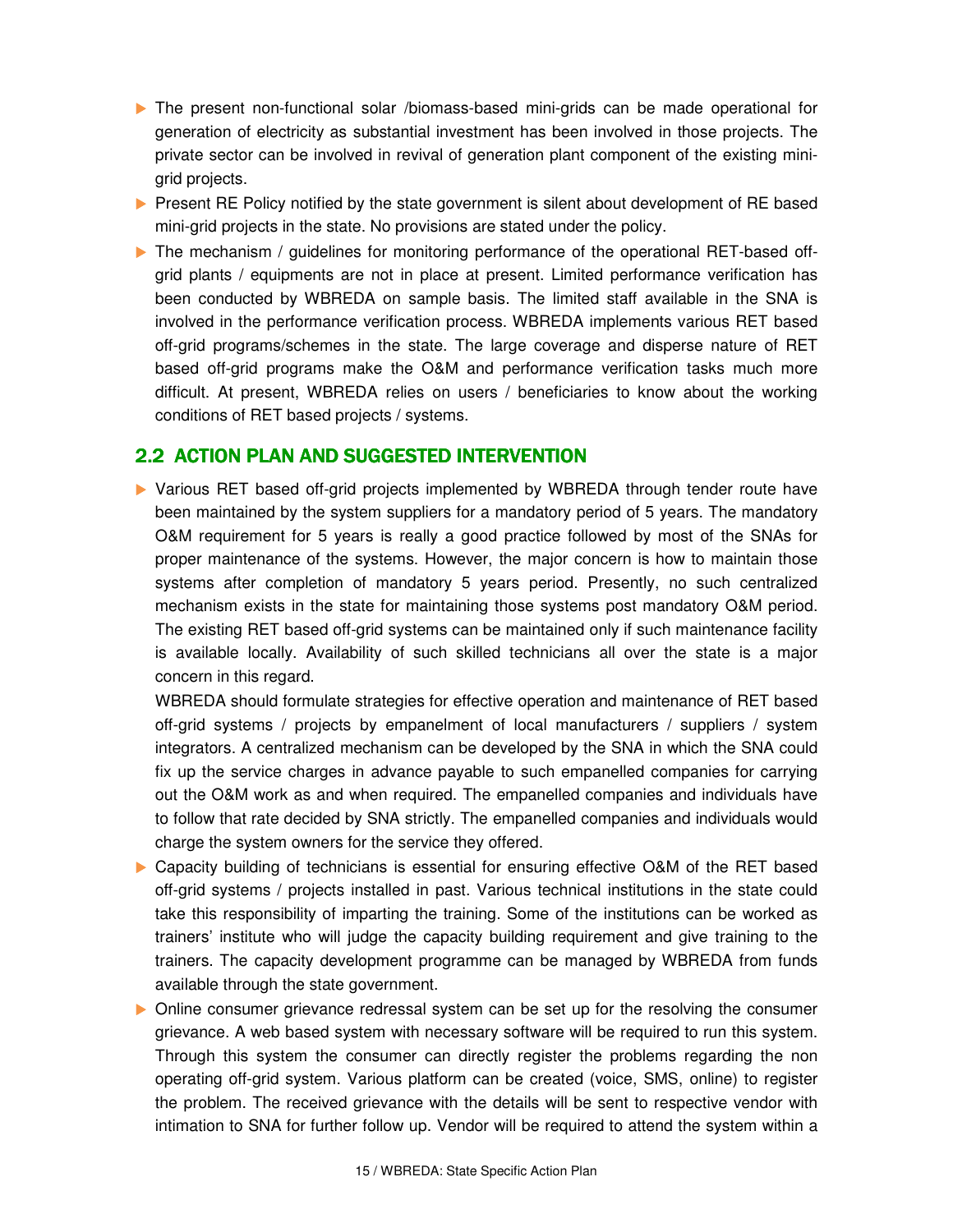specified time. SNA has the monitoring role to check the status of the problem and if the vendor is not responding, then SNA can find alternative vendor to solve the problem. Otherwise, SNA can remind only once the alloted vendor regarding the same after completion of required time period. After resolving the issue, vendor will update the status and then the completion message will be sent to customer as well as to SNA. The required reports in desired format can be generated by SNA for monitoring purpose. Even if required the whole system can be put on the website of WBREDA and general public can have the opportunity to view the complain status along with action taken by various agencies.

The consultant has designed the web based online complaint registration and grievance redressal system for WBREDA. The detail design and process flow diagram for the application is provided in **Annexure 1** of this report. The consultant proposed to support WBREDA in implementing this intervention in phase II of the project.

 DPRs are generally not required for individual off-grid system installation. However, DPRs may be prepared for stand-alone solar systems, roof-top grid connected solar systems and RE based mini-grid systems. The feasibility reports/ DPRs are the basic documents that provide information about the techno-commercial viability of any project to the investor as well as the sanctioning authority. Therefore a standard document outlining the methodology for conducting feasibility study / DPR would be useful for the investor to conduct such studies in a scientific way. The staff of SNA could also refer to such document while performing project appraisal studies Such type of feasibility study is necessary for RE based micro-grid projects because in micro-grid projects generation and distribution both aspects have to be addressed. Also, the mini-grid project is not only involved generation and sale of electricity but collection of revenue and therefore total sustainability of the project in long term is required to be ensured at the DPR stage.

The consultant is preparing such manual / standard document for the SNA which can be used while conducting feasibility study / DPR for RE based mini-grid projects in the state. The brief content of the document is presented in **Annexure 2** of this report. The consultant proposed to consider this as  $2^{nd}$  short term intervention.

- **Resource assessment is the key to developing the RE sector in a state. SNA has not** conducted any study related to assessment of the potential of wind, biomass, solar and other RE sources. In absence of the information of assessed RE potential of various RE sources in the state, appropriate programmes cannot be taken up by the SNA. Periodic assessment study for identification of new sites and resources needs to be undertaken by the SNA on regular basis. WBREDA needs to impart necessary training to its staff to undertake renewable energy potential assessment / mapping the potential areas for implementation of various RET based off-grid systems / solutions across the districts / regions in the state. SNA should take up capacity-building to strengthen its resource assessment capabilities, especially in the areas of wind and solar energy.
- WBREDA has installed several RE based micro-grid projects in the state which are presently non-functional due to extension of the centralized grid to such areas. The generation part / equipment of such mini grid plants can be revived through pubic sector participation. The detailed intervention in this regard is given in Policy section.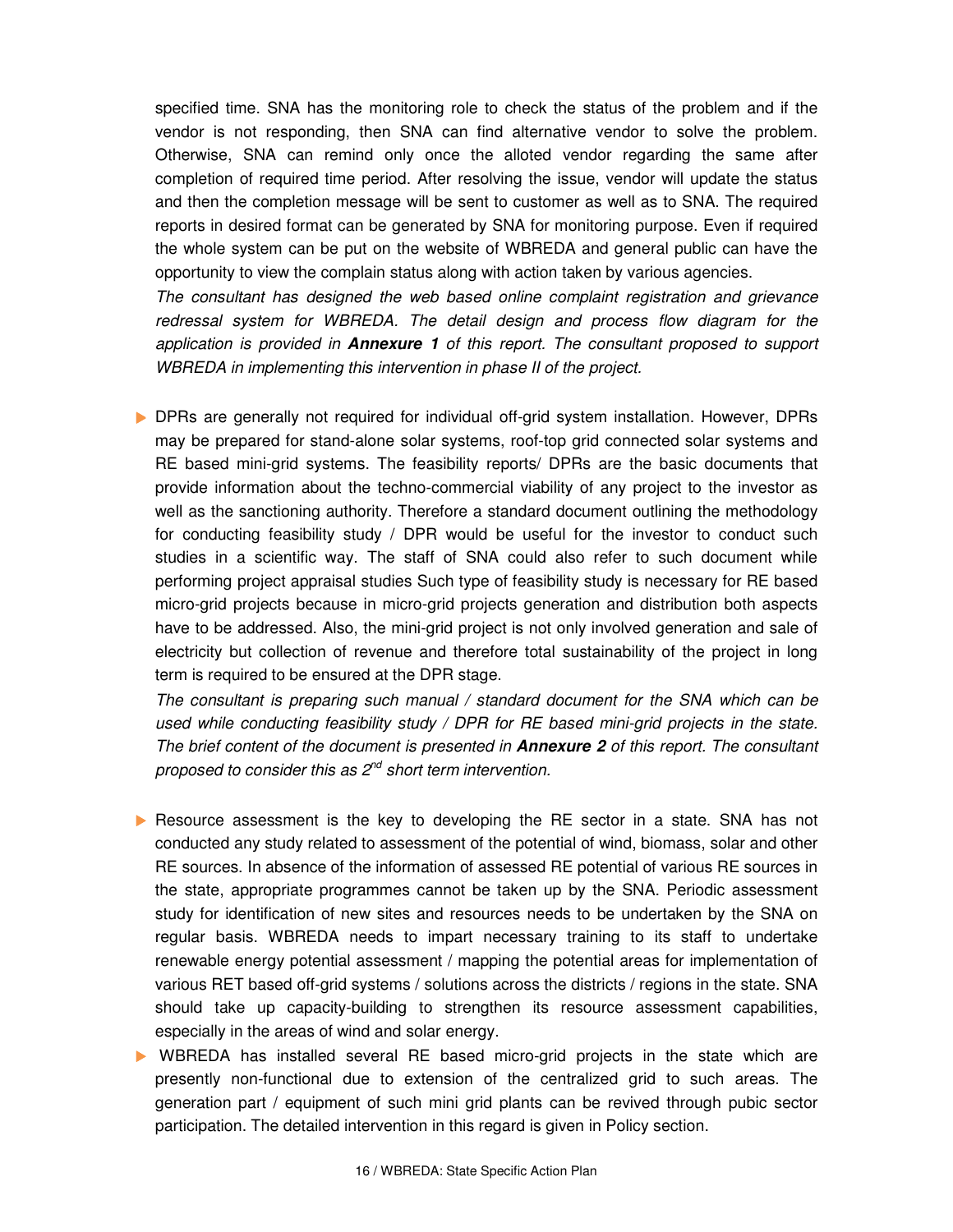Performance monitoring of installed RE off-grid system installed in past is essential to know the performance of the RET based systems and to make necessary changes in the design of systems to be installed in future. Presently, the RET based off-grid systems are not monitored by the SNA. The SNA does not have field level establishment; this is also a constraint factor in this regard. A systematic approach can be developed by WBREDA to monitor the RE based off-grid installations.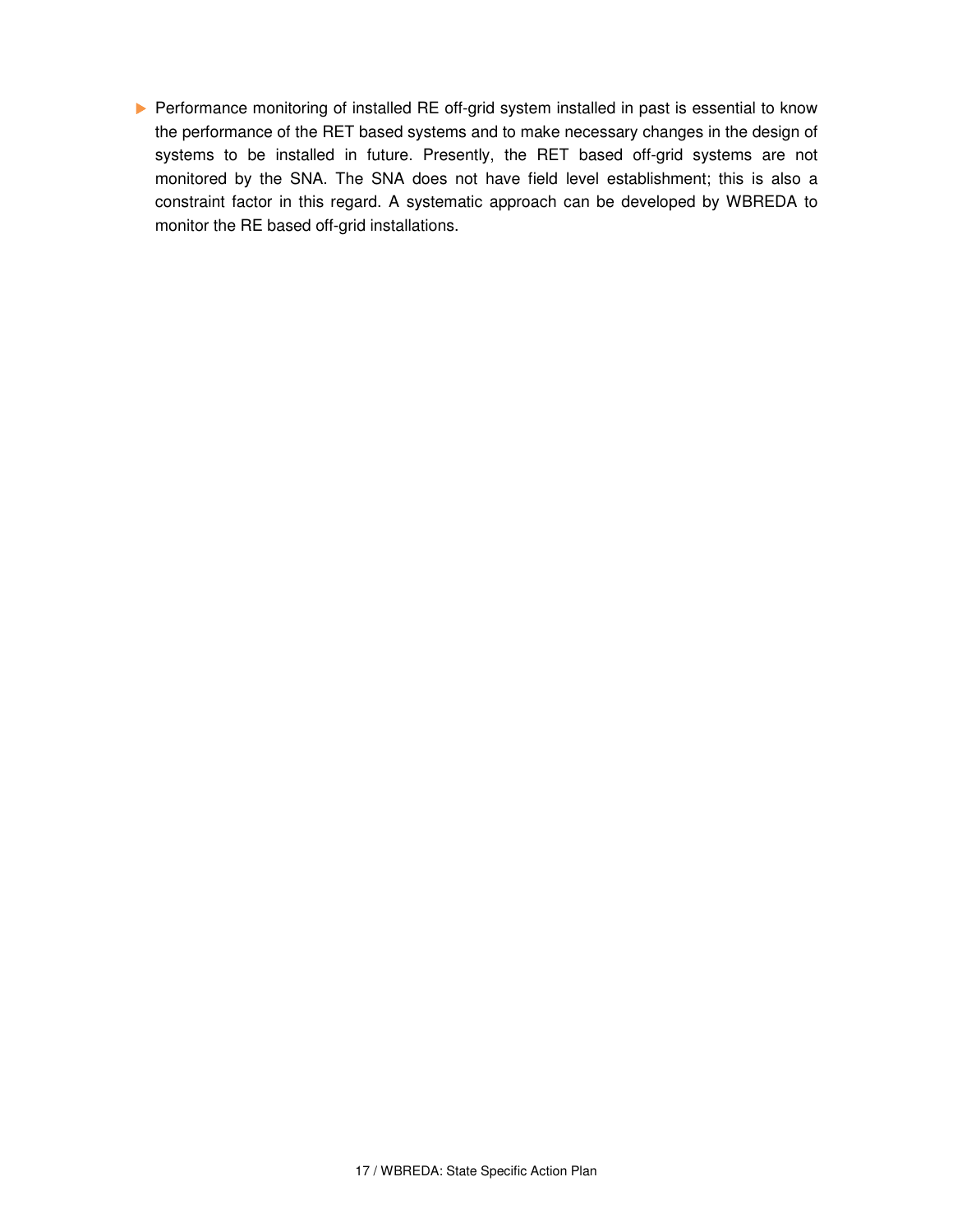## **3.1 DIAGONISTIC REVIEW**

The West Bengal Renewable Energy Development Agency (WBREDA) is registered as a Society under the Societies Registration Act 1860, and started its operation in the year 1993. WBREDA is established under the aegis of the Department of Power & Non-conventional Energy Sources, Government of West Bengal. The SNA is guided by the Governing Body, comprising Ministers and Secretary-level officials of the state as well as other eminent persons from the renewable energy field. The Chairperson of the Governing Body is the Minister in charge of Power & Non-conventional Energy Sources of the State of West Bengal. WBREDA has its own building at Salt Lake, Sector V, Kolkata. Different features related to green buildings have been incorporated in this building. The head office of the West Bengal Green Energy Development Corporation Limited (WBGEDCL) and a division of West Bengal Electricity Regulatory Commission (WBERC) are also located in the same building.

The organisation is headed by the Director. The Director–In-Charge of WBREDA is also the Managing Director of WBGEDCL. The difference in structure and mandate vested with the two organizations namely, WBREDA and WBGEDCL is explained in the following paragraphs.

**West Bengal Renewable Energy Development Agency:** WBREDA is registered as a Society under the Societies Registration Act 1860, and is established under the aegis of the Department of Power & Non-conventional Energy Sources, Government of West Bengal. It functions as the State Nodal Agency under the umbrella of MNRE for promotion and development of renewable sources of energy in the state. WBREDA mainly implements RET based off-grid programs/schemes such as solar PV based off-grid projects / schemes , biomass gasification based off-grid projects, biogas projects and mini-grid projects based on solar and biomass. Similarly, WBREDA implements small-scale grid-connected rooftop solar PV projects and biomass based power projects. WBREDA implements both MNRE funded as well as state funded RE programs / schemes in the state. MNRE and state subsidy is disbursed to the endusers / beneficiaries through WBREDA.

**West Bengal Green Energy Development Corporation Limited (WBGEDCL):** WBGEDCL has been created by the Govt. of West Bengal to promote different grid-connected renewable energy based power projects through the PPP mode, and also to ensure investment of the private sector in renewable energy. WBGEDCL is a joint venture company of the West Bengal Power Development Corporation Limited (WBPDCL), the West Bengal State Electricity Distribution Company Limited (WBSEDCL), and the West Bengal Renewable Energy Development Agency (WBREDA).

**Staffing pattern of WBREDA:** At present, total 57 persons are working in WBREDA, out of which 14 are permanent and on rolls of WBREDA. Out of the remaining 43 employees, 11 employees are on contract, while 32 are outsourced from other agencies.

The 14 permanent staff of WBREDA comprises the following officials:

- ▶ 2 Divisional Engineers (DE)
- **3 Assistant Directors (AD)**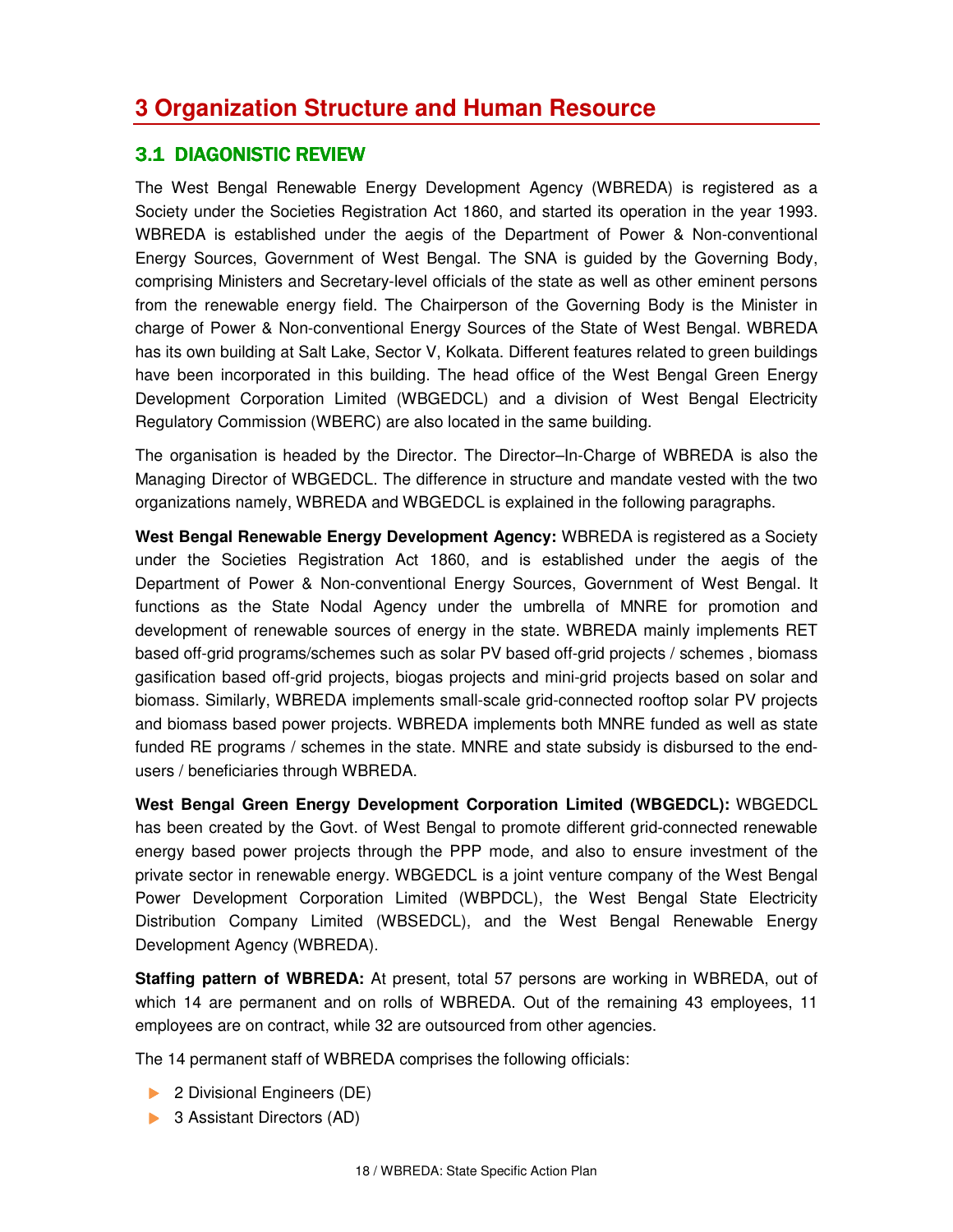- $\triangleright$  6 in the rank of supervisor (electrical and civil)
- $\blacktriangleright$  1 each in the post of stenographer, cashier, and peon.

Different types of RET based off-grid projects / programmes are headed by the Divisional Engineer and Assistant Director-level officials. The DE and AD report to the Director In-charge of WBREDA. The 6 supervisors on the WBREDA rolls, along with the supporting staff working on contract as well as the staff working on outsourcing basis, together provide assistance to the DE and AD for implementation of various programs.

The organization chart shown below reveals that the various RET based off-grid programs / schemes being implemented by WBREDA are distributed amongst the available senior officers (DEs & ADs). There are no separate technical divisions / verticals looking after a particular RE technology specific program. Similarly, a consultant is looking after the work related to Accounts and Finance section in the SNA. Overall, the solar programme is implemented by the 3 Divisions (headed by DE / AD) and these divisions are created according to the size of the project being handled by them. Three departments / divisions are presently looked after SPV projects with the capacity ranging from 0–10 kW, 10-30 kW and > 30 kW respectively. No separate division has been created for implementation of wind and biogas based projects in the state. In fact, no separate officials have been assigned for promotion of wind and biogas-based projects in the state. Biomass, biogas and wind-based projects are monitored by officials who also monitor solar projects.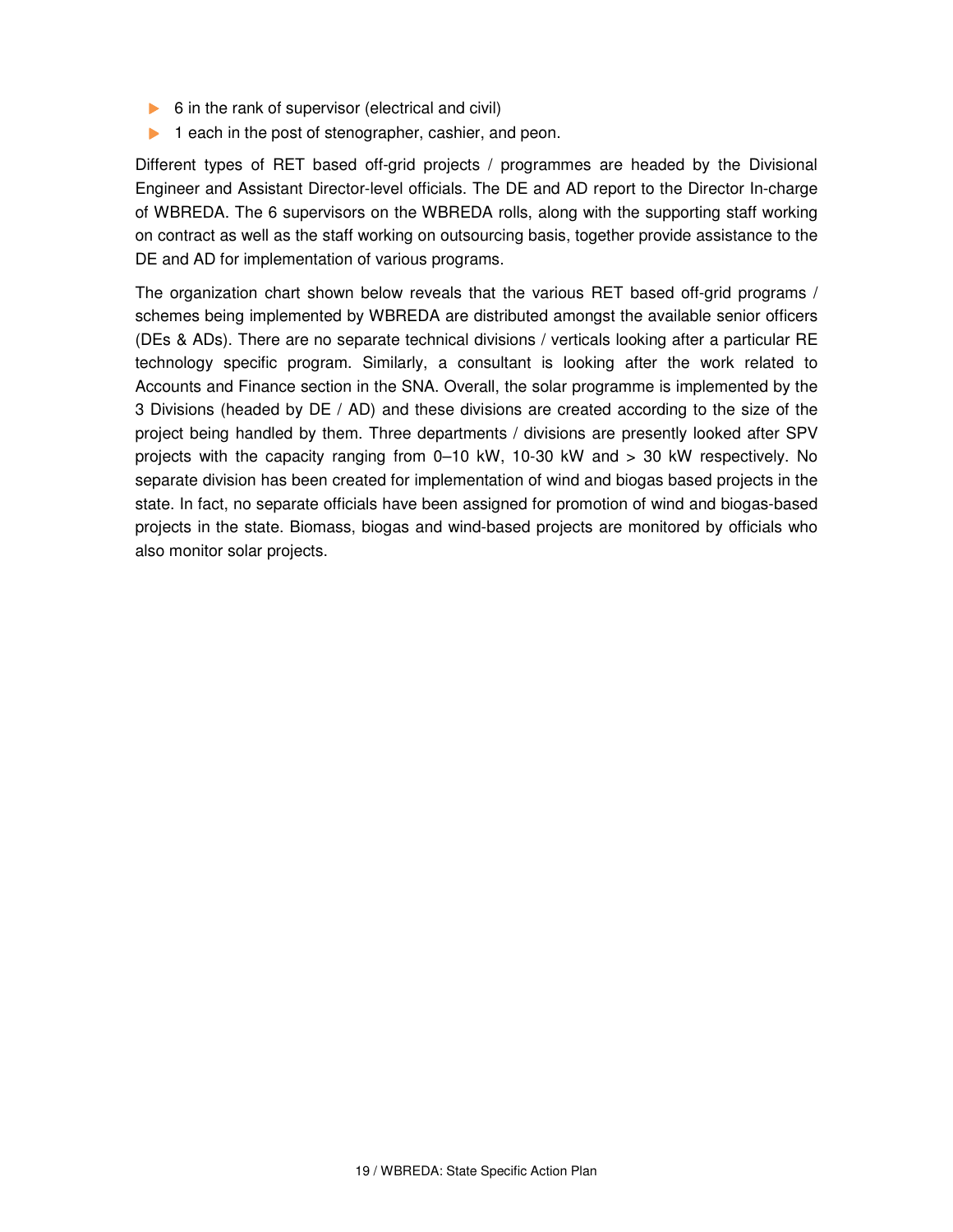

Figure **2** Present organization chart of WBREDA

20 / WBREDA: State Specific Action Plan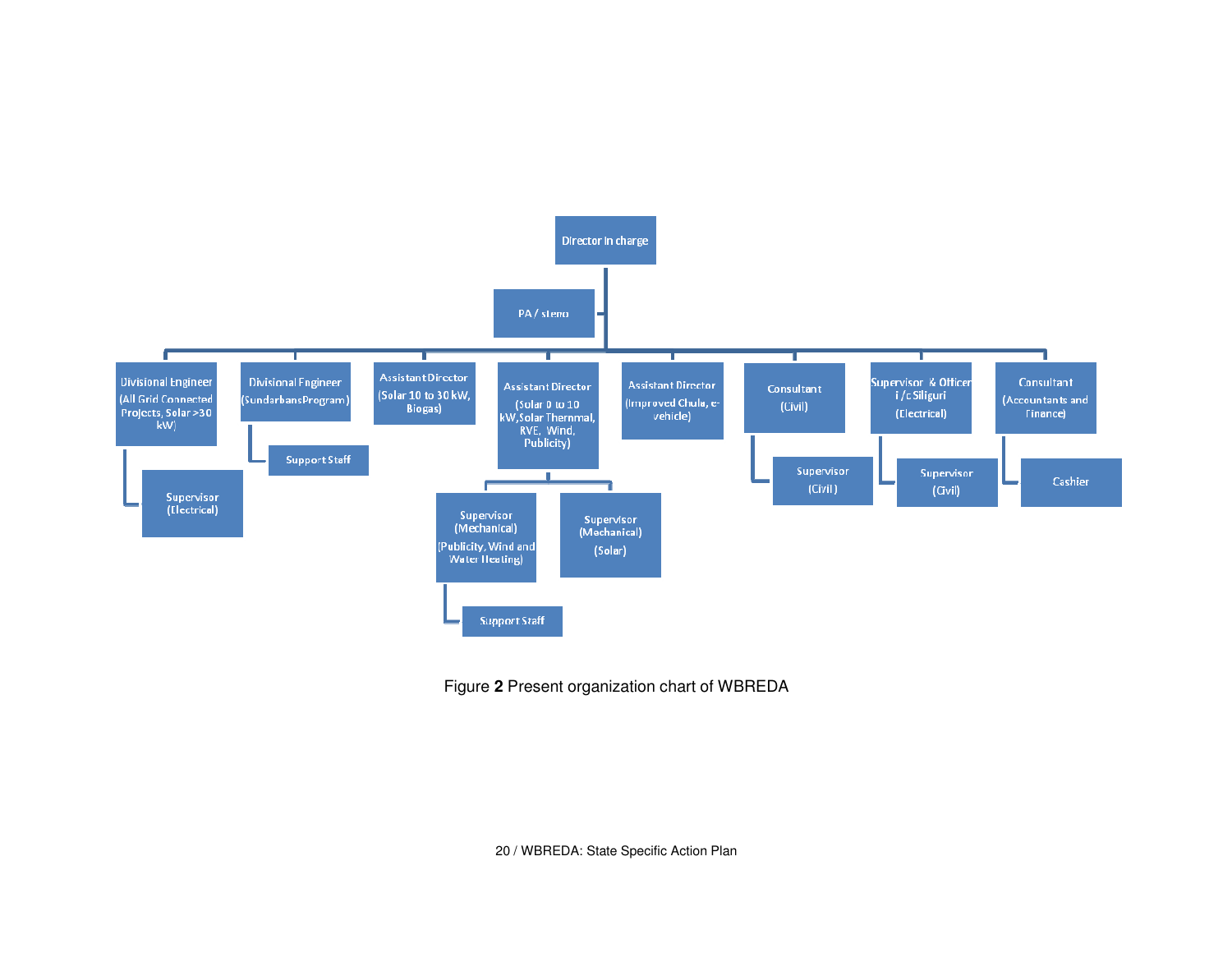#### DIAGNOSTIC REVIEW AND IDENTIFICATION OF CRITICAL GAPS

- There is ample potential for implementation of RET based off-grid projects based on solar and biomass resources in the state. The Government of West Bengal therefore needs to strengthen WBREDA for effective implementation of such programs. The current permanent manpower, especially the technical persons are inadequate to look after, monitor, and upscale the programs. Restructuring of WBREDA with infusion of more technical manpower is essential for effective implementation of various programs in the state.
- There should be separate departments and skilled manpower in place to look after finance, administration, and planning activities in the SNA.
- WBREDA does not have any district / field level office other than an office in Siliguri (in North Bengal). All state-wide programmes are looked after and managed from the head office only. The scarcity of staff at the head office makes this task difficult and ultimately affects the implementation of the programs. Recently, an official of the rank of Divisional Engineer has been deputed for implementation of RET based off-grid programmes in the Sundarbans region.
- The technical manpower recruitment of WBREDA was done long back (last recruitment was done in 1995). The technical staffs have engineering background, but are handling same type of programme implementation since recruitment. They have sufficient technical knowledge and relevant experience in the respective field. However, during discussion with officials, it is understood that no periodic skill up-gradation programs have been conducted in the organization, and therefore they have limited exposure to new developments in the technology and RE sector. Various officials in the SNA are working in the same position since a very long time. Due to limited number of higher level positions within the organization, the chances of next promotion are limited.
- WBREDA does not have a document specifying clear role and responsibility of management and staff working in WBREDA. In such circumstances, it is difficult to undertake performance evaluation and identification of exact cause for problem /issues that may arise in delivering the services.
- The WBREDA staff has the necessary technical knowledge about the programmes they are implementing. However, skill development training programs are required for capacity building. The training requirement as envisaged for the technical personnel of SNA can be in the area of RE policy, regulations, finance and managerial skill up-gradation. The best practices followed in other SNAs can be incorporated in the training module for enhancement of knowledge of the SNA officials. The training is also required for operation and maintenance (O&M) of solar based technologies for local technicians who are involved in O&M. Other than these programs, general awareness programs are required for all stakeholders for the up-scaling of RE based off-grid projects.

#### 3.2 ACTION PLAN AND SUGGESTED INTERVENTION

**Present permanent staff strength of WBREDA is only 14 and technical manpower is very** limited. The technical manpower (DE, AD and Supervisor level) has to mange all the statewide RE programme. Other supporting staffs are not permanent; they have recruited on contact basis. Therefore the available few technical officials in head office unable to get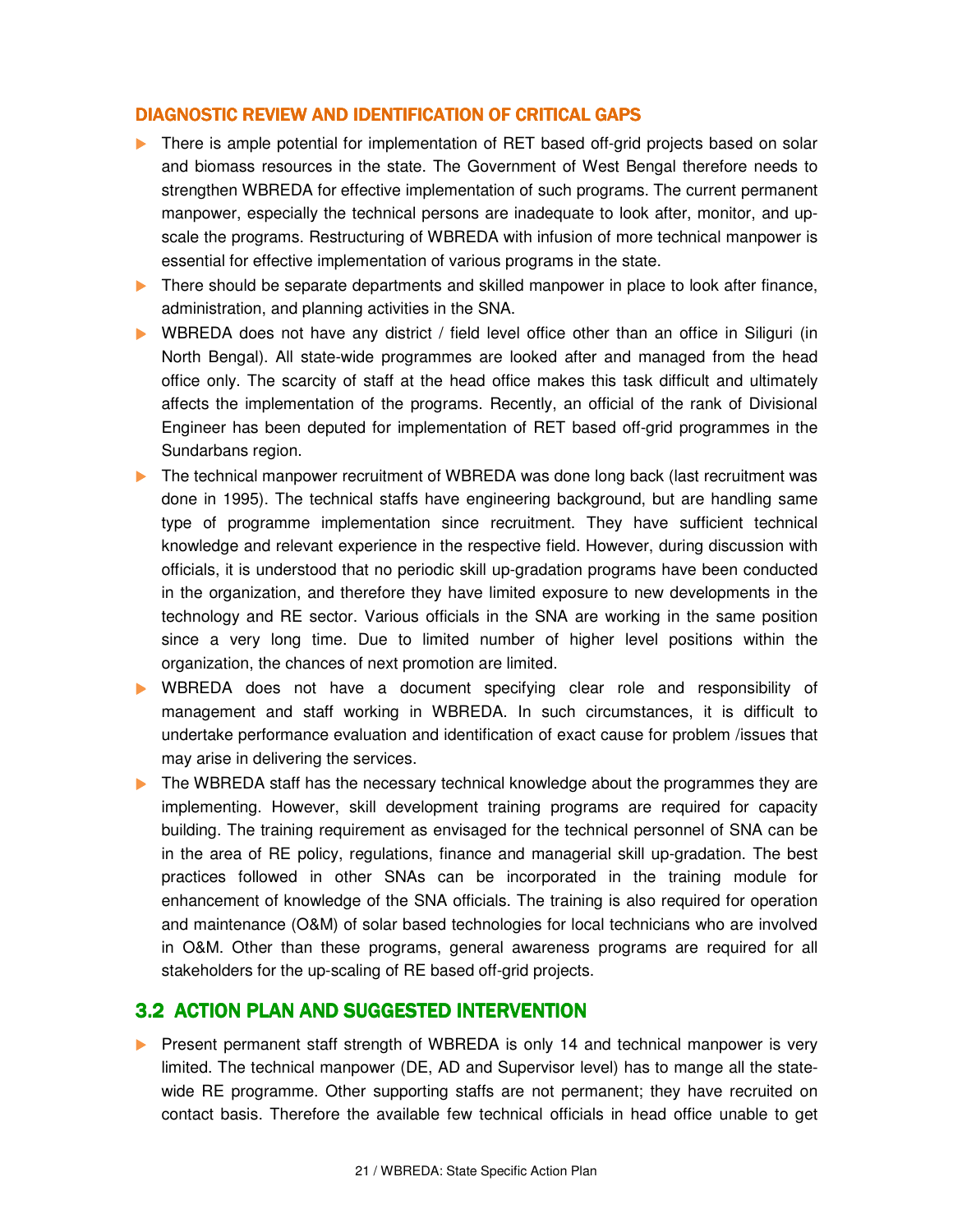technical support from the subordinate recruited on contract. Present staff of the SNA is inadequate for scaling up implementation of RET based off-grid programs / schemes to the desired level. Therefore more technical staff needs to be recruited at appropriate level. For the supporting technical staff the minimum qualification may be fixed as engineering graduate. They can be properly trained subsequently after recruitment so that they can be utilized for promotion of RET based off-grid systems / programme in the state.

- The SNA should recruit permanent manpower with appropriate skills to look after the work related to planning, account, and finance section. The staffs should have adequate knowledge of finance and accounts. The concerned officers should train to develop future business plan for the organization and involve in planning of revenue generating activity for the organization.
- The state-wide RE programmes in West Bengal is managed by WBREDA from it's headquarter in Kolkata. WBREDA has a regional office for North Bengal in Siliguri only. Therefore the management of state-wide programme from the head officer is a problem as for any work the WBREDA staffs have to go from headquarters to district place. WBREDA should establish regional offices with minimum staff for look after the regional level RE installation. Presently performance monitoring of RET based off-grid systems installed in the past has been conducted by WBREDA on sample basis only. The establishment of regional offices can ensure proper monitoring of RE systems on a large scale.
- Roles and responsibility of WBREDA staffs are not available as written document. The existing procedure has been followed in WBREDA. The clarity on roles and responsibility of each staff is necessary and WBREDA can prepare such document for smooth running of day to day activity. The document will ensure the responsibility of respective staff and would help staffs for proper execution of work.
- The required training programmes for skill development of SNAs in long term perspective can be envisaged in different areas for various levels of staffs. The suggested modules are given below.

| <b>Training</b><br><b>Module</b> | <b>Topic</b>                                           | <b>Duration</b><br>(Days) | <b>Target Group</b><br>(From respective<br>departments) | Coverage                                                                                                                                                                                                                                              |
|----------------------------------|--------------------------------------------------------|---------------------------|---------------------------------------------------------|-------------------------------------------------------------------------------------------------------------------------------------------------------------------------------------------------------------------------------------------------------|
|                                  |                                                        |                           | <b>Technical related</b>                                |                                                                                                                                                                                                                                                       |
| <b>Module A</b>                  | <b>Wind Resource</b><br>Assessment and<br>Technologies | 5                         | Deputy Engineer,<br>Asst. Director or<br>equivalent     | Wind Resource Assessment<br>Micro-siting<br>Introduction to wind resource<br>assessment software<br><b>Technology Options</b><br><b>Energy Yield Calculations</b><br><b>Grid Connectivity</b><br>Infrastructure development<br>Regulatory issues etc. |

#### Table **6** Proposed training module for WBREDA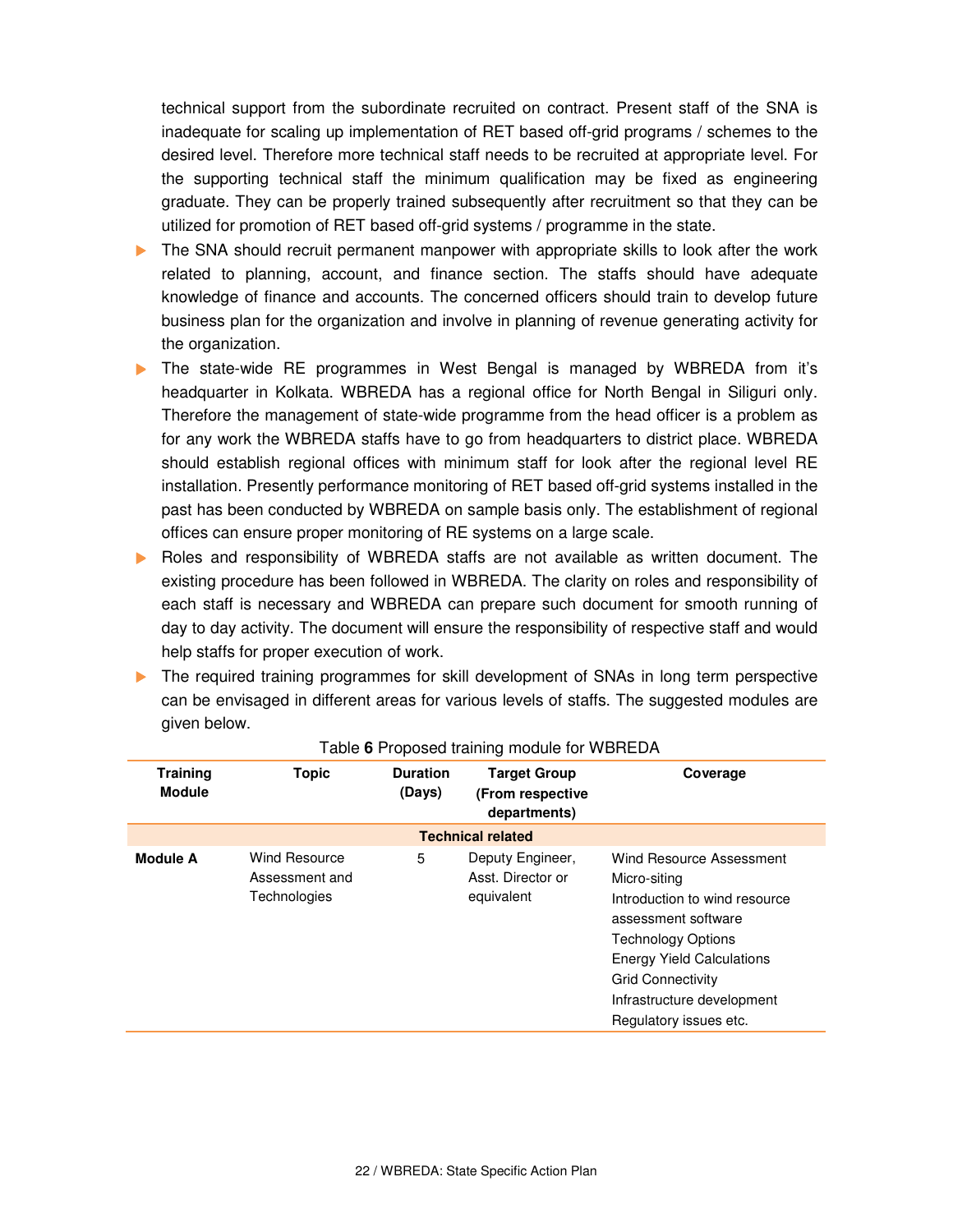| <b>Training</b><br><b>Module</b> | <b>Topic</b>                                            | <b>Duration</b><br>(Days) | <b>Target Group</b><br>(From respective<br>departments)             | Coverage                                                                                                                                                                                                                                        |
|----------------------------------|---------------------------------------------------------|---------------------------|---------------------------------------------------------------------|-------------------------------------------------------------------------------------------------------------------------------------------------------------------------------------------------------------------------------------------------|
| <b>Module B</b>                  | <b>Solar Resource</b><br>Assessment and<br>Technologies | 5                         | Deputy Engineer,<br>Asst. Director or<br>equivalent                 | Solar insolation and potential<br>sites.<br>Solar resource assessment,<br>Relevant software for<br>assessemnt<br>Grid connected and off-grid<br>technologies,<br>Suitability of a site,<br>Infrastructure development<br>Regulatory issues etc. |
| <b>Module C</b>                  | Biomass & Waste-<br>to-Energy<br>Technologies           | 4                         | Deputy Engineer,<br>Asst. Director or<br>equivalent                 | Assessment of biomass waste<br>available through agricultural<br>surplus, Waste generation<br>potential from urban solid and<br>liquid sources, site suitability<br>conditions, conversion<br>technology options, technology<br>trends, etc.    |
| <b>Module D</b>                  | Off Grid RE<br><b>Systems</b>                           | 5                         | Asst. Director,<br>Supervisors or<br>equivalent                     | Technical information /<br>specification of off-grid RE<br>systems based on solar, wind,<br>biomass, biogas and hydro; Site<br>suitability conditions, Operation<br>and maintenance issues etc.                                                 |
| <b>Module E</b>                  | Project Appraisal<br>and Approval<br>Procedure          | $\overline{2}$            | Deputy Engineer,<br>Asst. Director,<br>Supervisors or<br>equivalent | Grid and off-grid RE projects pre-<br>feasibility report preparation,<br>Techno-economic proposal<br>evaluation criteria,<br>Vendor/promoter selection<br>procedure                                                                             |
| <b>Module F</b>                  | <b>RE Policies and</b><br><b>Regulatory Matters</b>     | 5                         | Deputy Engineer,<br>Asst. Director.<br>Supervisors or<br>equivalent | RE Policies (grid and off grid),<br>Tariff calculation parameters,<br>Renewable Purchase Obligation,<br>Renewable Energy Certificates,<br>Open access and energy trading<br>mechanisms, Energy exchange,<br>etc.                                |
|                                  |                                                         |                           | <b>Account related</b>                                              |                                                                                                                                                                                                                                                 |
| <b>Module G</b>                  | Accounting and<br><b>Book Keeping</b>                   | $\mathbf{3}$              | Account staffs or<br>equivalent                                     | <b>Accounting Rules, Accounting</b><br>Concepts, Financial Statements,<br>Methods of Accounting, etc.                                                                                                                                           |
| <b>Module H</b>                  | Financial<br>Management                                 | 3                         | Account staffs or<br>equivalent                                     | Ratio Analysis, Cash flow and<br>fund flow, Managerial<br>Accounting, Budget/ budgetary<br>control, Investment decision, etc.                                                                                                                   |

The consultant has designed a comprehensive skill up-gradation training workshop module for the field level staff of SNA (technicians/ supervisors) on solar PV based off-grid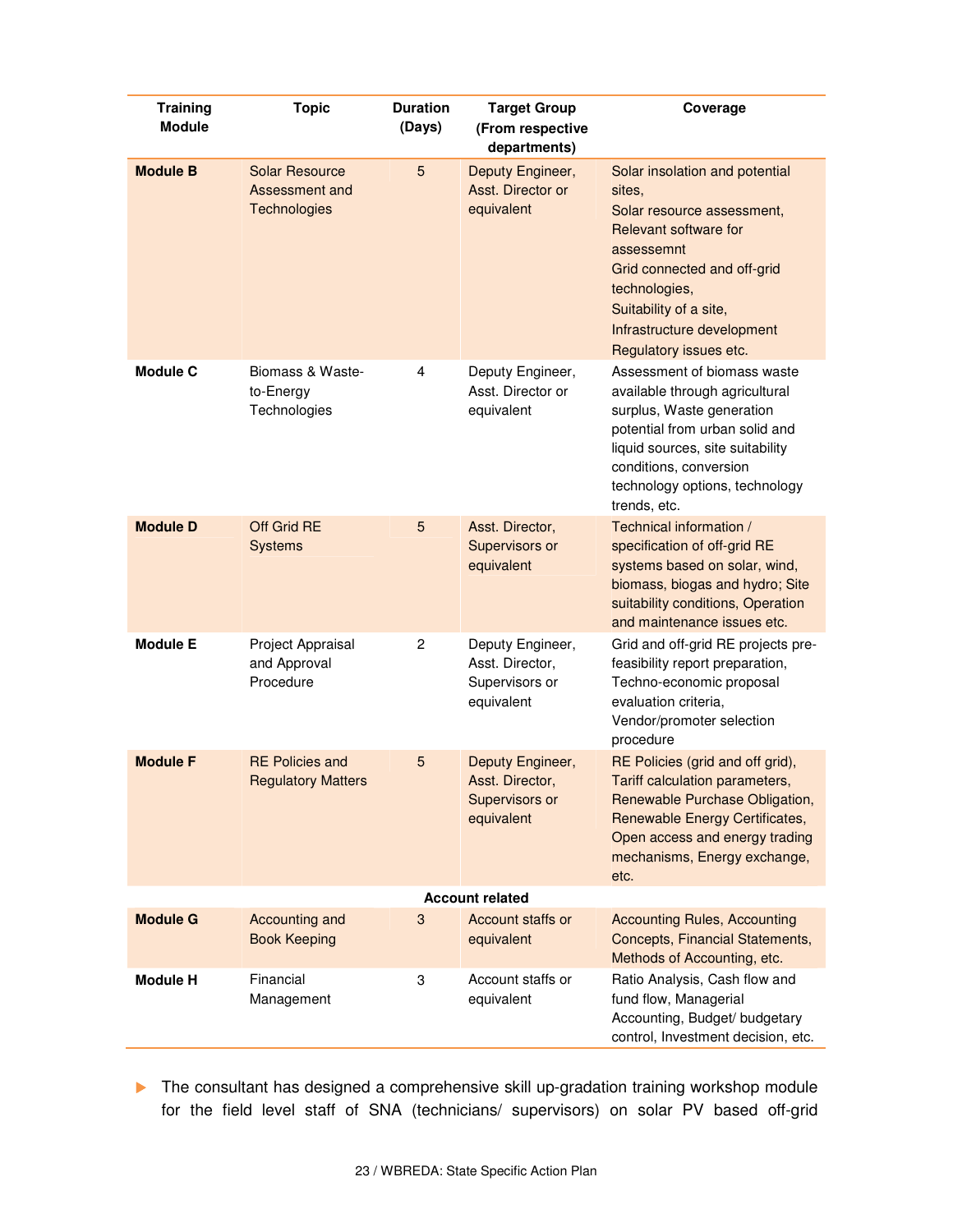applications. It has been noticed that the supervisors have limited exposure to new developments in the technology and RE sector. The program shall be of 2 days duration shall have class room session as well as hands on training at field.

Followed by the 2 day duration skill up-gradation workshop for technicians, the consultant shall organize a 1 day workshop for the senior level /managerial level staff of the SNA on RE based mini-grid projects covering policy, regulations, finance, business models and case studies from global best practices on implementation of RE based mini-grid projects.

As part of SSAP, the consultant has designed the training module along with the program structure, course material and a manual for conducting O&M of solar PV based off-grid systems / applications in the field. The content of the training program and course material is detailed out in **Annexure 3** of this report. The consultant proposed to support WBREDA in implementing this intervention in phase II of the project.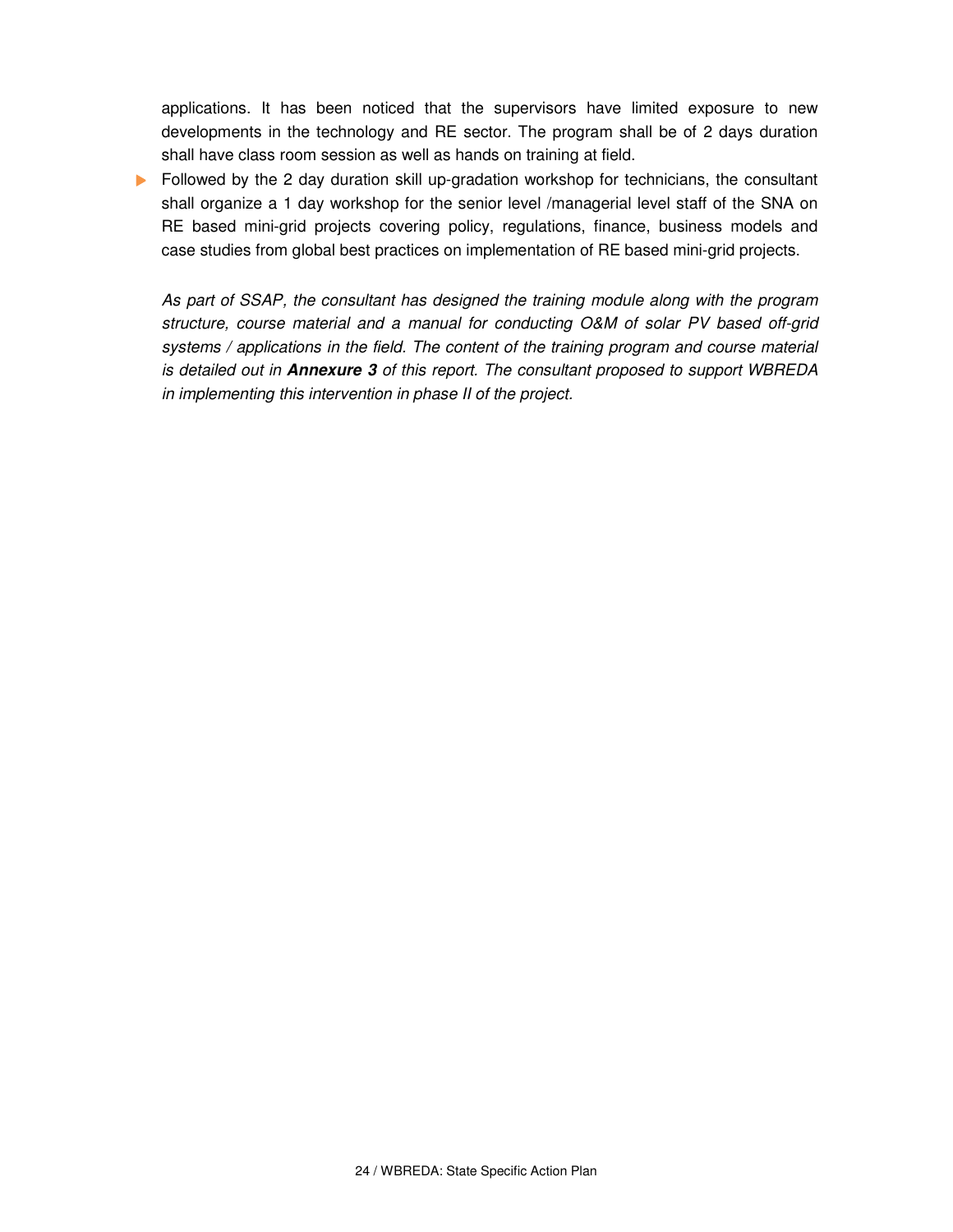## **4 Policy and Regulatory Framework**

## **4.1 DIAGONISTIC REVIEW**

The Government of West Bengal published the Renewable Energy Policy during June 2012. The policy targeted 1040 MW and 2706 MW cumulative RE installations by the year 2017 and 2022 respectively. The resource-wise targeted capacity addition plan specified in the policy is given in the table below.

| <b>Resource</b> | <b>Potential</b> | <b>Cumulative Capacity Addition Target</b> |                  |  |
|-----------------|------------------|--------------------------------------------|------------------|--|
|                 |                  | End of 2016-2017                           | End of 2021-2022 |  |
| Wind            | 450              | 75                                         | 450              |  |
| Small Hydro     | 394              | 220                                        | 394              |  |
| Co-generation   | 600              | 355                                        | 600              |  |
| <b>Biomass</b>  | 662              | 240                                        | 662              |  |
| Waste to energy | 100              | 50                                         | 100              |  |
| Solar           | Not specified    | 100                                        | 500              |  |
| Total           | 2206             | 1040                                       | 2706             |  |

Table **7** RE Potential and Proposed Cumulative RE Capacity Addition in West Bengal (MW)

#### Provisions for Small-scale RET-based Off-grid Projects

**Biomass gasifier-based projects:** The RE policy has provisions for development of smallscale biomass gasifier-based power projects. The policy envisages establishing 1000 rice-huskbased gasifier projects with an aggregate capacity of 20 MW by the year 2017. Presently, rice husk based gasifier projects have been implemented through MNRE subsidy in commercial establishments. Most of these projects have been set up by the rice mills for captive requirement.

**Small-scale Solar Projects:** The RE policy has provision for development of rooftop and small-scale solar PV projects in the state. The policy specifies 18 MW of targeted capacity addition under this category by 2017. The policy provides for all existing and upcoming commercial and business establishments having more than 1.5 MW of contract demand to install solar rooftop systems to meet at least 2% of their total electrical load. Further, all the existing and upcoming schools and colleges, hospitals, large housing societies and government establishments having a total contract demand of more than 500 kW will be required to install solar rooftop systems to meet at least 1.5% of their total electrical load. Moreover, growth centres, industrial parks, intelligent parks, etc., shall mandatorily employ the usage of the rooftop PV installations to meet some part of the in-house demand.

**DDG Scheme:** The policy recommends a DDG scheme for un-electrified and remote areas where conventional grid expansion is technically and financially not feasible. The DDG guidelines of the Ministry of Power also recommend implementation of the scheme in areas away from the centralized grid. According to the RE policy, the infrastructure to be built under the scheme has to be grid compatible.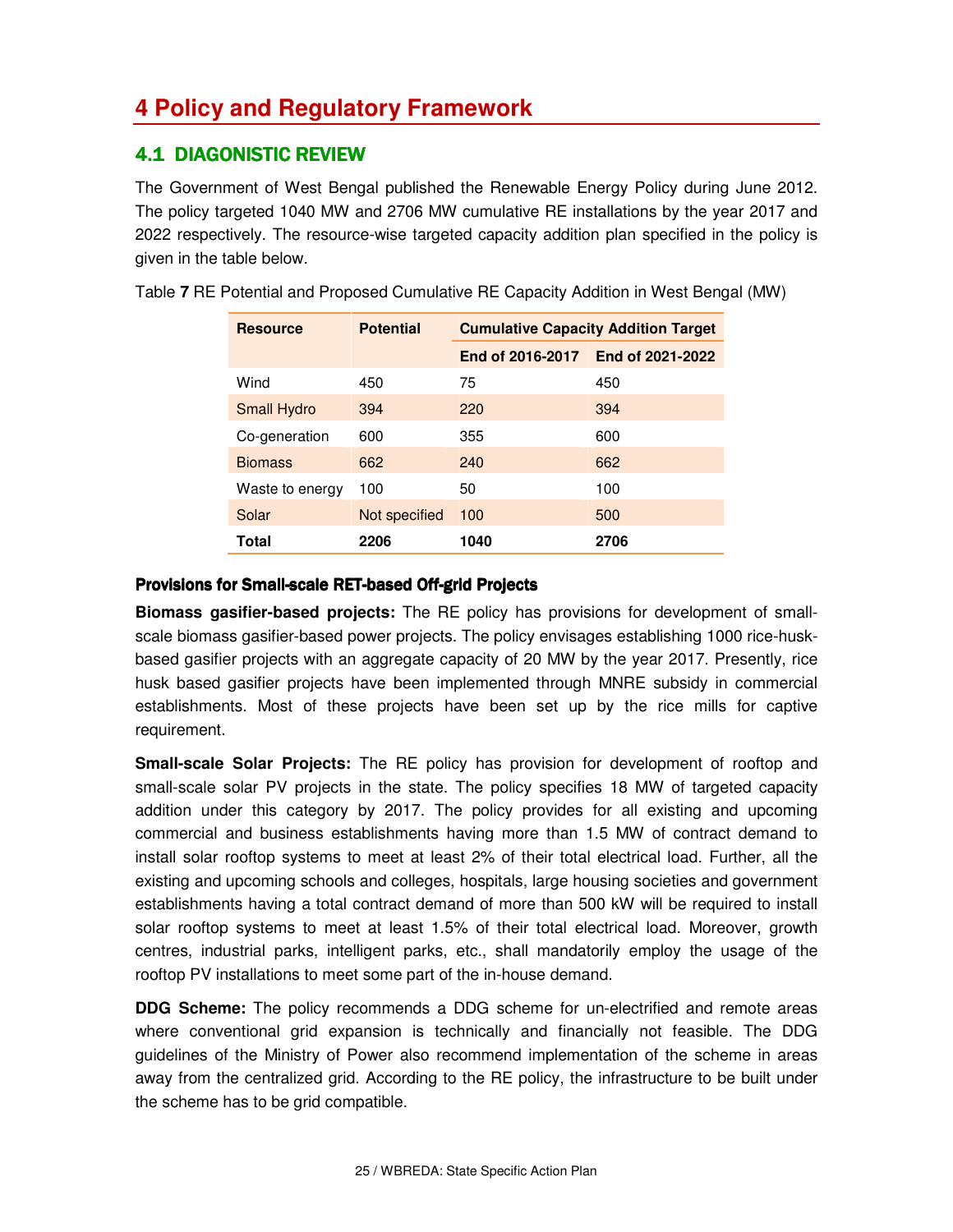**Role of WBREDA and WBGEDCL:** The policy has specified the role of WBREDA and WBGEDCL in implementing the RE programmes in the state. WBGEDCL will be the nodal agency and will facilitate the investment in the RE sector in the state. The role of WBREDA is to promote new and renewable energy technologies through demonstration projects. WBREDA is responsible for promotion of RET based off-grid projects such as solar, biomass/biogas, and also for disbursement of MNRE /state subsidy related to such projects.

#### REGULATORY FRAMEWORK

The West Bengal Electricity Regulatory Commission (WBERC) has taken the pioneering role of promoting rooftop solar PV projects and already formulated regulations on net metering for injecting surplus electricity produced from such projects into the grid. WBERC (Cogeneration and Generation of Electricity from Renewable Sources of Energy) Regulations, 2013, published on 22 March 2013 provides the norms for net metering. Any institutional consumer can set up such power projects under these regulations. As per the regulations, energy settlement with the licensee will be based on 'net' basis (i.e. energy injected vs energy supplied by licensee). However, any excess injection during the billing period by solar PV project can be carried forward to the next billing period and final settlement will be done on an annual basis. Around 688 kW capacity small scale solar rooftop projects have been installed in the state as on November 2014.

The RE-based mini-grid projects set up by WBREDA are outside the purview of WBERC. Most of the old mini-grid power plants are no longer operational. The distribution network constructed under for the mini-grid has been handed over to Distribution Utilities.

#### DIAGNOSTIC REVIEW, OBSERVATIONS AND IDENTIFICATION OF GAPS

- **Although the RE Policy has stated targets and implementation arrangements for different** RET based off-grid projects / schemes, it does not specify any type of financial support from the state government.
- The SNA has not taken any steps for formulating policy for providing easy and soft financing to RET based systems / projects such as utilizing micro-credit organizations/ rural and cooperative banks to promote RET based off-grid applications. Similarly, action has to be taken for facilitating small and medium scale industries for manufacturing RET based offgrid systems/applications.
- Recently, the Forum of Regulators (FoR) has taken an initiative and framed draft regulations for operating RE based off-grid generation and distribution projects under the franchisee model. The model regulations drafted by FoR specifies general guidelines for setting up mini-grid projects with the help of private entrepreneurs. The State Electricity Regulatory Commissions can make some changes and notify such regulations in the respective state. The WBERC has so far not notified guidelines / regulations for promotion of RE-based distributed generation and supply projects in the state.
- The generation plant component of the old mini-grid projects which are not functional at present can be revived as per the model regulations provided by FoR with private sector participation. WBERC can also take the initiative for notifying similar regulations at the state level for development of mini-grid projects on a large scale in the state.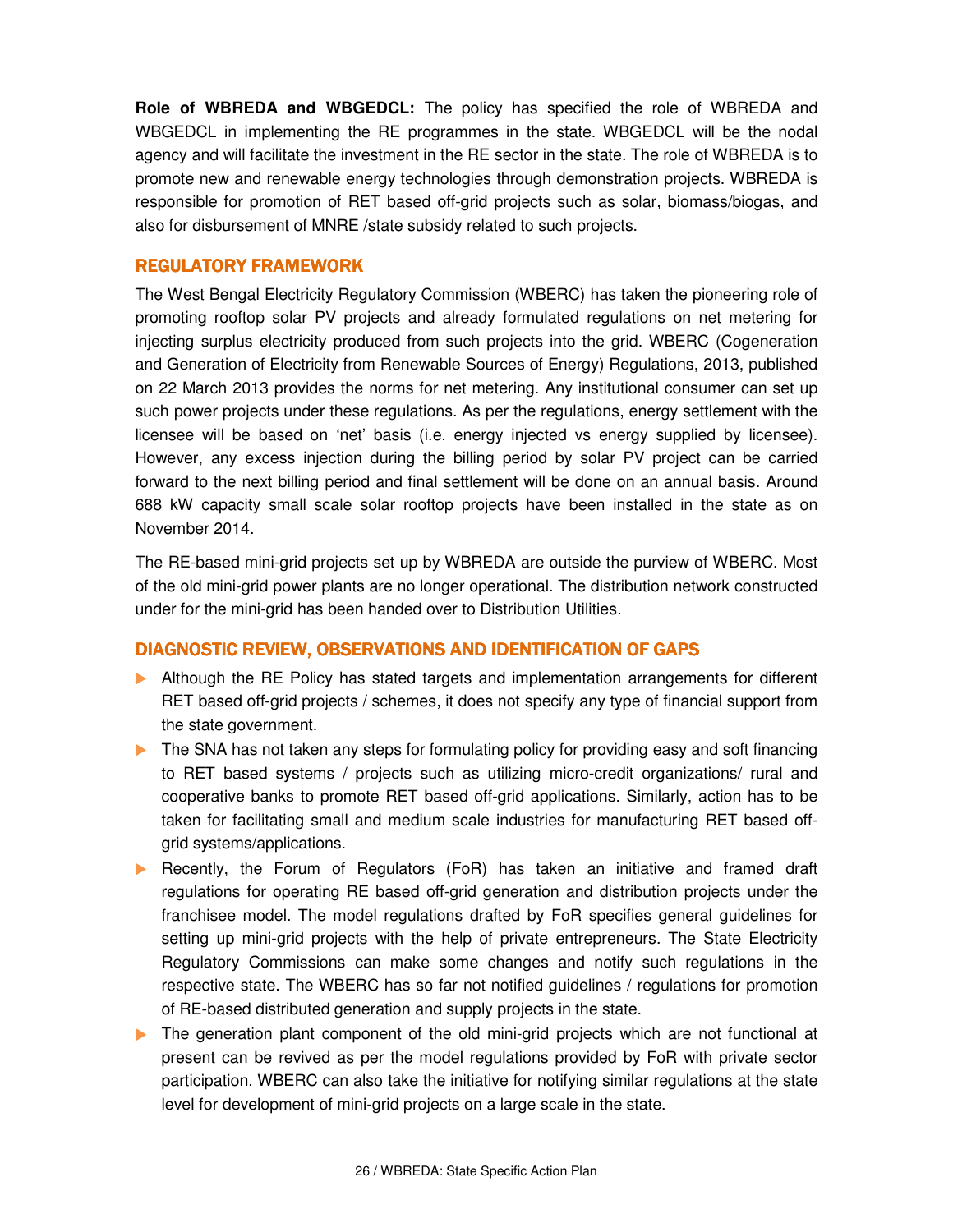## 4.2 ACTION PLAN AND SUGGESTED INTERVENTION

- Renewable energy policy of West Bengal has no explicit provision for state subsidy support for off-grid RE projects. The policy therefore should provide financial support in the form of state subsidy for promotion of RE based off-grid systems in the state. Similarly, initial financial support in the form of subsidy should also be provided to RE based mini-grid projects for large scale implementation. Alternately, WBREDA can implement such programme independently by utilizing state subsidy, MP / MLA local area fund, corporate fund through corporate social responsibility and any other funding available.
- For scaling up of implementation of RE based off-grid systems  $\ell$  projects in the state, WBREDA can implement such programme with the help of local self help groups (SHGs) and regional rural banks or cooperative banks. The SHGs can be involved for promotion of solar or any other off-grid RE products among the members of the groups for which fund can be available from regional rural banks or cooperative banks. SHGs can be utilized for awareness creation and for increasing offtake of different off-grid RE products.
- The small and medium scale industries should be encouraged in manufacturing of RET based off-grid systems / spare parts etc locally. SNA could provide the necessary support to such industries through policy. The Government could offer various fiscal incentives in the form of reduction in VAT, reduction in octroi, reduction in property tax etc to encourage the small and medium scale industries to take up this task.
- For large scale deployment of RE based micro-grid projects in the state, the WBREDA should follow up with the WBERC to notify guidelines for implementation of such projects in the state in line with the model guidelines approved by the Forum of Regulators. The guidelines can be framed on suo-moto basis or even WBREDA can take a lead role and file a petition for implementing such guideline for the state.
- WBREDA has implemented several mini-grid projects in the state in past; however, due to extension of the centralized grid in such areas these plants are not operating at present. The power distribution network developed in past have been transferred to local distribution utility. The generating part / equipment of existing non-operational solar based mini-grid project / systems can be revived by WBREDA with public private participation. The private entities can be invited to take up the generation activity with their own finance. The generated electricity can be purchased by distribution utility to meet their renewable (solar) purchase obligation.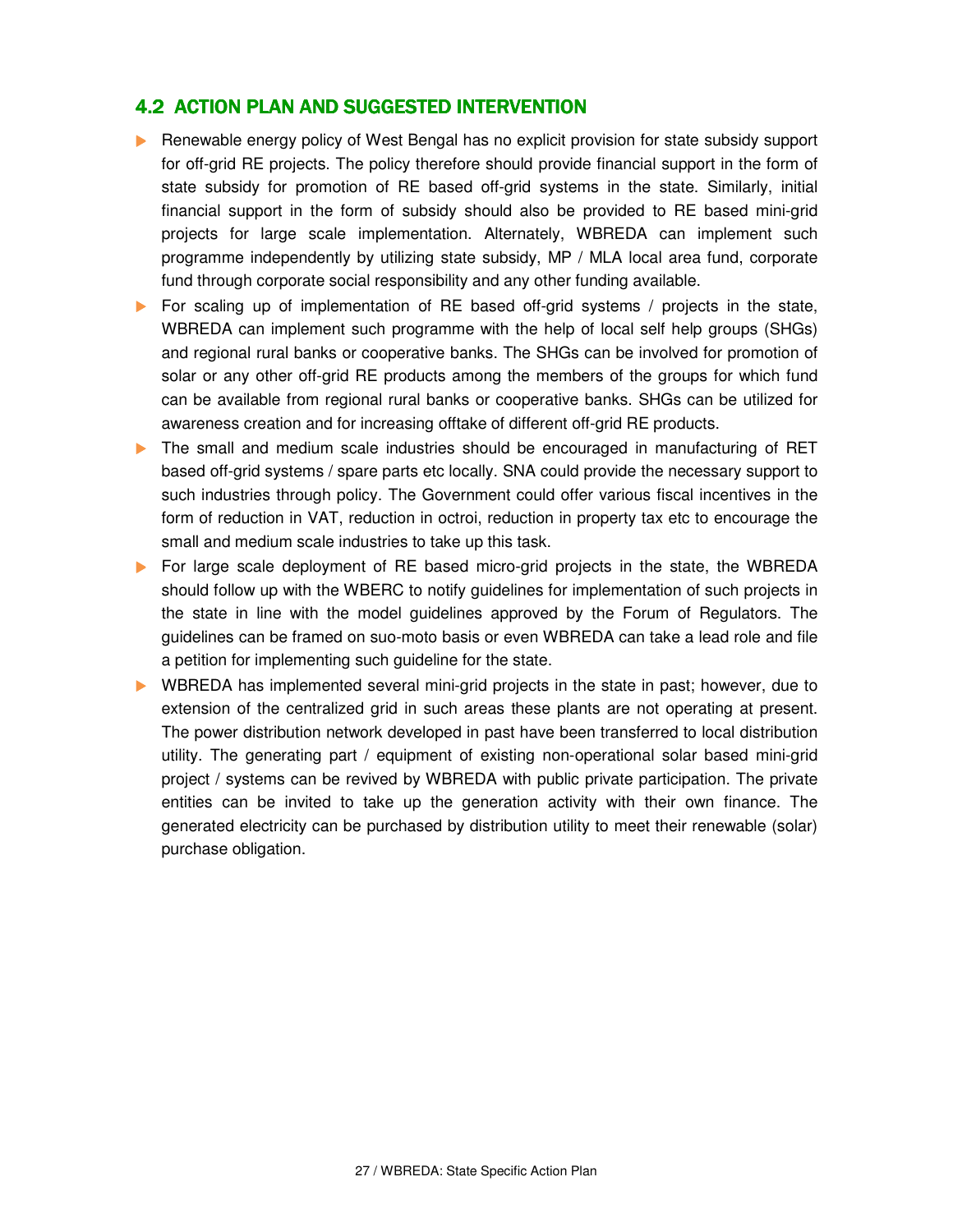## **5 Financial Management and Governance structure**

## **5.1 DIAGONISTIC REVIEW**

The state government of West Bengal provides plan and non plan expenses to WBREDA. The state government provides financial assistance in the form of subsidy for implementation of RET based off-grid programs such as programs based on solar home lighting systems, and solar street lights. The state government sanctions subsidy for the off-grid programme on the basis of request received from WBREDA. Along with the state government assistance, WBREDA also gets funding from MNRE for implementation of various RET based off-grid programs /schemes. WBREDA does not prepare long-term business plans indicating the targeted capacity installation and funding requirement for implementing various RET based programs. Instead, a yearly budget is prepared and forwarded to the state government for sanction.

The state government budget for the year 2014-15 shows total allocation of Rs.13.6 Cr for nonconventional energy sources, out of which Rs.1.6 Cr is shown as non-plan budget and Rs. 12 Cr for state plan budget. Non-plan budget is meant for meeting the expenditure on salary grant (setting up nodal cell for NRSE). From state plan budget, allocation for solar energy amounts to Rs.11.05 Cr. However, the fund for biomass, biogas and wind projects has not been earmarked for FY 2014-15. The details of the West Bengal government budget for non-conventional energy sector are provided in the table below.

| <b>Particulars</b>                                | FY 2012-13<br>(Actual) | FY 2013-14<br>(Revised) | FY 2014-15<br>(Budgeted) |
|---------------------------------------------------|------------------------|-------------------------|--------------------------|
| <b>Non-Plan</b>                                   |                        |                         |                          |
| Setting up of Nodal Cell for NSRE (salary grant)  | 1.45                   | 1.46                    | 1.60                     |
| <b>Total non-plan</b>                             | 1.45                   | 1.46                    | 1.60                     |
| <b>State Plan</b>                                 |                        |                         |                          |
| <b>Implementation of biogas scheme</b>            | 0.75                   | $\Omega$                | $\Omega$                 |
| Procurement/installation of PV street light/PV    | 4.63                   | 11.05                   | 10.8                     |
| pumps, etc                                        |                        |                         |                          |
| Procurement/installation of solar thermal devices | 0.18                   | 0.25                    | 0.25                     |
| Procurement/installation of wind pump/wind        | 2.25                   | $\Omega$                | $\Omega$                 |
| farms, etc.                                       |                        |                         |                          |
| <b>Tidal Power Plant</b>                          | $\Omega$               | 0.50                    | 0.50                     |
| <b>Energy Park</b>                                | $\Omega$               | 0.45                    | 0.45                     |
| <b>Total state plan</b>                           | 7.81                   | 12.25                   | 12.00                    |
| <b>Grand total</b>                                | 9.26                   | 13.71                   | 13.6                     |

Table **8** West Bengal Government Budget for Non-Conventional Energy (FY 2012-13 to FY 2014-15) (in Rs Crore)

Total budget for non-conventional energy has been increased during the last three financial years. Non-plan expenditure for salary component has also been increased over the years.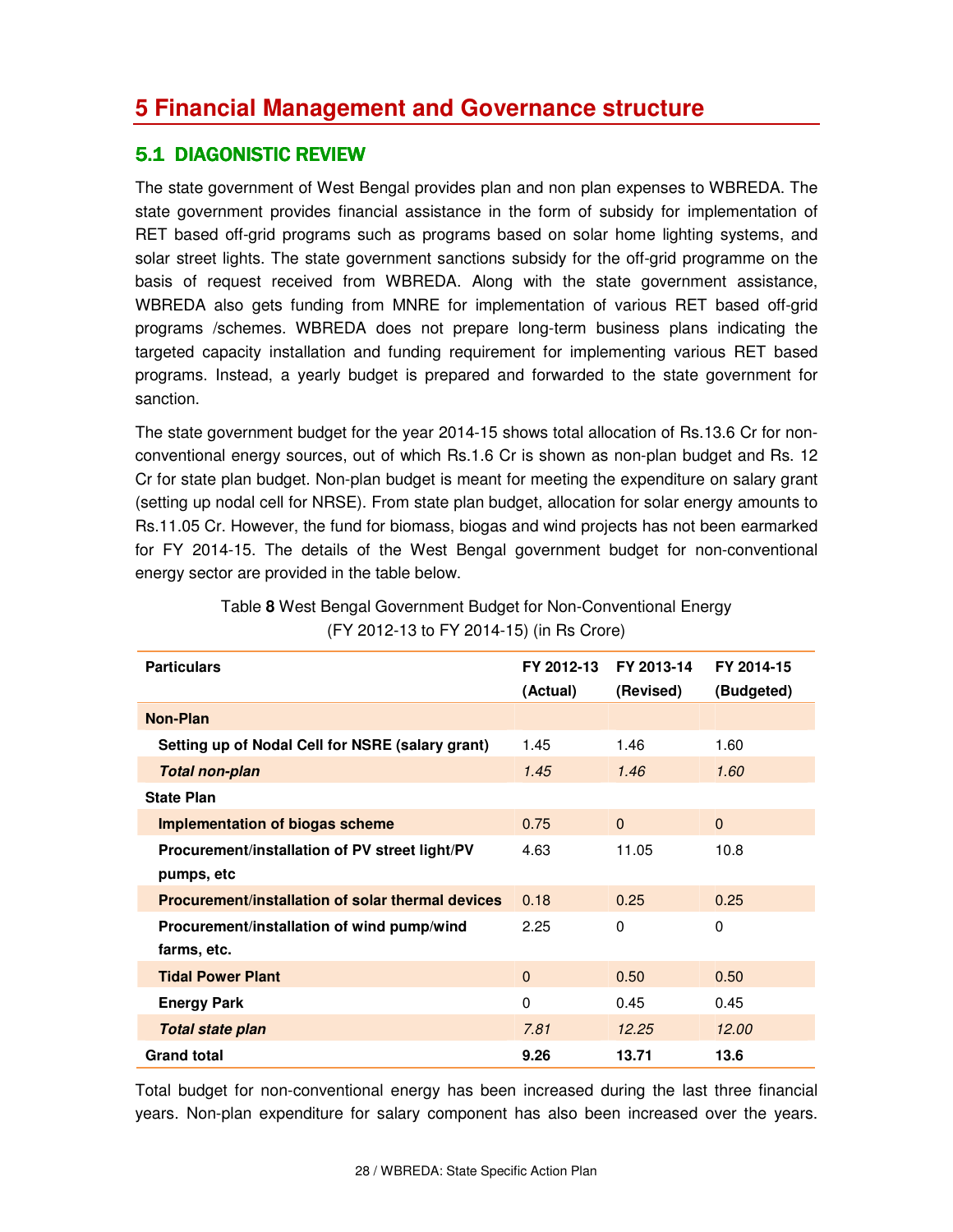Solar PV sector had benefited but wind and biomass sectors have not benefited in the last two budgets.

#### DIAGNOSTIC REVIEW, OBSERVATIONS AND IDENTIFICATION OF GAPS

- The budgetary provision for the renewable energy sector is marginal compared to the potential for implementation of RE programs in the state. The budgetary provision for the renewable energy sector is 0.01% of the total state government revenue budget.
- WBREDA currently totally depends on the state government budget for meeting the plan and non- plan expenses. WBREDA has not started any revenue generating activity so far. For professional working and autonomy, WBREDA needs to generate revenue from its own projects. Several SNAs in India have adopted sustainable revenue generation models by installation of own RE power projects.
- The SNA does not have planned any capital investment program.
- The SNA does not have well-defined document specifying roles and responsibility of the management and staff.
- Management Information System is not established at present, and therefore no mechanism exists to track the day-to-day activities, progress, mid-term review and follow-up action.
- No monitoring mechanism has been set up so far for ensuring compliance to Rules and Regulations.

## 5.2 ACTION PLAN AND SUGGESTED INTERVENTION

- The budgetary provision for RE development is very minimal in state budget. The budget for RE projects should be increased to scale up the implementation of RE projects in the state. For development of this sector in the state government support is required. Therefore, SNA should request the state government to increase the allocation for the RE sector.
- In the existing fund allocation, solar is the only focus area. Other technologies like wind, biogas and biomass do not get enough funding support from the state government. Along with solar, WBREDA should equally promote other non solar RE technologies also. Such program can be financed through state government budget.
- WBREDA is completely financialy dependent on state government. The SNA do not have any revenue generating activities. Therefore, WBREDA should initiate some revenue generating activities. Like other financially self sufficient SNAs, WBREDA can install own RE projects. Through generating electricity from such projects, SNA can ensure a regular cash flow. This will reduce the dependency on state government for required fund. Other than this, WBREDA can charge certain fees for implementation of RE projects on behalf of other departments.
- New avenues for revenue generation and investments in renewable power generation projects are required to be undertaken by WBREDA. Sufficient funds could be generated by the SNA for running the programme/projects for long term without additionally burdening the exchequer beyond existing provisions. Some of the steps suggested are as follows.
	- i. Own power projects: At present, WBREDA owns wind power project and sell it to distribution utility at tariff fixed by WBERC. However, this capacity may be increased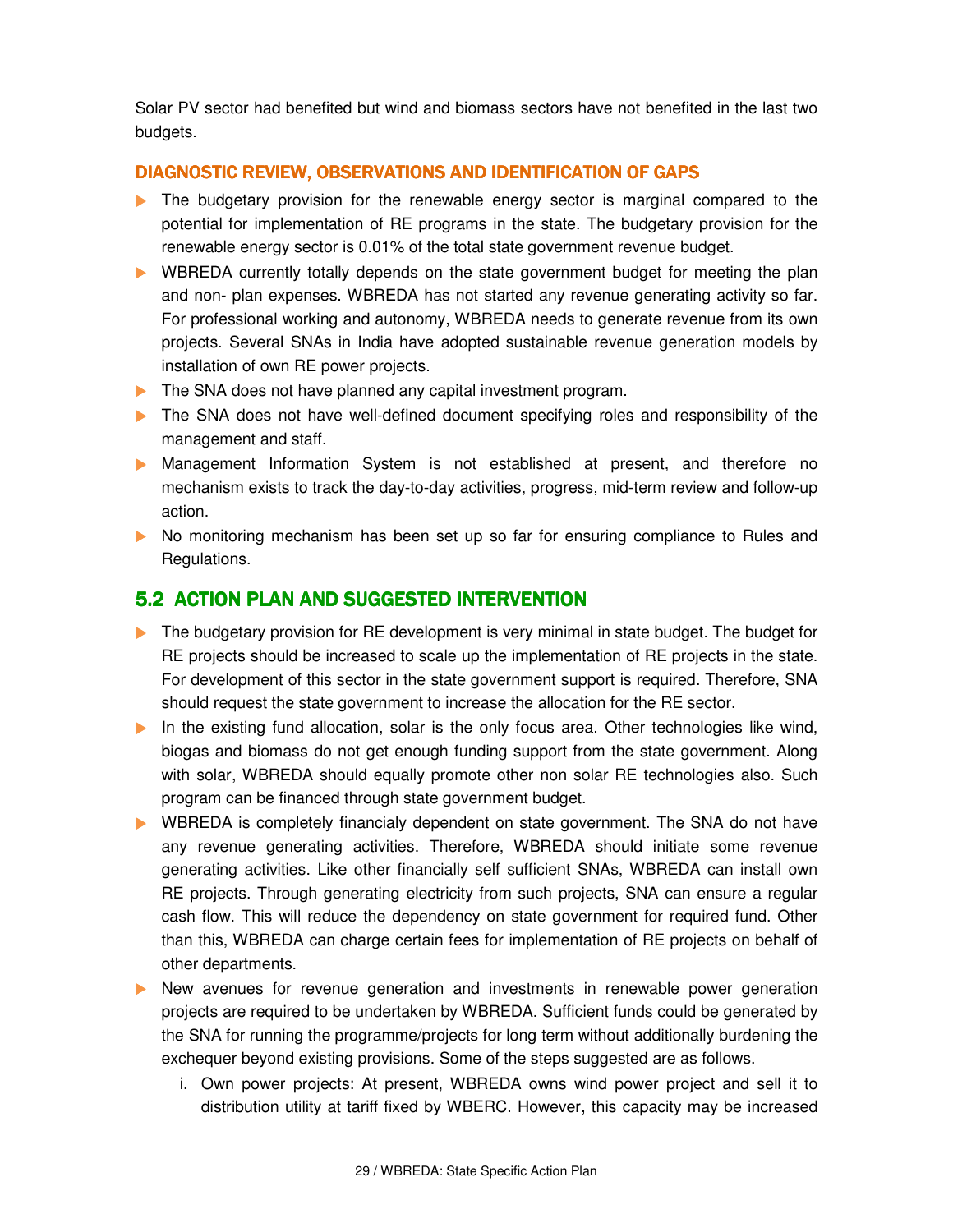to increase the revenue source. WBREDA can have its own wind power project at one of the two most prospective wind farm sites, Frazergunj and Sagar Island, which are located in southern part of West Bengal. Also, WBREDA can set up own solar projects in the prominent location in the state and earn substantial revenue. This will provide long-term revenue to the agency. Rajasthan and Maharashtra SNAs are good example in this regard, who have installed own power projects and earning regular income through sale of electricity from those projects.

- ii. Green cess: The Government of WB may consider levying a green cess on the electricity consumption by industrial and commercial consumers. It will be a very welcome move for promotion of renewables in the state. The state government may charge a green cess in terms of paise per unit to commercial and industrial consumers, which will amount to the collection of reasonably good fund per year, based on the present energy consumption in the state. Maharashtra has introduced the concept in India and presently charges a green cess of 8 paise per unit of electricity consumed by commercial and industrial consumers, leading to a collection of around Rs 450 crore in the last few years.
- iii. Processing fees: As regards service charges, WBREDA presently doesn't have procedure to charge any the processing fees for projects. Although, WBGEDCL is the agency which is dealing with private developers, WBREDA can charge some processing fee for the services they render for off-grid projects.
- iv. State budget-Plan: At present, the state government has been supporting RE programmes through some budgetary allocation. To make the state a front runner in this field, it is necessary to continue with sufficient budgetary support. This could be possible for WBREDA to request the state government for giving sufficient fund for the development of off-grid RE programmes in the state.
- v. State budget (non-plan): At present, the state government provides support to the SNA for expenditures under the non-plan budget. Having a financially strong and selfsustainable SNA is in the interest of the state government. The Energy Department, Government of West Bengal, needs to provide sufficient fund which is required to meet all the expenses for salaries, wages and establishment.
- vi. Central budget: In general it is observed that the central government (MNRE) has many programmes and schemes with the provision of large funds, which are not being fully utilised by the SNA. WBREDA must make concerted effort and prepare a focused plan to utilise central government funds to the maximum.WBREDA can try to maximise the fund available from National Clean Energy Fund (NCEF) for promotion of different solar programmes. WBREDA has not participated in the solar pump programme where capital subsidy for the solar pump was available from NCEF. Similarly from NCEF capital subsidy for solar power projects was available for the projects to be routed through SNAs.
- WBREDA can implement MIS system in the organization. For smooth and effective functioning of the organisation, MIS can be introduced in the SNA.
- WBREDA may prepare a document clearly specifying the rules and responsibility of the respective staffs. This will be useful for smooth functioning of the organisation and clear ambiguity, if any, in the respective role and responsibility of the staff.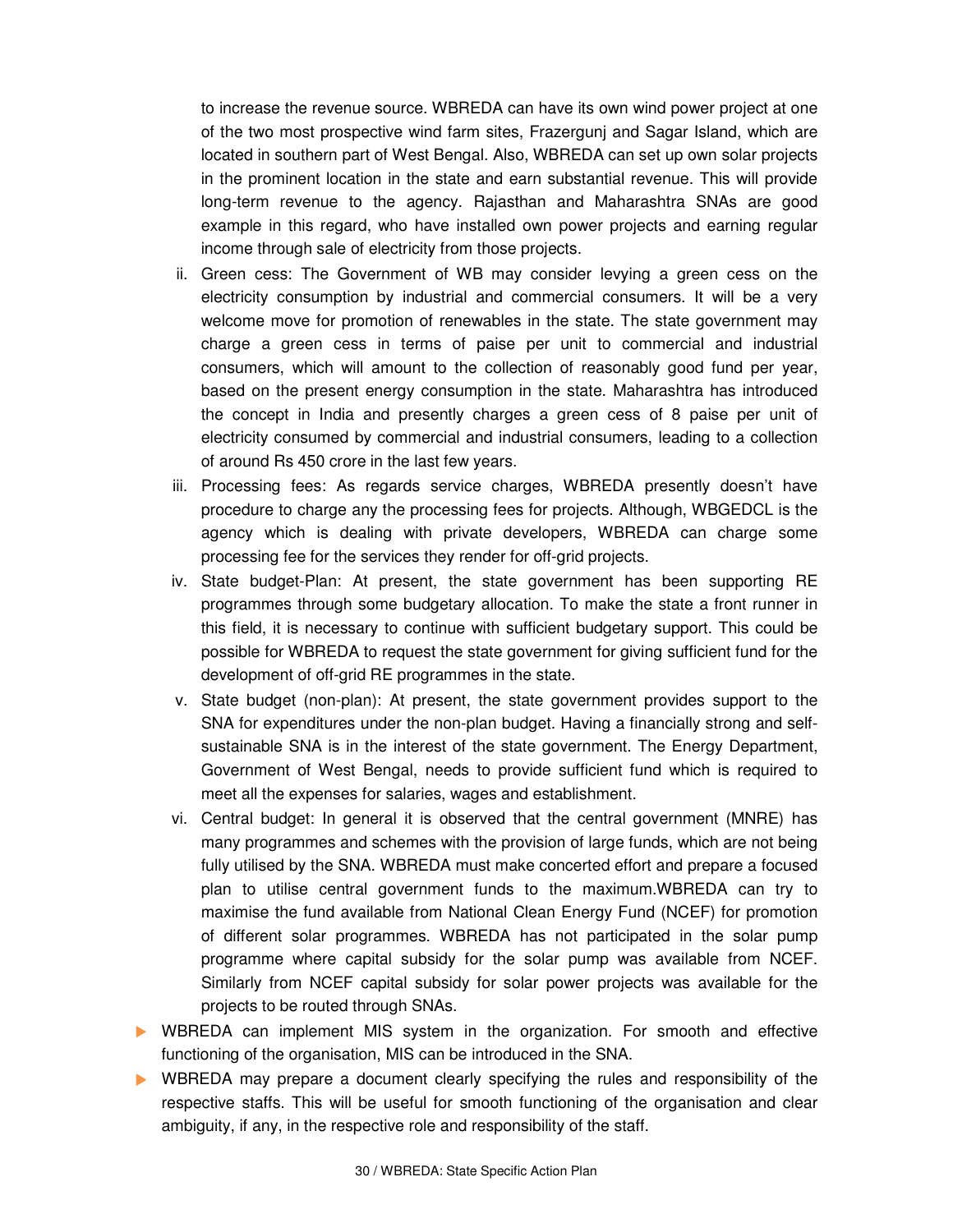## **ENCLOUSERS**

## SHORT TERM INTERVENTIONS PROPOSED TO BE IMPLEMENTED DURING **STAGE 2 OF THE PROJECT**

| <b>Annexure 1</b> | Design of web based online complaint registration and grievance redressal<br>system for the SNA                                                                    |
|-------------------|--------------------------------------------------------------------------------------------------------------------------------------------------------------------|
|                   | <b>Annexure 2</b> Content of the Standard Document / Manual being developed for conducting<br>feasibility study / DPR for RE based mini-grid projects in the state |
| <b>Annexure 3</b> | Training module, Program structure, content of course material and a manual<br>for conducting O&M of solar PV based off-grid systems / applications in the field   |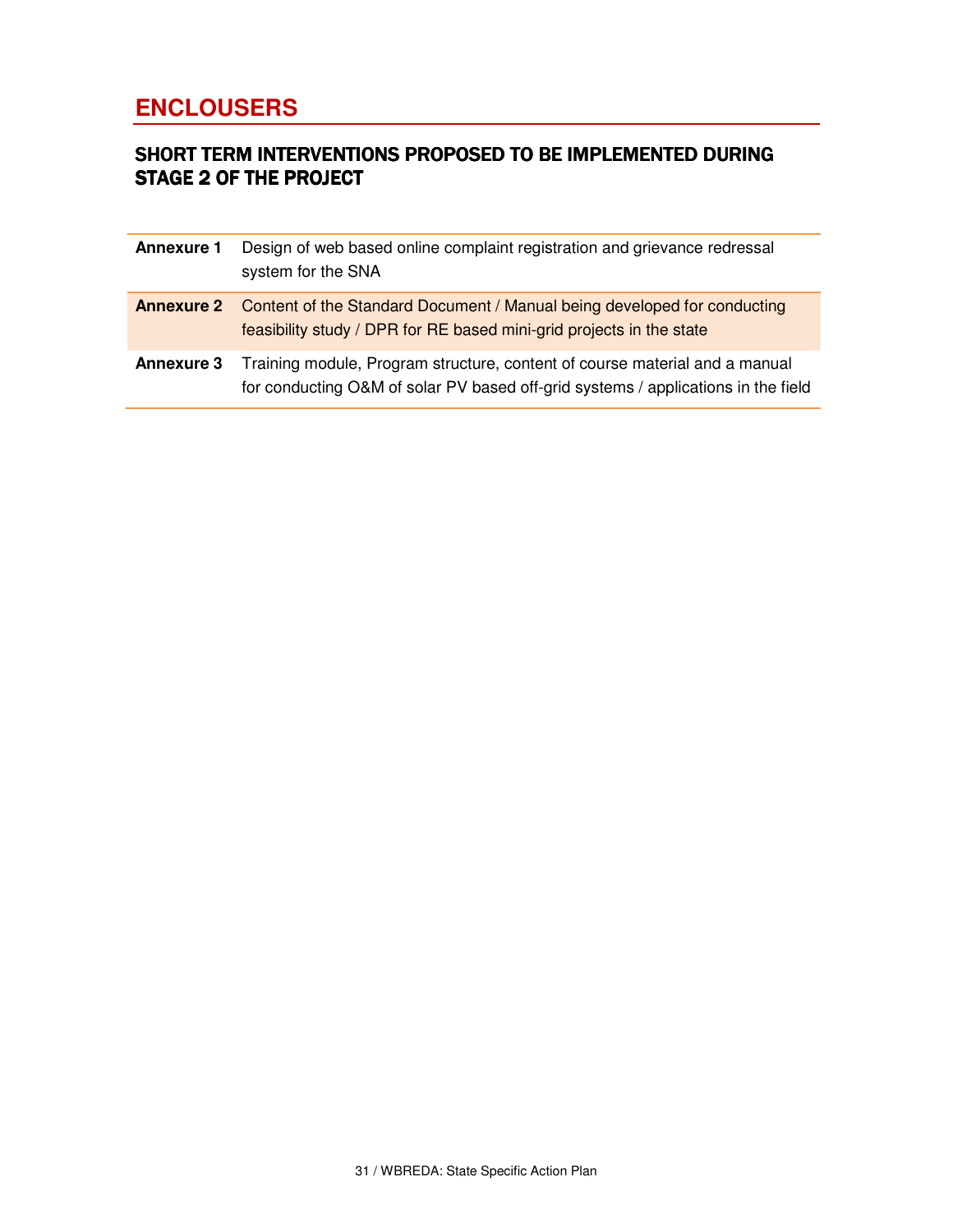#### **ANNEXURE 1**

### DESIGN OF WEB BASED ONLINE COMPLAINT REGISTRATION AND GRIEVANCE REDRESSAL SYSTEM FOR THE SNA

Web based online grievance redressal system shall be developed for recording complaints from the beneficiaries about the RET based off-grid systems / application installed by the SNAs through toll free telephone numbers which is further integrated with web based complaint management system. This mechanism will ensure both recording of the complaints and timely action for rectification of the problem. The data stored in the online system can be further analyzed to know how efficiently a particular RE based off-grid system / application is working in the field.

Customer / People complaints are part of business and it is very important to satisfy with proper system. The people need not go to the higher authorities always when they face problems. They can use the service of this online Grievance Redressal System (Toll free number with Integrated with web-based compliant management system) to give their complaint and the same will be forwarded to concerned department, where it is taken up by the employee of specified department and he /she takes action to solves the problem. In this way, online grievance redressal system satisfies the end users / customers by resolving their complaints and updating them with the compliant status.

#### Objectives / Vision:

To create a user-friendly online interface for the beneficiaries to communicate with administrative body and, reduce the distance and time barrier between citizens and administration.

The objective of Centralized Complaint System (online grievance redressal system) is to make people to get solved their problems easily by using the online complaint system.

Key Features of the System:

- 1. Toll free number with IVR System (for compliant registration)
	- **Predefined welcome message script (as per your choice with Custom Voice)**
	- **Unlimited extensions**
	- Web Interface
	- **v** Voice Mail
	- Call Reporting
	- Call Forwarding
	- **Music on Hold**
	- **Missed Call Reporting**

#### 2. Grievance Redressal System

- **User-friendly Interface.**
- **Easy intake of user need.**
- **nanager, employee related user-id , passwords are send to their respective mails.**
- **verification of manager, employee, public details**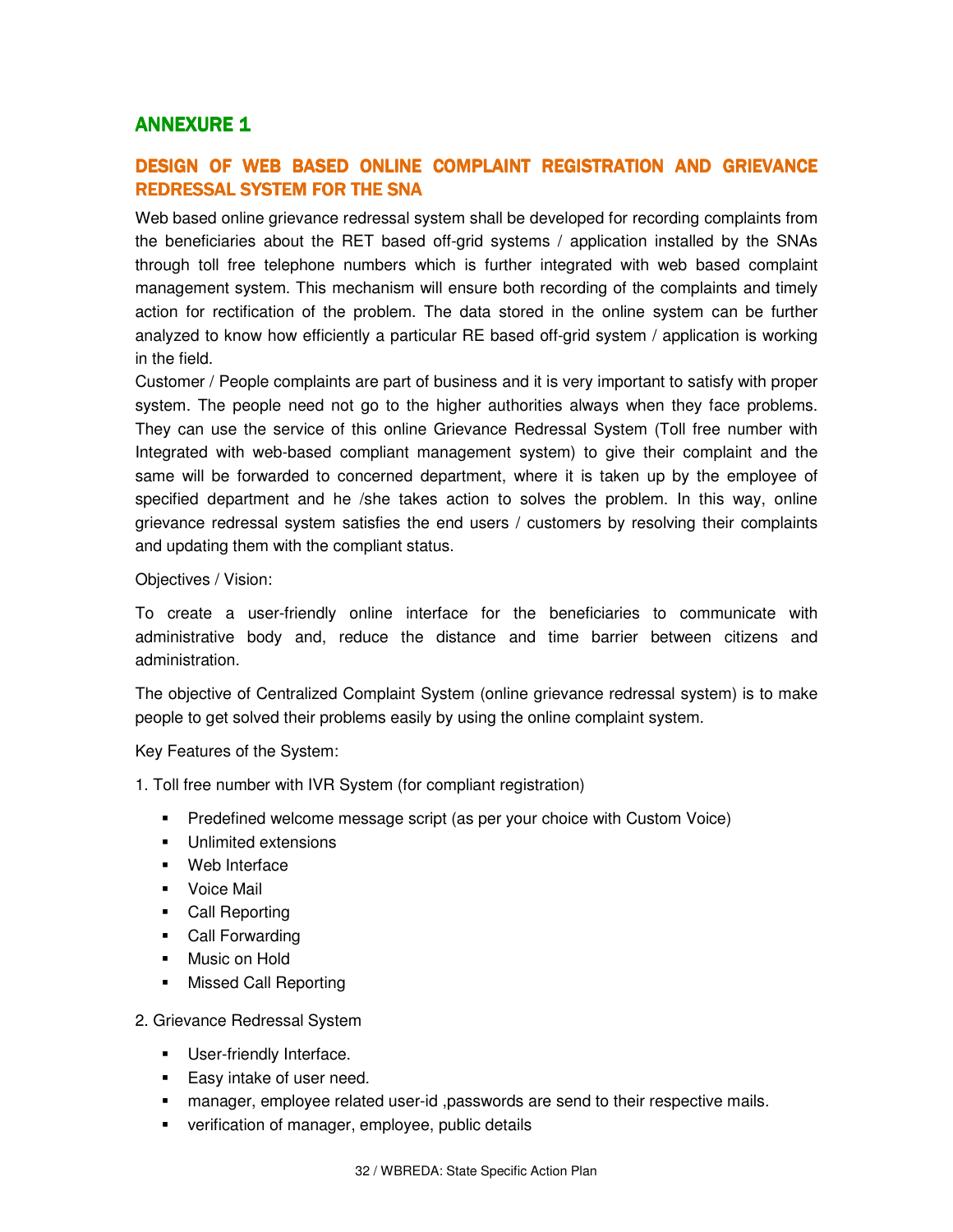- Online interaction of administrator, employee and managers
- **End to end interaction of employees with public**
- **administrator controls all department queries**
- ×,

#### Reports

- Compliant status reports: daily / weekly / monthly / yearly report
- Escalation reports based on responsibility matrix queries and responses answered report
- Complaint report including complaint details, response details, feedback
- **Performance reports Section-wise customer-feedback reports.**

#### Optional features:

- **•** Online Surveys.
- Facility to upload photos of the complaint. for eg, photo / evidence of problem.
- Help pages in the form of forums and FAQs.
- Assigning performance ratings to different sections of SNA administration as per direct feedback received from users.

#### User interface priorities:

- **Compatible with Internet Explorer, Opera, Google Chrome, and Firefox browsers.**
- **Reports exportable in .XLS, .PDF or any other desirable format.**
- **Professional look and feel**
- Use of AJAX with all registration forms

Operational procedures and roles of different entities

A. RET based off-grid system registration by vendor / system provider /channel partner

- The concerned department in the SNA shall provide information to administrator (CMS cell) about the placement of order for installation of RET based off-grid systems along with the name of vendor.
- The administrator shall enter the information in the system and assign UID to each of the RET based off-grid system
- The administrator inform the vendor about allotment of UID
- The system provider/vendor completes the installation work as per provisions under work order and informs the beneficiary details to the administrator.
- The vendor shall ensure that the RET based off-grid system being installed by him should prominently display the UID allotted by the administrator.
- The beneficiary while registering the complaint through the online complaint redressal system shall enter the UID assigned to the system.
- B. Procedure for registration of complaint by the users (beneficiaries)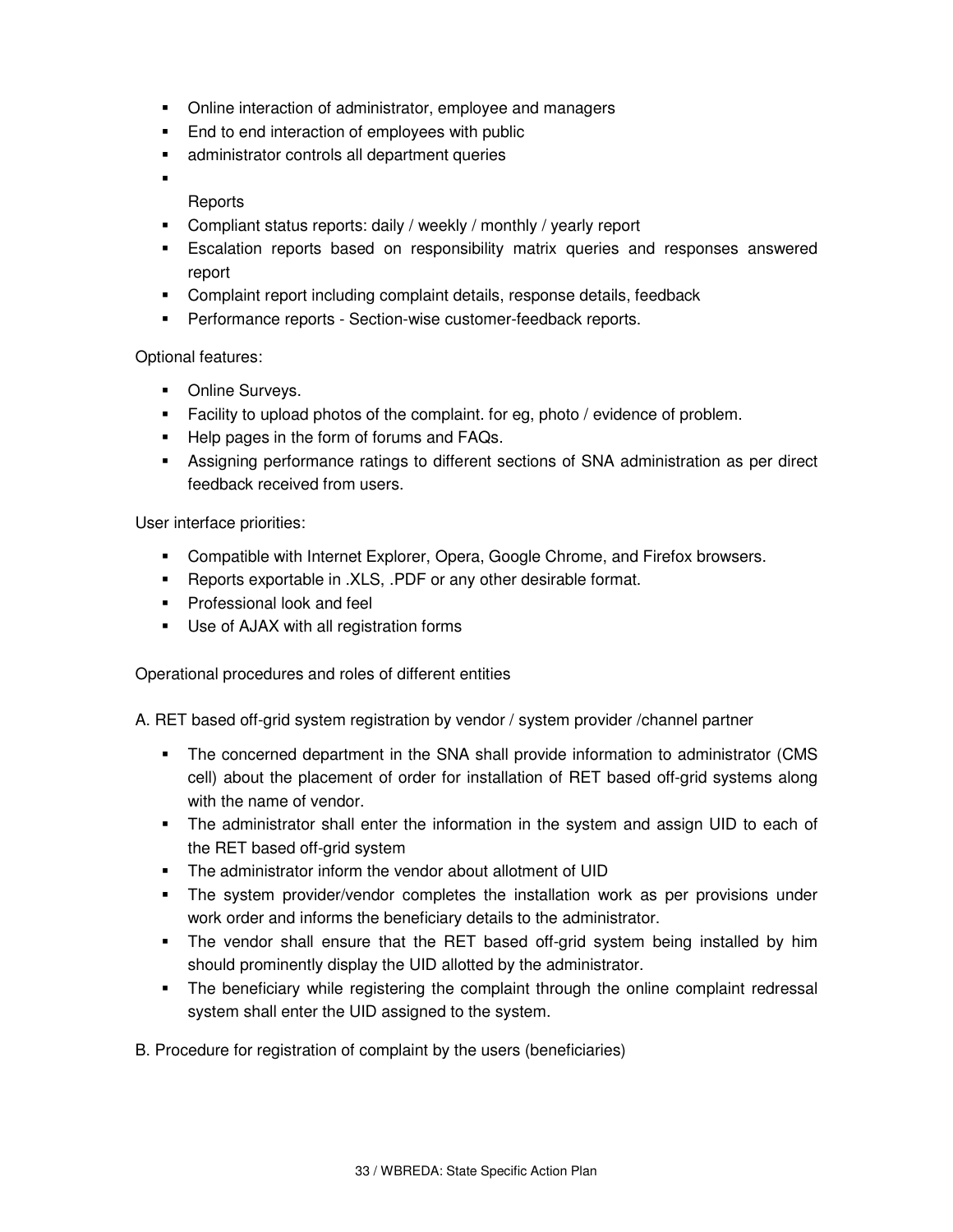- Users should be able to create new account, log-in to their existing accounts which will give them the authority to use the services provided by the system (such as complaint registration, status report etc).
- Authenticated users should be able to issue complaints, check complaint status, submit feedback, and browse through other complaints and their feedback.
- Authenticated users should be able to create suggestions/petitions; other users can support or make suggestions for petitions; forward petitions to corresponding authority for possible implementation.
- Users can to create groups where users can share their experiences; discuss common problems, and the possible solution;

C. Compliance by SNA authorities

- SNA authorities can log-in to their accounts as created by administrator.
- Authorities can access all the complaints, suggestions from users.
- Invoke proper activity in response to valid complaints, or redirect inappropriate complaints to the administrator.
- Give response to complaints with activity reports.
- Access to various reports mentioned in the report section.

D. Role of Administrators /CMS cell

- **Create, and monitor accounts of authorities.**
- Filter the content reported as inappropriate and handle threats.
- Handle complaints about improper response by SNA authorities.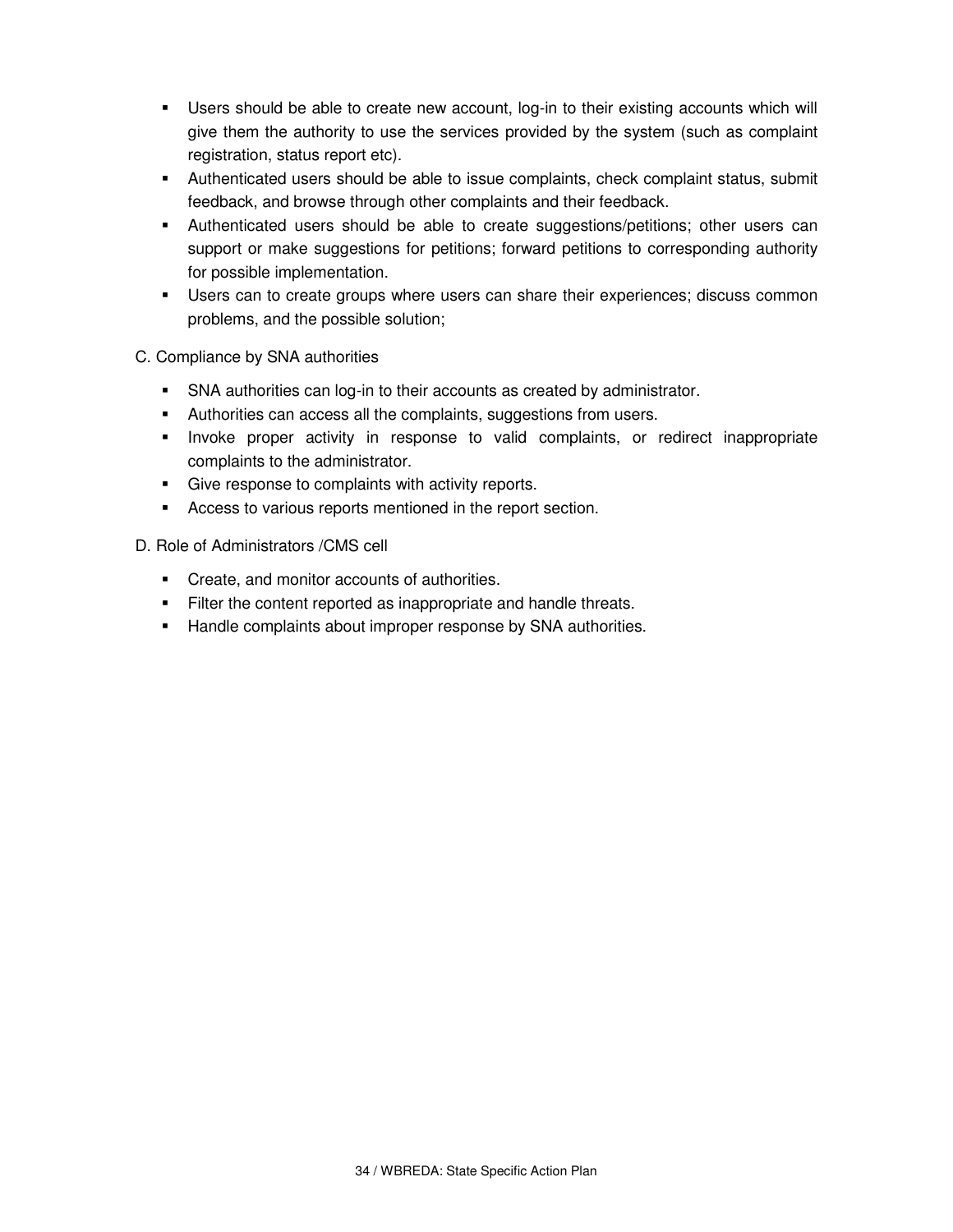

Figure **3** Data Flow Diagram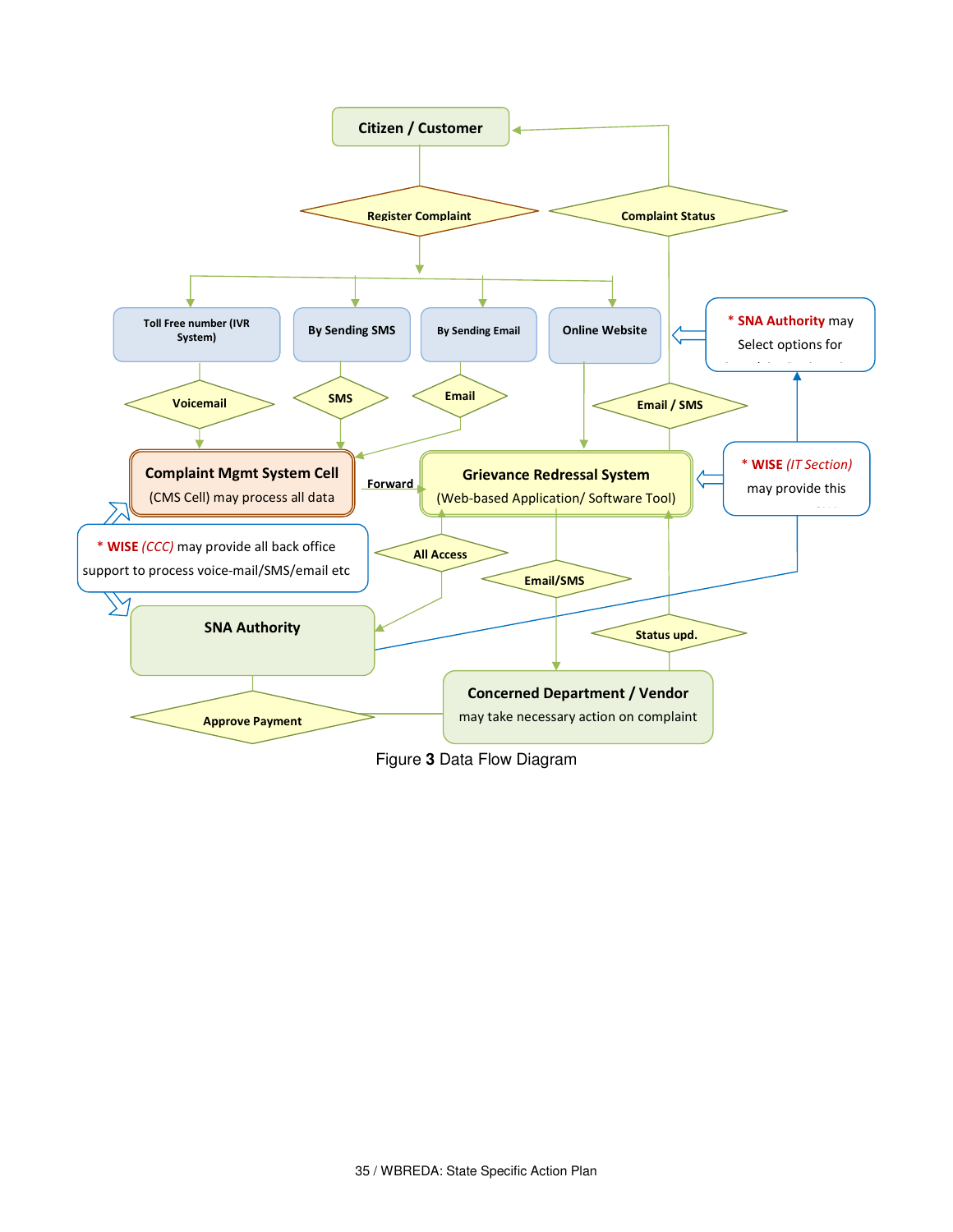

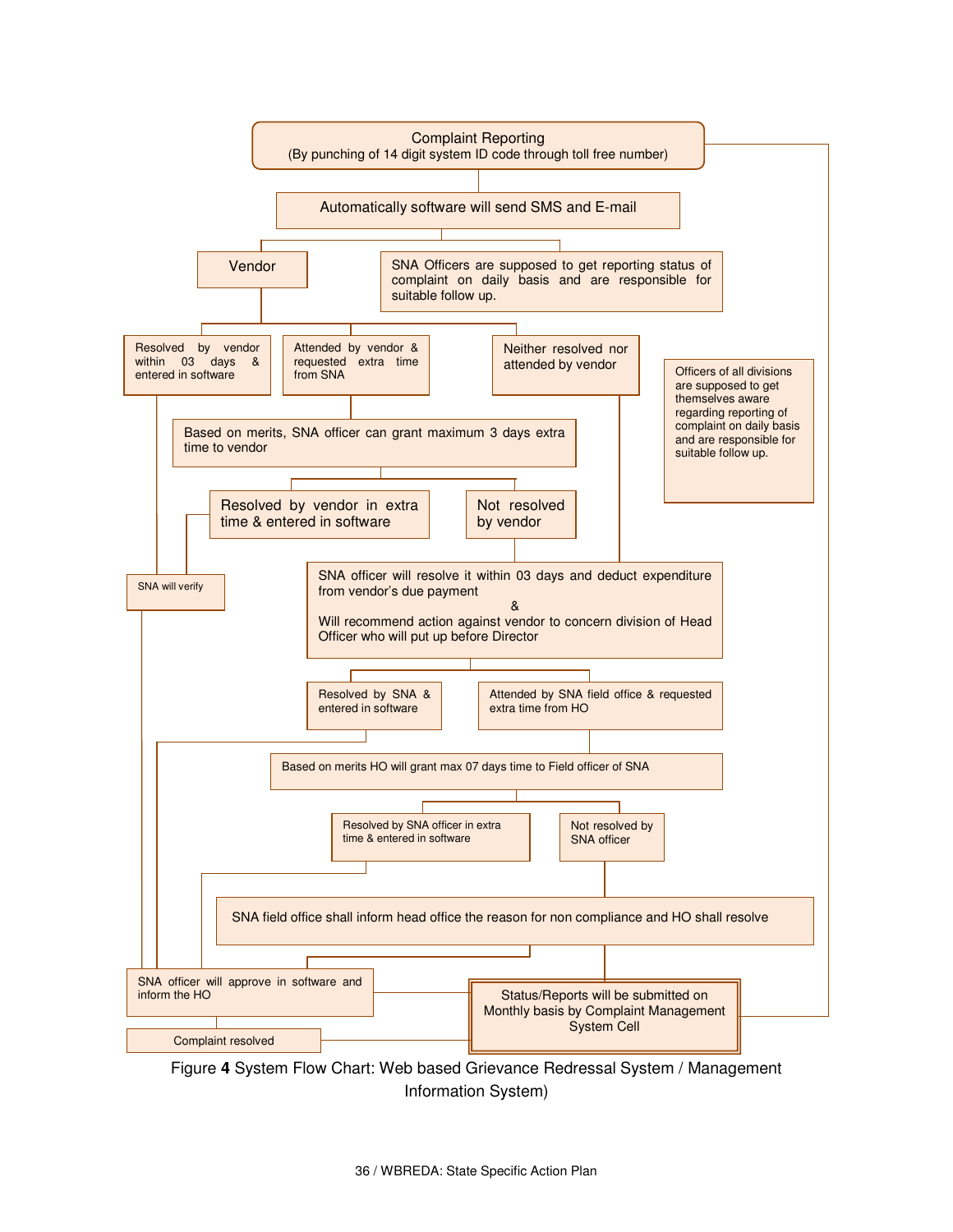## **ANNEXURE 2**

## CONTENT OF THE STANDARD DOCUMENT / MANUAL BEING DEVELOPED FOR CONDUCTING FEASIBILITY STUDY / DPR FOR RE BASED MINI-GRID PROJECTS IN **THE STATE**

Renewable Energy based distributed generation and supply projects (mini-grids) are identified as a thrust area along with decentralized RE based energy access solutions /systems for electrification of remote areas in the states allocated to the consultant. The states if put in descending order show highest percentage of un-electrified households deprive from electricity compare to other states in India, Bihar (83%), UP (62%), Jharkhand (53%), & West Bengal (45%). There is ample scope for implementation of mini-grid projects which can use the local RE sources to generate electricity and distribute it to the surrounding areas. It has been noticed that large scale deployment of RE based mini-grid projects in rural areas can improve the socio-economic conditions of the villages since availability of electricity can encourage local commercial / industrial activities and create job opportunities.

 During consultants visit and interaction with the SNA, it has been noticed that at present the SNAs do not have any standard manual /handbook which can be used as guidebook for preparation of feasibility study and DPR for the mini-grid projects. The consult as well as the SNA is of the opinion that the such standard manual / handbook on mini-grid project shall be useful for the SNA and it can used as reference document while conducting the feasibility studies and DPRs for mini-grid projects/ appraisal of the feasibility reports / DPRs submitted by the entrepreneurs . The standard manual on mini-grid projects shall cover the following topics:

#### **Content of the Standard document manual**

- Policy and regulatory framework for promotion of RET based off-grid projects in India
- **Preliminary surveys / investigations to check the feasibility of mini-grid projects**
- **RE resource assessment studies**
- **Load profile survey of the consumers**
- Socio-economic survey of the area
- $\blacktriangleright$  Technology selection and sizing of power plant
- $\blacktriangleright$  Power distribution network design consideration
- Economic viability of mini-grid project
- ▶ Questionnaires / survey forms for data collection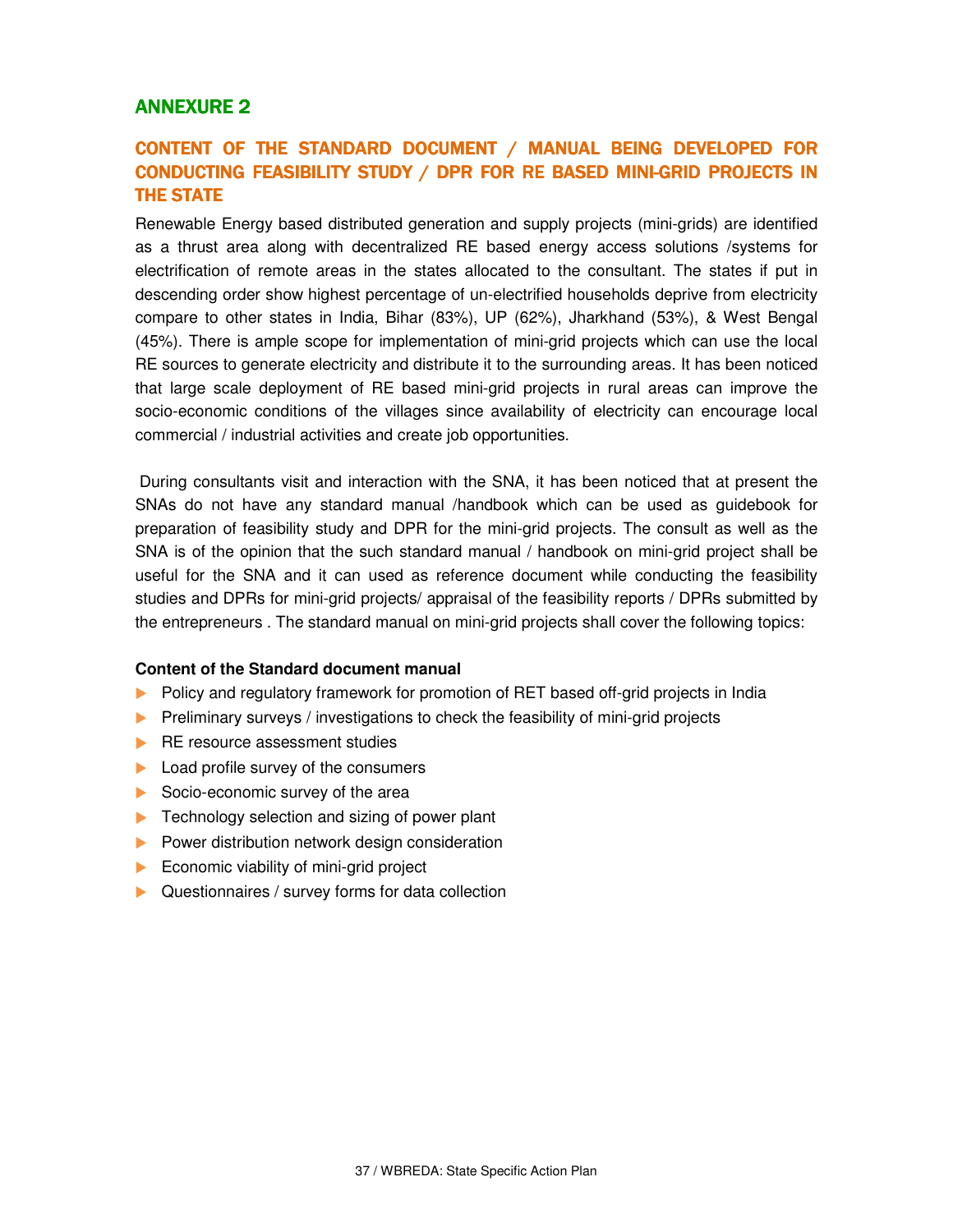## **ANNEXURE 3**

## TRAINING MODULE, PROGRAM STRUCTURE, CONTENT OF COURSE MATERIAL AND A MANUAL FOR CONDUCTING O&M OF SOLAR PV BASED OFF-GRID SYSTEMS / **APPLICATIONS IN THE FIELD**

- i. Capacity building of field staff (technicians/ supervisors) in installation and maintenance of off-grid solar PV systems including preparation of O& M manual (Duration – 2days).
- ii. Capacity building of managerial staff on Policy, Regulations, financing and business models related with RE based off-grid projects (Duration  $-1$  Day).

Proposed Venue: For West Bengal and Jharkhand – Kolkata / Ranchi

The field level staff of SNAs designated as technician / operator / mechanic is actually responsible for supervision and implementation of RET based off-grid programs at the field level. These persons are either posted at the field offices of the SNAs or deputed at the office of District Divisional Commission (DDC) of District Magistrate (DM). These technicians / operators are responsible for overseeing the implementation of RE based off-grid program implementation under the supervision of the Project Officer or sometime higher officers posted at SNA headquarters. The states of Uttar Pradesh, Bihar, Jharkhand and West Bengal have 150,108, 18 and 6 numbers of filed level technicians / operators/ supervisors respectively. It has been noticed that these technicians are recruited long back at the time of establishment of SNAs and has undergone certificate course from Industrial Training Institute (ITI) or some of these technicians are SSC pass.

The technicians are basically trained to oversee the bio-energy programs such as improved chullhas, biomass gassifier systems etc. Very few periodic skills up-gradation programs have been conducted for these staff and therefore they have limited exposure to the new technological advances and applications related to Off-grid RE technologies especially solar based applications. All the four states have huge potential for deployment of decentralized solar based applications / systems for providing electricity / energy access to the rural people. With Central /state governments increased interest in solar power, it become imperative to train these field level technicians /officer in installation and maintenance of solar based off-grid systems / applications.

The proposed training module is developed keeping in mind the educational level of the field staff and the type of task /work they supposed to have performed. Hence in consultation with the SNA this particular training module is developed to train the SNA field level staff in installation and O&M of solar based off-grid systems /applications. The training module is developed to impart all requisite basic knowledge on Solar PV systems. The training program is divided in two parts:

- (i) Lectures /presentation on installation, O&M of SPV systems
- (ii) Hands on Training on the Field. The details of the program are given below.
- (iii) Explaining the use of O&M manual developed for solar PV based off-grid systems / applications

Following topics shall be covered in the 2 day training program developed for the technicians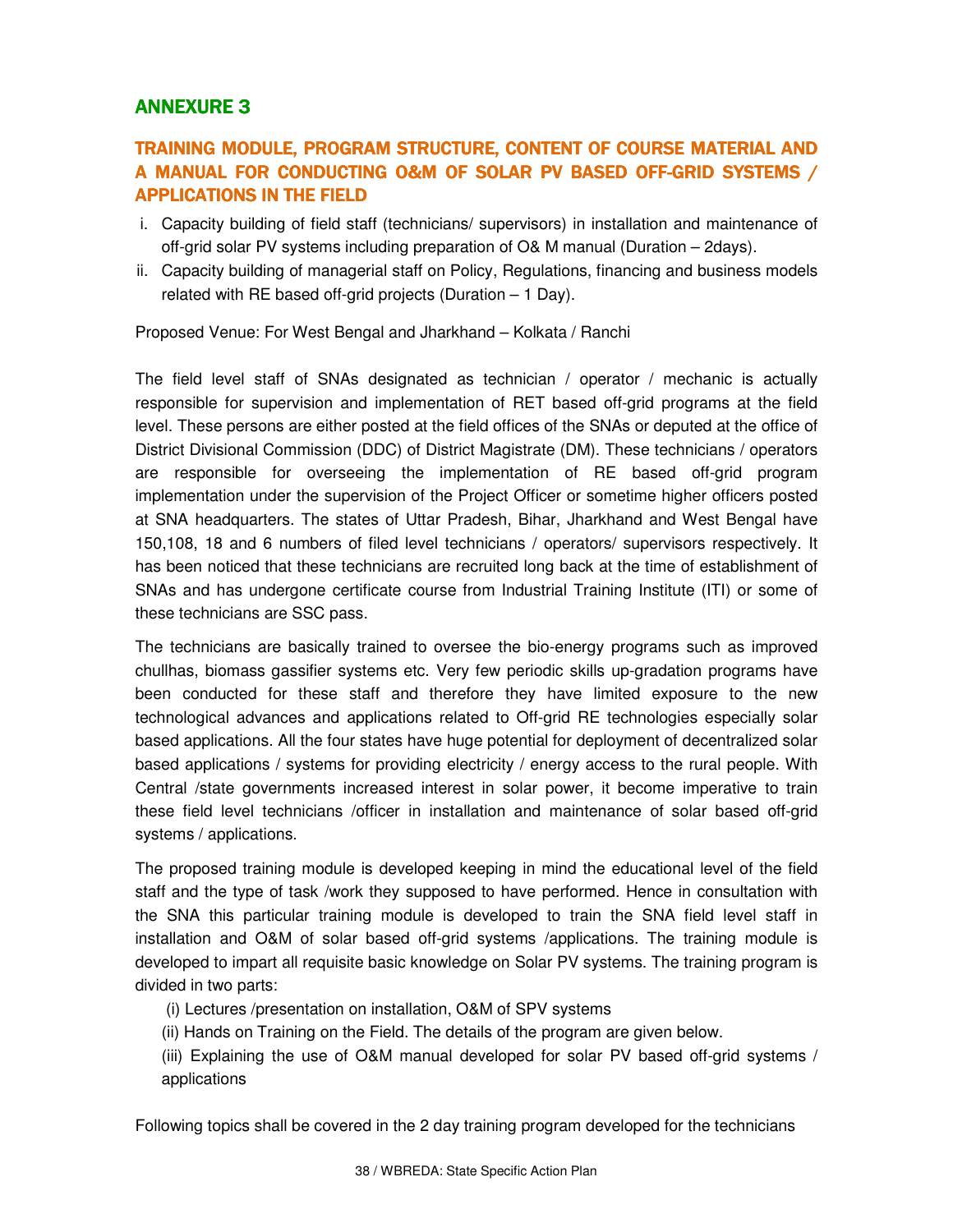| <b>SN</b>      | <b>Topics</b>                                                                             |
|----------------|-------------------------------------------------------------------------------------------|
| A              | <b>Lectures</b>                                                                           |
| 1              | Solar Photovoltaic market and applications                                                |
| $\mathbf{2}$   | <b>Basics of Solar Photovoltaic and Electricity</b>                                       |
| 3              | Solar resource assessment, site survey and PV module orientation                          |
| 4              | System components of Solar PV (module, battery, controller and inverter)                  |
| 5              | Stand alone solar PV system sizing                                                        |
| 6              | Installation of Mechanical and Electrical components of SPV System                        |
| $\overline{7}$ | O&M, and troubleshooting of SPV System                                                    |
| B              | <b>Hands on Training</b>                                                                  |
| 1              | How to use Measuring Instruments                                                          |
| $\overline{2}$ | <b>Measuring of Electrical Circuit</b>                                                    |
| 3              | Function Check of Charge controller                                                       |
| $\overline{4}$ | <b>Inspection of SHS</b>                                                                  |
| 5              | Monitoring of existing PV system                                                          |
| $6\phantom{1}$ | <b>Measuring Module output</b>                                                            |
|                | WISE will develop a comprehensive course material which will cover the above topics in de |

t will develop a comprehensive course material which will cover the above topics in detail. The training module shall be delivered in 2 day training program with the help of internal /external experts in the field.

#### **Training module for senior officers of SNA**

### **Capacity building of managerial staff on Policy, Regulations, financing and business models related with RE based off-grid projects (Duration – 1 Day)**

This training module is developed for the managerial / senior level staff of the SNA. The course is designed so as to sensitize the managerial staff of the SNA with regard to the recent policy and regulatory development in RE based off-grid projects. Global best practices in implementation of RE based off-grid programs including financing and successful business models shall also covered in this training module.

#### **Program content**

- Policy Framework for development of RE based off-grid projects in India
- **Recent developments in formulation of Regulations for operation of RE based mini-grid** projects
- **Techno-economic viability analysis of RE based mini-grid projects**
- Different Business models for RE based off-grid projects
- $\triangleright$  Best practices / selected case studies National level
- **International Best Practices in operating RE based off-grid projects (Bangladesh, Nepal,** Philippines, Lao PDR)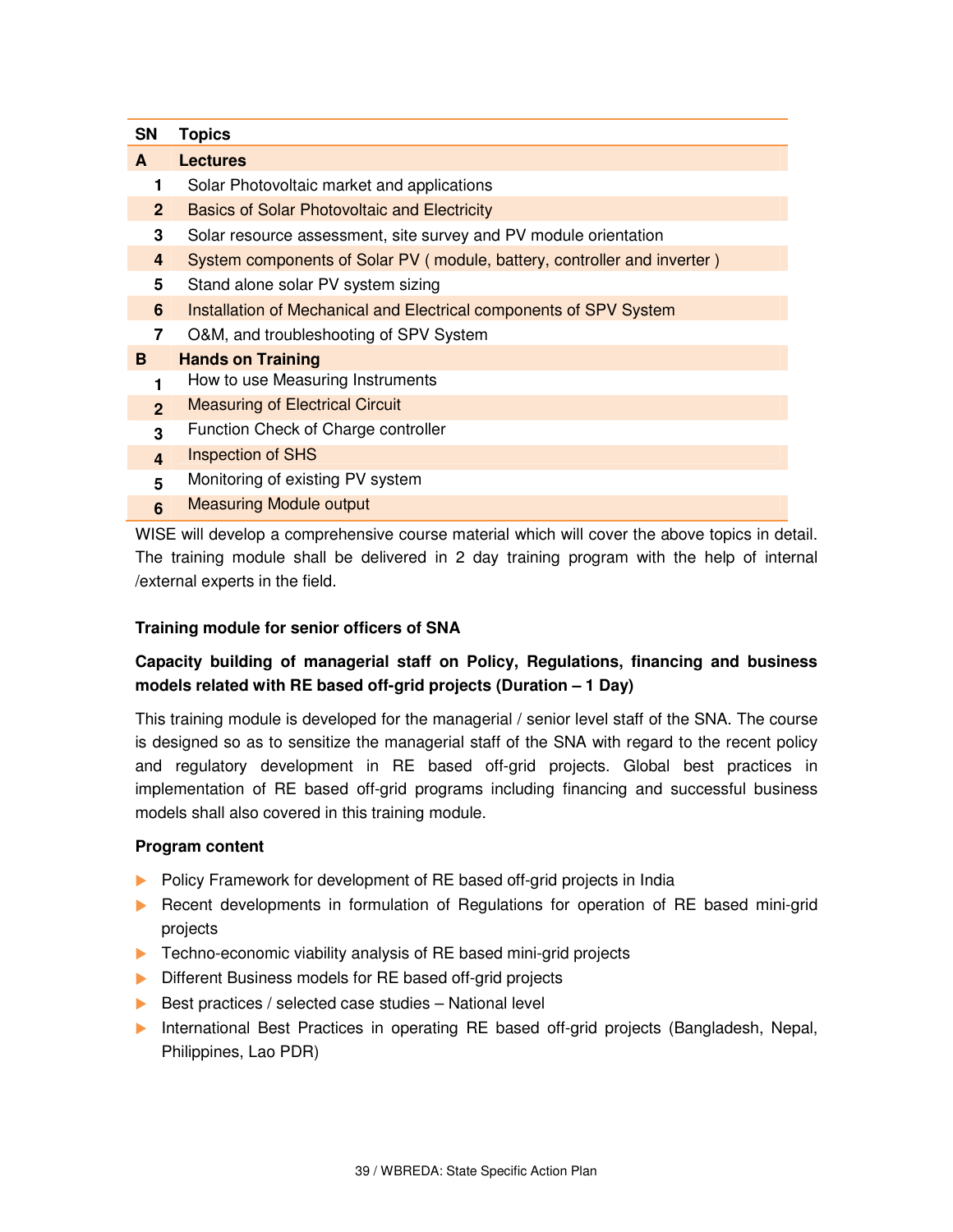### Draft Program schedule for Training Programme on

## Installation, Operation and maintenance of off-grid solar PV systems for field staff (technicians/ supervisors) of SNA

### Lucknow / Kolkata / Ranchi | ………… 2015

Venue:

## Programme schedule

#### Day 1, ……….. 2015 (Lectures)

Time Content Speaker

0930–1000 Registration

|           | Opening Session: 1000 hrs to 1030 hrs |
|-----------|---------------------------------------|
| 1000-1005 | Welcome                               |
| 1005-1015 | Opening remarks                       |
| 1015-1025 | Objective of the training programme   |
| 1025-1030 | Self Introduction of the participants |

Tea: 1030 hrs to 1045 hrs —

| <b>Session 2: 1045 hrs to 1315 hrs</b>                                        |
|-------------------------------------------------------------------------------|
| <b>1045–1130</b> Solar Photovoltaic market and applications                   |
| 1130–1230 Basics of Solar Photovoltaic and Electricity                        |
| 1230–1315 Solar resource assessment, site survey and PV<br>module orientation |

Lunch: 1315 hrs to 1415 hrs —

| <b>Session 3: 1415 hrs to 1545 hrs</b>                                                |
|---------------------------------------------------------------------------------------|
| 1415-1500 System components of Solar PV (module, battery,<br>controller and inverter) |
| 1500-1545 Stand alone solar PV system sizing                                          |

Tea: 1545 hrs to 1600 hrs —

40 / WBREDA: State Specific Action Plan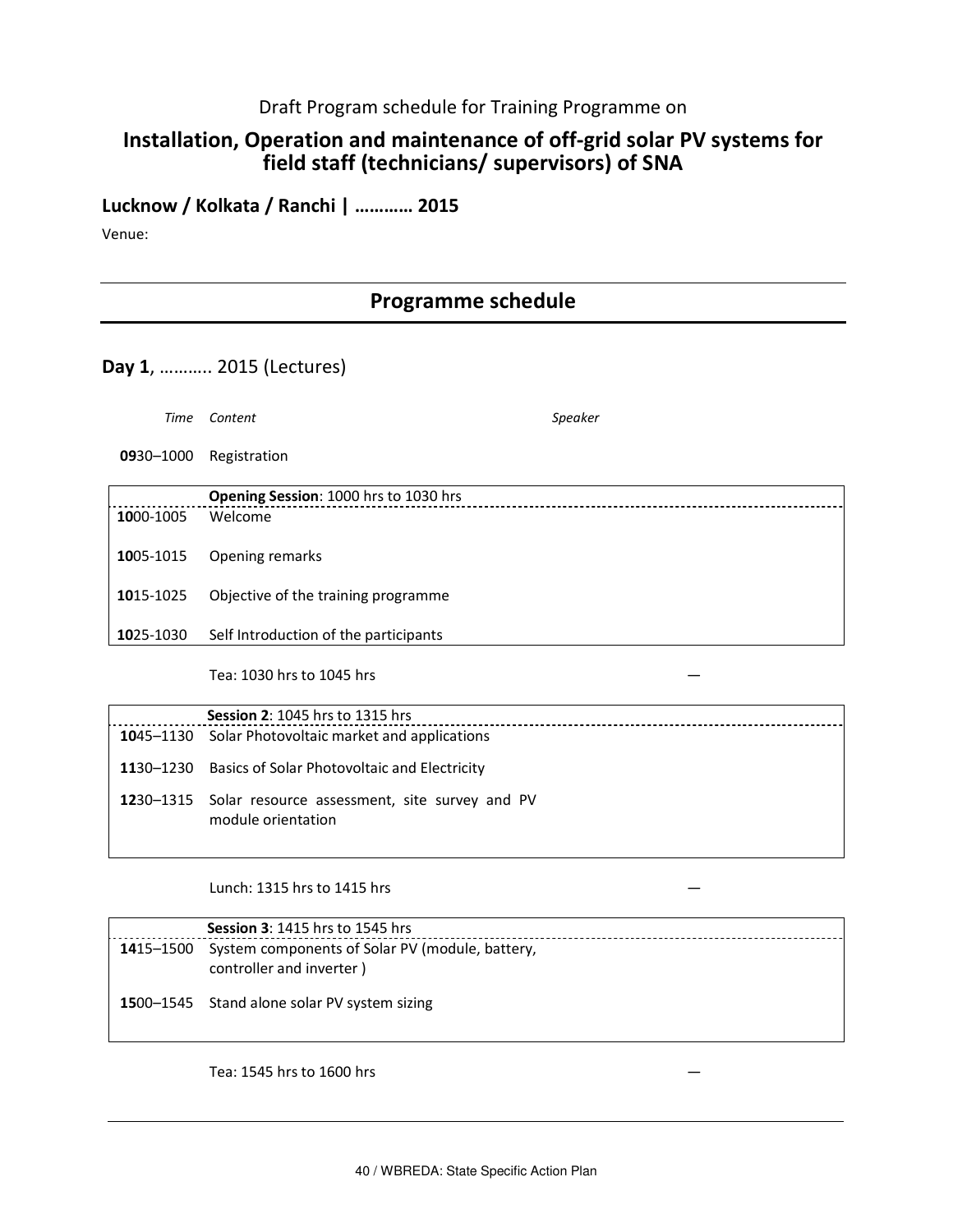|           | <b>Session 4: 1600 hrs -1730 hrs</b>                                        |
|-----------|-----------------------------------------------------------------------------|
| 1600–1645 | Installation of Mechanical<br>and<br>Electrical<br>components of SPV System |
|           | 1645-1730 O&M, and troubleshooting of SPV System                            |

## Day 2,…. 2015 (Hands on training)

| <b>Session 5:1000 hrs to 1130 hrs</b>              |
|----------------------------------------------------|
| <b>10</b> 00–1045 How to use Measuring Instruments |
| 1045-1130 Measuring of Electrical Circuit          |

. . . . . . . . . . . . . .

Tea: 1130 hrs to 1145 hrs —

| <b>Session 6: 1145 hrs to 1330 hrs</b>                |
|-------------------------------------------------------|
| <b>11</b> 45–1245 Function Check of Charge controller |
| <b>12</b> 45–1330 Inspection of SHS                   |

Lunch: 1330 hrs to 1430 hrs —

| <b>Session 7: 1430 hrs to 1600 hrs</b>     |
|--------------------------------------------|
| 1430-1600 Monitoring of existing PV system |

Tea: 1600 hrs to 1615 hrs —

Session 8: 1615 hrs to 1745 hrs 1615–1745 Measuring Module output

|                            | Valedictory Session: 1745 hrs to 1800 hrs |
|----------------------------|-------------------------------------------|
| <b>17</b> 45–1800 Feedback |                                           |
|                            | Valedictory                               |